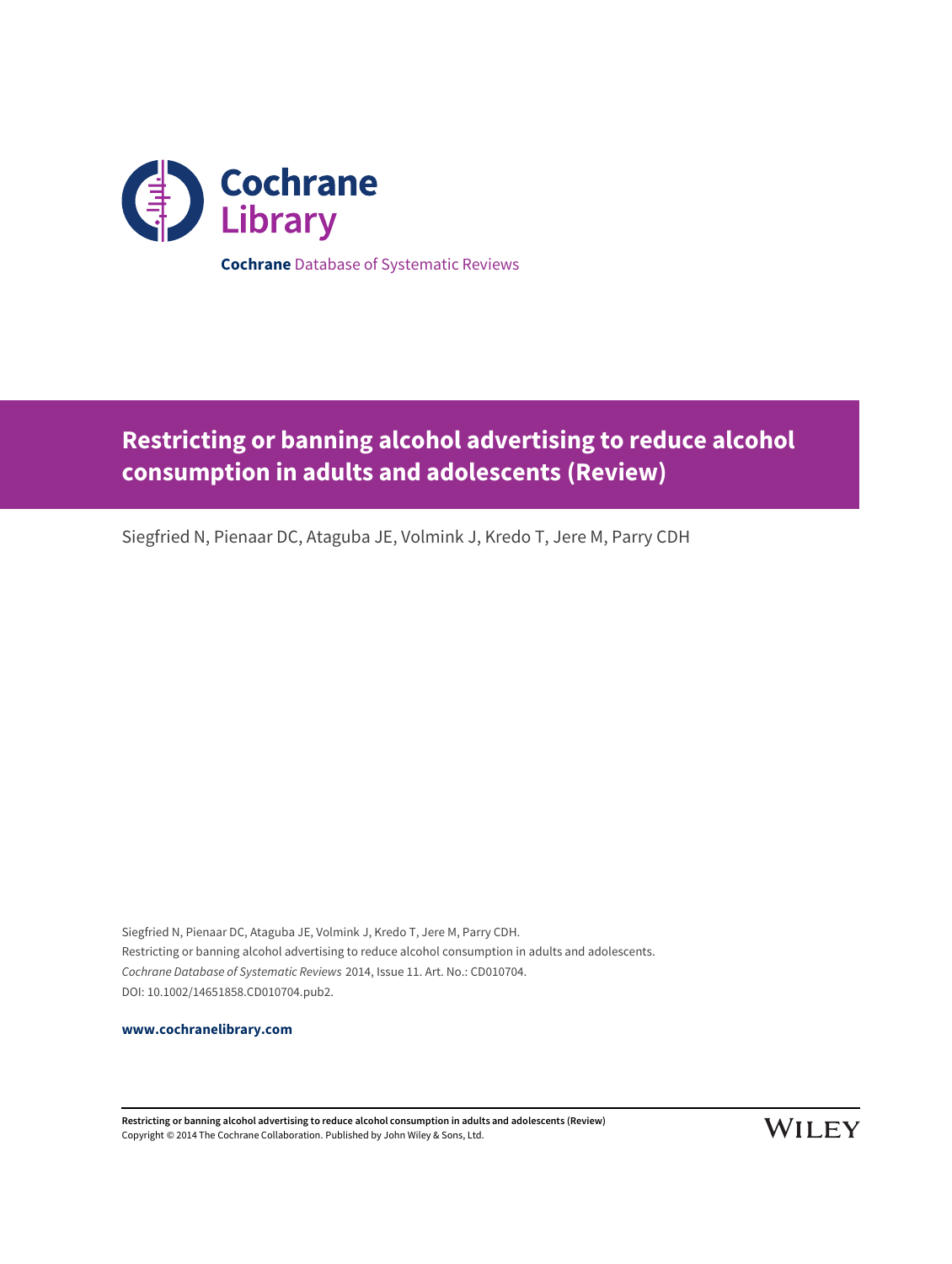# **TABLE OF CONTENTS**

|                                                                                                                           | 1  |
|---------------------------------------------------------------------------------------------------------------------------|----|
|                                                                                                                           | 1  |
|                                                                                                                           | 2  |
|                                                                                                                           | 4  |
|                                                                                                                           | 6  |
|                                                                                                                           | 7  |
|                                                                                                                           | 7  |
|                                                                                                                           | 11 |
|                                                                                                                           | 12 |
|                                                                                                                           | 14 |
| Figure 3.                                                                                                                 | 15 |
|                                                                                                                           | 18 |
|                                                                                                                           | 21 |
|                                                                                                                           | 23 |
|                                                                                                                           | 23 |
|                                                                                                                           | 24 |
|                                                                                                                           | 26 |
|                                                                                                                           | 38 |
| Analysis 1.1. Comparison 1 Low-alcohol content movies versus high-alcohol content movies, Outcome 1 Total alcohol         |    |
|                                                                                                                           | 40 |
| Analysis 2.1. Comparison 2 Non-alcohol commercials versus alcohol commercials, Outcome 1 Total alcohol consumption        |    |
|                                                                                                                           | 40 |
| Analysis 3.1. Comparison 3 High-alcohol content movies versus low-alcohol content movies adjusted for clustering effects, |    |
|                                                                                                                           | 41 |
| Analysis 4.1. Comparison 4 Alcohol commercials versus non-alcohol commercials adjusted for clustering effects, Outcome    |    |
|                                                                                                                           | 41 |
| Analysis 5.1. Comparison 5 Total advertising ban versus Partial advertising ban Abrupt permanent model, Outcome 1         |    |
|                                                                                                                           | 42 |
| Analysis 5.2. Comparison 5 Total advertising ban versus Partial advertising ban Abrupt permanent model, Outcome 2         |    |
|                                                                                                                           | 42 |
| Analysis 5.3. Comparison 5 Total advertising ban versus Partial advertising ban Abrupt permanent model, Outcome 3         |    |
|                                                                                                                           | 43 |
| Analysis 5.4. Comparison 5 Total advertising ban versus Partial advertising ban Abrupt permanent model, Outcome 4         |    |
| Volume of spirits sales in kilolitres.                                                                                    | 43 |
| Analysis 6.1. Comparison 6 Total advertising ban versus Partial advertising ban Gradual permanent model, Outcome 1        |    |
|                                                                                                                           | 44 |
| Analysis 6.2. Comparison 6 Total advertising ban versus Partial advertising ban Gradual permanent model, Outcome 2        |    |
|                                                                                                                           | 44 |
| Analysis 6.3. Comparison 6 Total advertising ban versus Partial advertising ban Gradual permanent model, Outcome 3        |    |
|                                                                                                                           | 45 |
| Analysis 6.4. Comparison 6 Total advertising ban versus Partial advertising ban Gradual permanent model, Outcome 4        |    |
|                                                                                                                           | 45 |
| Analysis 7.1. Comparison 7 Alcohol ban versus no ban, Outcome 1 % Change in beer consumption.                             | 46 |
|                                                                                                                           | 46 |
|                                                                                                                           | 58 |
|                                                                                                                           | 58 |
|                                                                                                                           | 58 |
|                                                                                                                           | 59 |
|                                                                                                                           | 59 |
|                                                                                                                           | 59 |
| <b>INDEX TERMS</b>                                                                                                        | 59 |
|                                                                                                                           |    |

**Restricting or banning alcohol advertising to reduce alcohol consumption in adults and adolescents (Review) i Copyright © 2014 The Cochrane Collaboration. Published by John Wiley & Sons, Ltd.**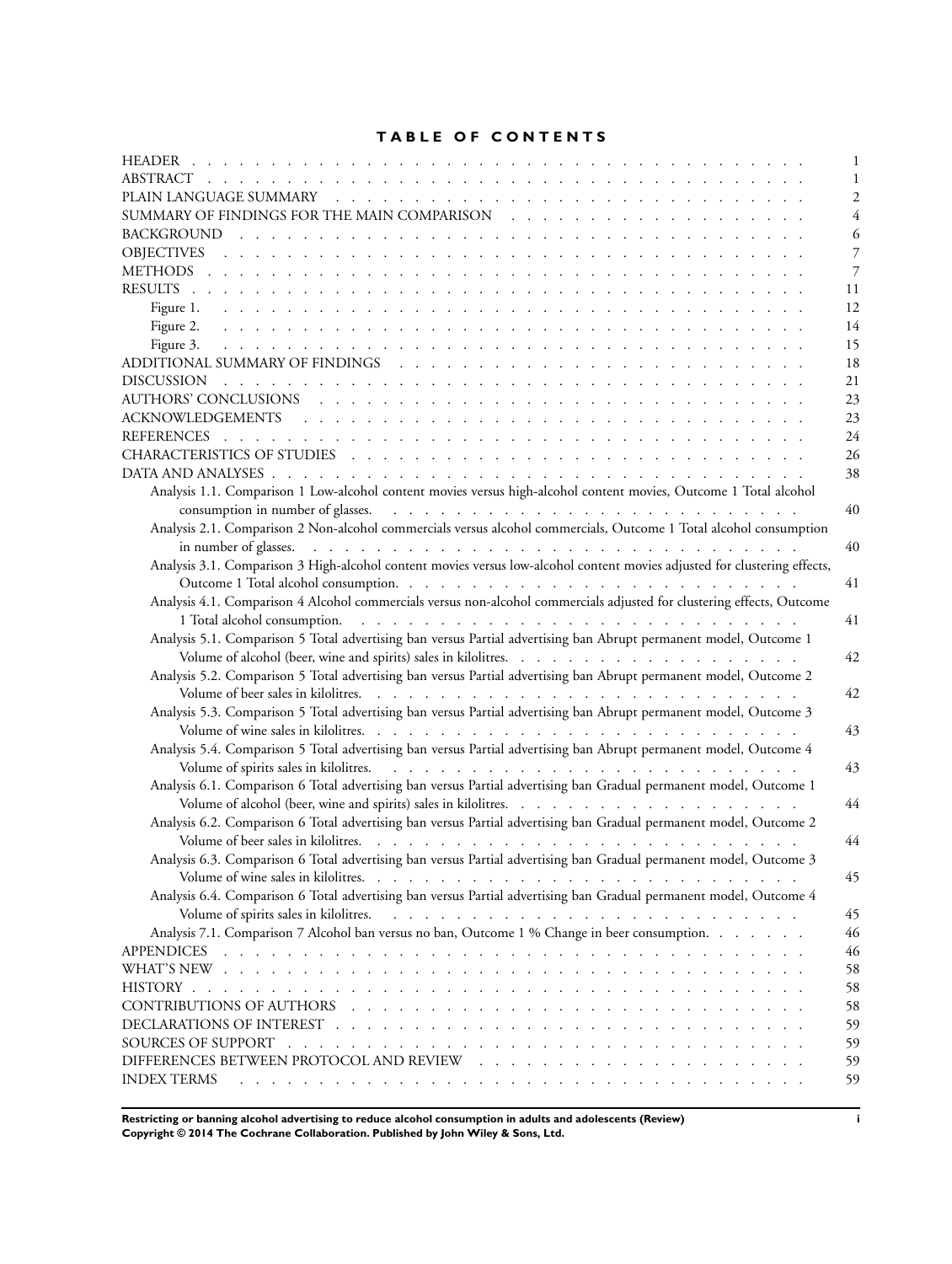**[Intervention Review]**

# **Restricting or banning alcohol advertising to reduce alcohol consumption in adults and adolescents**

Nandi Siegfried<sup>1,2</sup>, David C Pienaar<sup>3</sup>, John E Ataguba<sup>4</sup>, Jimmy Volmink<sup>5,6</sup>, Tamara Kredo<sup>6</sup>, Mlenga Jere<sup>7</sup>, Charles DH Parry<sup>8,9</sup>

<sup>1</sup>Department of Psychiatry and Mental Health, University of Cape Town, Cape Town, South Africa. <sup>2</sup>Department of Epidemiology and Biostatistics, University of California, San Francisco, San Francisco, California, USA. <sup>3</sup>Health, Western Cape Government, Cape Town, South Africa. <sup>4</sup>Health Economics Unit, School of Public Health and Family Medicine, University of Cape Town, Cape Town, South Africa. <sup>5</sup>Centre for Evidence-based Health Care, Faculty of Medicine and Health Sciences, Stellenbosch University, Cape Town, South Africa. <sup>6</sup>South African Cochrane Centre, South African Medical Research Council, Cape Town, South Africa. <sup>7</sup>Graduate School of Business, University of Cape Town, Cape Town, South Africa. <sup>8</sup>Alcohol and Drug Abuse Research Unit, South African Medical Research Council, Tygerberg, South Africa. <sup>9</sup>Department of Psychiatry, University of Stellenbosch, Tygerberg 7505, South Africa

Contact address: Nandi Siegfried, Department of Psychiatry and Mental Health, University of Cape Town, Education Centre, Valkenberg Hospital, Private Bag X1, Observatory, Cape Town, 7925, South Africa. [nandi.siegfried@gmail.com](mailto:nandi.siegfried@gmail.com).

**Editorial group:** Cochrane Drugs and Alcohol Group. **Publication status and date:** Edited (no change to conclusions), published in Issue 11, 2014. **Review content assessed as up-to-date:** 14 October 2014.

**Citation:** Siegfried N, Pienaar DC, Ataguba JE, Volmink J, Kredo T, Jere M, Parry CDH. Restricting or banning alcohol advertising to reduce alcohol consumption in adults and adolescents. *Cochrane Database of Systematic Reviews* 2014, Issue 11. Art. No.: CD010704. DOI: 10.1002/14651858.CD010704.pub2.

Copyright © 2014 The Cochrane Collaboration. Published by John Wiley & Sons, Ltd.

# **A B S T R A C T**

#### **Background**

Alcohol is estimated to be the fifth leading risk factor for global disability-adjusted life years. Restricting or banning alcohol advertising may reduce exposure to the risk posed by alcohol at the individual and general population level. To date, no systematic review has evaluated the effectiveness, possible harms and cost-effectiveness of this intervention.

#### **Objectives**

To evaluate the benefits, harms and costs of restricting or banning the advertising of alcohol, via any format, compared with no restrictions or counter-advertising, on alcohol consumption in adults and adolescents.

## **Search methods**

We searched the Cochrane Drugs and Alcohol Group Specialised Register (May 2014); CENTRAL (Issue 5, 2014); MEDLINE (1966 to 28 May 2014); EMBASE (1974 to 28 May 2014); PsychINFO (June 2013); and five alcohol and marketing databases in October 2013. We also searched seven conference databases and [www.clinicaltrials.gov](http://www.clinicaltrials.gov) and <http://apps.who.int/trialsearch/> in October 2013. We checked the reference lists of all studies identified and those of relevant systematic reviews or guidelines, and contacted researchers, policymakers and other experts in the field for published or unpublished data, regardless of language.

#### **Selection criteria**

We included randomised controlled trials (RCTs), controlled clinical trials, prospective and retrospective cohort studies, controlled before-and-after studies and interrupted time series (ITS) studies that evaluated the restriction or banning of alcohol advertising via any format including advertising in the press, on the television, radio, or internet, via billboards, social media or product placement in films. The data could be at the individual (adults or adolescent) or population level.

**Restricting or banning alcohol advertising to reduce alcohol consumption in adults and adolescents (Review) 1 Copyright © 2014 The Cochrane Collaboration. Published by John Wiley & Sons, Ltd.**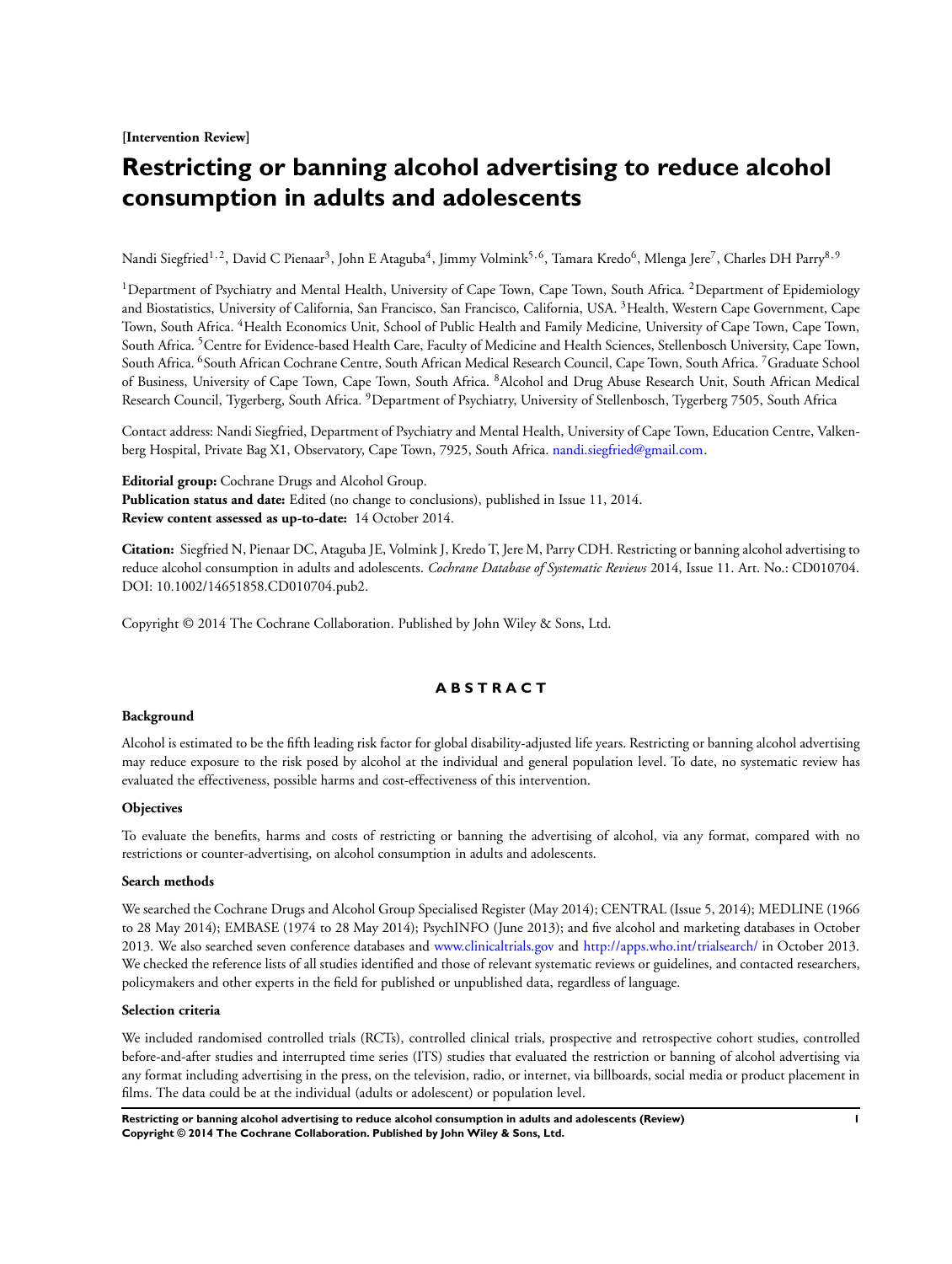#### **Data collection and analysis**

We used the standard methodological procedures expected by The Cochrane Collaboration.

#### **Main results**

We included one small RCT (80 male student participants conducted in the Netherlands and published in 2009) and three ITS studies (general population studies in Canadian provinces conducted in the 1970s and 80s).

The RCT found that young men exposed to movies with a low-alcohol content drank less than men exposed to movies with a highalcohol content (mean difference (MD) -0.65 drinks; 95% CI -1.2, -0.07; p value = 0.03, very-low-quality evidence). Young men exposed to commercials with a neutral content compared with those exposed to commercials for alcohol drank less (MD -0.73 drinks; 95% CI -1.30, -0.16; p value = 0.01, very-low-quality evidence). Outcomes were assessed immediately after the end of the intervention (lasting 1.5 hours), so no follow-up data were available. Using the Grading of Recommendations Assessment, Development and Evaluation approach, the quality of the evidence was rated as very low due to a serious risk of bias, serious indirectness of the included population and serious level of imprecision.

Two of the ITS studies evaluated the implementation of an advertising ban and one study evaluated the lifting of such a ban. Each of the three ITS studies evaluated a different type of ban (partial or full) compared with different degrees of restrictions or no restrictions during the control period. The results from the three ITS studies were inconsistent. A meta-analysis of the two studies that evaluated the implementation of a ban showed an overall mean non-significant increase in beer consumption in the general population of 1.10% following the ban (95% CI -5.26, 7.47; p value = 0.43;  $I^2 = 83\%$ , very-low-quality evidence). This finding is consistent with an increase, no difference, or a decrease in alcohol consumption. In the study evaluating the lifting of a total ban on all forms of alcohol advertising to a partial ban on spirits advertising only, which utilised an Abrupt Auto-regressive Integrated Moving Average model, the volume of all forms of alcohol sales decreased by 11.11 kilolitres (95% CI -27.56, 5.34; p value = 0.19) per month after the ban was lifted. In this model, beer and wine sales increased per month by 14.89 kilolitres (95% CI 0.39, 29.39; p value = 0.04) and 1.15 kilolitres (95% CI -0.91, 3.21; p value = 0.27), respectively, and spirits sales decreased statistically significantly by 22.49 kilolitres (95% CI -36.83, - 8.15; p value = 0.002). Using the GRADE approach, the evidence from the ITS studies was rated as very low due to a high risk of bias arising from a lack of randomisation and imprecision in the results.

No other prespecified outcomes (including economic loss or hardship due to decreased alcohol sales) were addressed in the included studies and no adverse effects were reported in any of the studies. None of the studies were funded by the alcohol or advertising industries.

#### **Authors' conclusions**

There is a lack of robust evidence for or against recommending the implementation of alcohol advertising restrictions. Advertising restrictions should be implemented within a high-quality, well-monitored research programme to ensure the evaluation over time of all relevant outcomes in order to build the evidence base.

#### **P L A I N L A N G U A G E S U M M A R Y**

#### **Does banning or restricting advertising for alcohol result in less drinking of alcohol?**

#### **Review question**

In this review we ask the question whether banning or restricting the advertising of alcohol in any form will lead to people drinking less alcohol. The form of the ban could include banning alcohol advertisements on television, the internet or billboards, or in magazines. We were also interested in the harms that banning advertisements may cause, such as reducing profits in the alcohol and advertising industries, and whether governments would lose taxes if alcohol purchases went down after a ban.

#### **Background**

The misuse of alcohol is a significant risk factor for ill health, injury (e.g. through violent behaviour or road traffic collisions), death and social problems around the world. Advertising to promote the drinking of alcohol is widespread. Banning or restricting the advertising of alcohol has been suggested as a possible way to lower the use of alcohol in the general public and to stop young people from starting drinking at an early age.

#### **Study characteristics**

**Restricting or banning alcohol advertising to reduce alcohol consumption in adults and adolescents (Review) 2 Copyright © 2014 The Cochrane Collaboration. Published by John Wiley & Sons, Ltd.**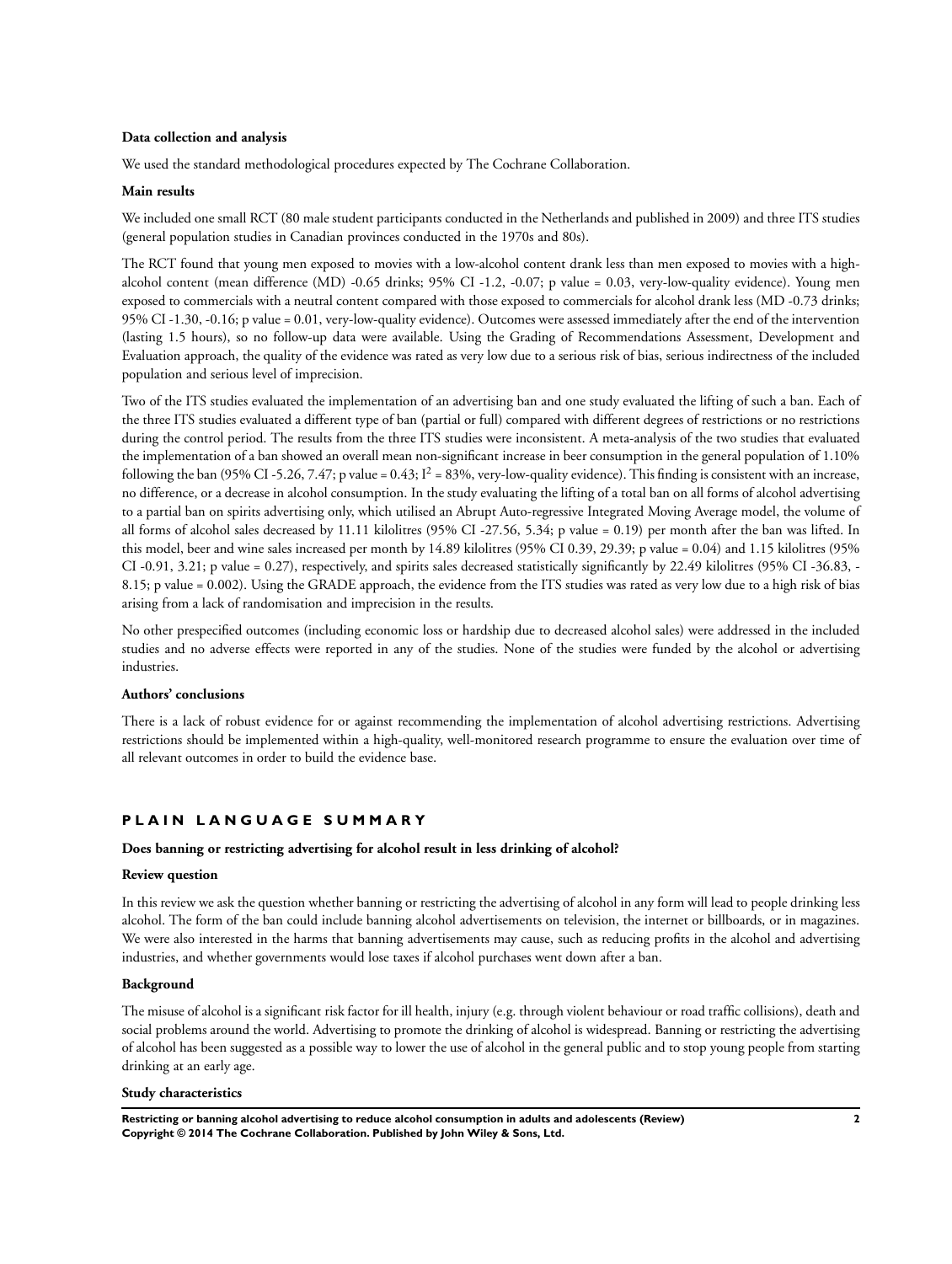The evidence we present is current to May 2014. We found four studies that evaluated the restriction or banning of alcohol advertising via any format. One was a small randomised controlled trial (RCT) that evaluated drinking behaviour in 80 young men in the Netherlands exposed to movies with either a high or low alcohol content combined with a commercial with either a neutral content (interpreted as a ban on alcohol advertising) or a high alcohol content. The other three studies were interrupted time series (ITS) studies. ITS studies are studies in which changes, usually in the general public, are measured at various points before, during and after an intervention such as a change in policy. Two of the three ITS studies evaluated what happened after an advertising ban was introduced by two different Canadian provincial governments. The third ITS study evaluated what happened after a ban was lifted after being in place for 50 years in another Canadian province. Each study evaluated a different category of ban (either partial or full).

None of the above studies were funded by the alcohol or advertising industries.

# **Key results**

The data arising from the included studies did not show a clear effect either for or against the banning or restriction of alcohol advertising.

In the RCT, young men who watched movies with a low-alcohol content drank less than men who watched movies with a high-alcohol content. Young men exposed to commercials with a neutral content compared with those exposed to commercials for alcohol drank less. The trial was one and a half hours, so we do not know how long beyond the trial these effects lasted. The trial did not report on any harmful outcomes.

The results from the three ITS studies were inconsistent. We statistically combined the results of the two studies that assessed what happened after a ban was introduced. This showed an overall increase in beer consumption in the general population following the introduction of the ban, but the results were uncertain and could also be consistent with no difference or an overall decrease in alcohol consumption. The third ITS study, which evaluated the lifting of a total ban on all forms of alcohol advertising to a ban on spirits advertising only, also found uncertain results. None of the studies reported on any harms arising from the bans.

# **Quality of the evidence**

Overall we judged the quality of evidence to be very low in the RCT. This was based on the fact that there were problems with the study methodology, the population included men only and the results were not very accurate. In the ITS studies, the quality was also judged to be very low due to problems with the study methodology and the results not being precise.

# **Conclusions**

The review cannot recommend for or against banning alcohol advertising. Governments that are considering implementing alcohol advertising bans would be advised to implement the ban in a research environment and monitor the effects over time to build the evidence base.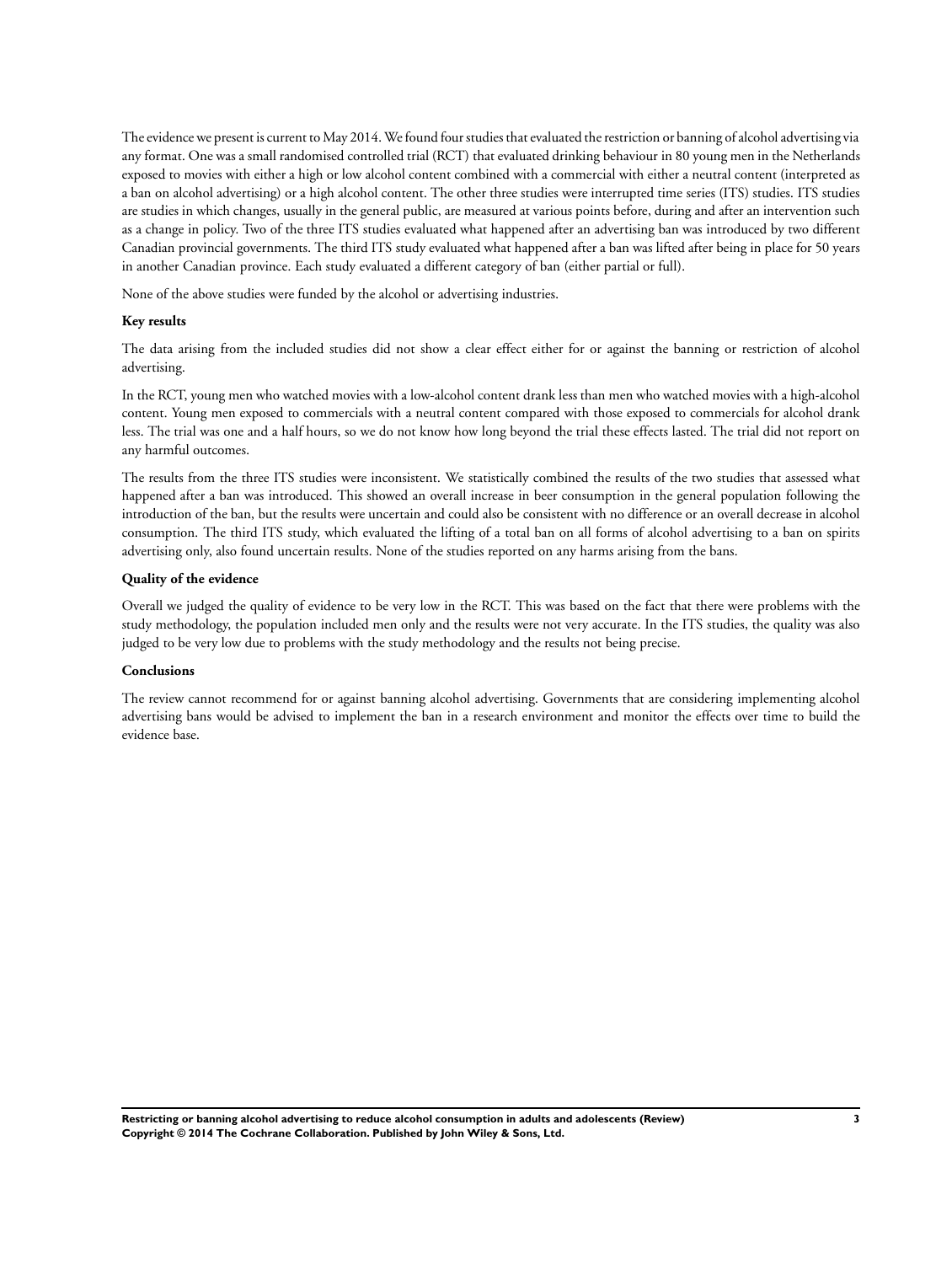# <span id="page-5-0"></span>SUMMARY OF FINDINGS FOR THE MAIN COMPARISON *[\[Explanation\]](http://www.thecochranelibrary.com/view/0/SummaryFindings.html)*

Non-alcohol commercials compared to alcohol commercials for reduction of alcohol consumption

**Patient or population:** General population **Settings:** General population **Intervention:** Non-alcohol commercials

**Comparison:** Alcohol commercials

| <b>Outcomes</b>                                                                           | Illustrative comparative risks* (95% CI) |                                                                                                                                                           | <b>Relative effect</b><br>(95% CI)<br>(studies) | No. of participants | <b>Quality of the evidence</b><br>(GRADE) | <b>Comments</b>                                    |
|-------------------------------------------------------------------------------------------|------------------------------------------|-----------------------------------------------------------------------------------------------------------------------------------------------------------|-------------------------------------------------|---------------------|-------------------------------------------|----------------------------------------------------|
|                                                                                           | <b>Assumed risk</b>                      | <b>Corresponding risk</b>                                                                                                                                 |                                                 |                     |                                           |                                                    |
|                                                                                           | <b>Alcohol commercials</b>               | Non-alcohol<br>commer-<br>cials                                                                                                                           |                                                 |                     |                                           |                                                    |
| Total alcohol consump-<br>tion in number of glasses<br>Follow up: mean 1.5<br>hours       |                                          | The mean total alcohol<br>consumption in number<br>of glasses in the interven-<br>tion groups was<br>$0.73$ less<br>$(1.3 \text{ to } 0.16 \text{ less})$ |                                                 | 80<br>$(1$ study)   | $\bigoplus$ OOO<br>very low $1,2,3$       |                                                    |
| Delayed age of initiation<br>of alcohol use - not mea-<br>sured                           |                                          |                                                                                                                                                           | Not estimable                                   |                     |                                           | This outcome was not ap-<br>plicable in this trial |
| Reduction in rate of re-<br>ported risk behaviour -<br>not measured                       |                                          |                                                                                                                                                           | Not estimable                                   |                     |                                           |                                                    |
| <b>Reduction in alcohol-re-</b><br>lated injuries or acci-<br><b>dents</b> - not measured |                                          |                                                                                                                                                           | Not estimable                                   |                     |                                           |                                                    |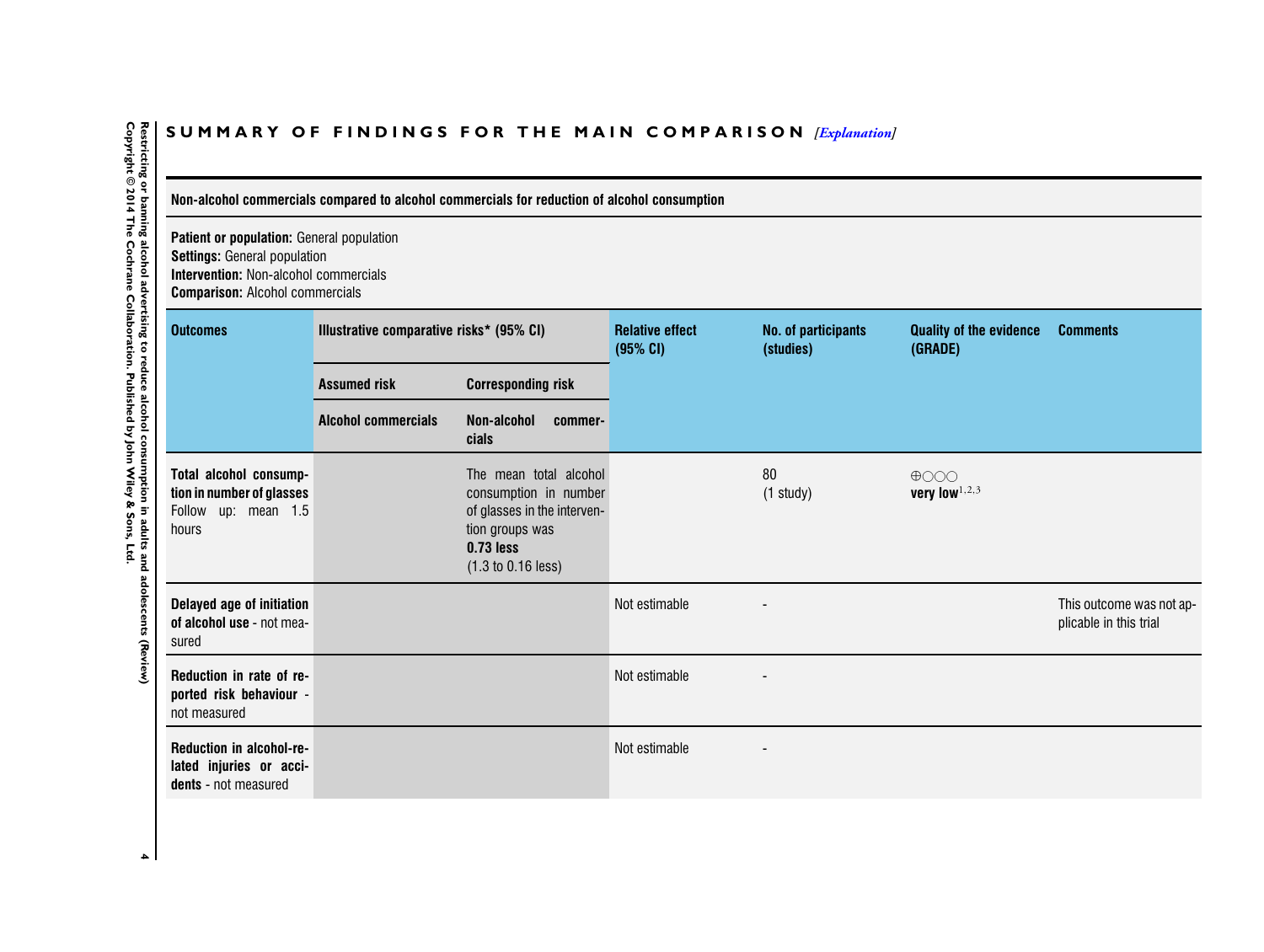| Reduction in individual<br>spending on alcohol - not<br>measured |                                                                                                                                                                    | Not estimable                                                                                                                                                                                                                                                                                                                                                                                                                          |                                                    |
|------------------------------------------------------------------|--------------------------------------------------------------------------------------------------------------------------------------------------------------------|----------------------------------------------------------------------------------------------------------------------------------------------------------------------------------------------------------------------------------------------------------------------------------------------------------------------------------------------------------------------------------------------------------------------------------------|----------------------------------------------------|
| Loss of revenue from al-<br>cohol industry - not mea-<br>sured   |                                                                                                                                                                    | Not estimable                                                                                                                                                                                                                                                                                                                                                                                                                          | This outcome was not ap-<br>plicable in this trial |
| Loss of advertising rev-<br>enue - not measured                  |                                                                                                                                                                    | Not estimable                                                                                                                                                                                                                                                                                                                                                                                                                          | This outcome was not ap-<br>plicable in this trial |
| CI: Confidence interval;                                         | assumed risk in the comparison group and the relative effect of the intervention (and its 95% CI).                                                                 | *The basis for the assumed risk (e.g. the median control group risk across studies) is provided in footnotes. The corresponding risk (and its 95% confidence interval) is based on the                                                                                                                                                                                                                                                 |                                                    |
| <b>GRADE Working Group grades of evidence</b>                    | High quality: Further research is very unlikely to change our confidence in the estimate of effect.<br>Very low quality: We are very uncertain about the estimate. | Moderate quality: Further research is likely to have an important impact on our confidence in the estimate of effect and may change the estimate.<br>Low quality: Further research is very likely to have an important impact on our confidence in the estimate of effect and is likely to change the estimate.                                                                                                                        |                                                    |
| bias may be present.<br>generalisable to other settings.         | <sup>3</sup> Imprecision: rated as serious: The 95% CI is wide and the sample size small.                                                                          | Risk of bias: rated as serious. In the Engels 2009 trial, randomisation was inadequate (the groups differed on the baseline prognostic<br>factor prior drinking levels), allocation concealment was unclear and the researchers were not blinded to group allocation so detection<br><sup>2</sup> Indirectness: rated as serious. The trial is specific to young men from a university setting in a high-income country and may not be |                                                    |
|                                                                  |                                                                                                                                                                    |                                                                                                                                                                                                                                                                                                                                                                                                                                        |                                                    |
|                                                                  |                                                                                                                                                                    |                                                                                                                                                                                                                                                                                                                                                                                                                                        |                                                    |
|                                                                  |                                                                                                                                                                    |                                                                                                                                                                                                                                                                                                                                                                                                                                        |                                                    |

Restricting or banning alcohol advertising to reduce alcohol consumption in adults and adolescents (Review)<br>Copyright © 2014 The Cochrane Collaboration. Published by John Wiley & Sons, Ltd. **Copyright © 2014 The Cochrane Collaboration. Published by John Wiley & Sons, Ltd.5 Restricting or banning alcohol advertising to reduce alcohol consumption in addits and adolescents (Review)**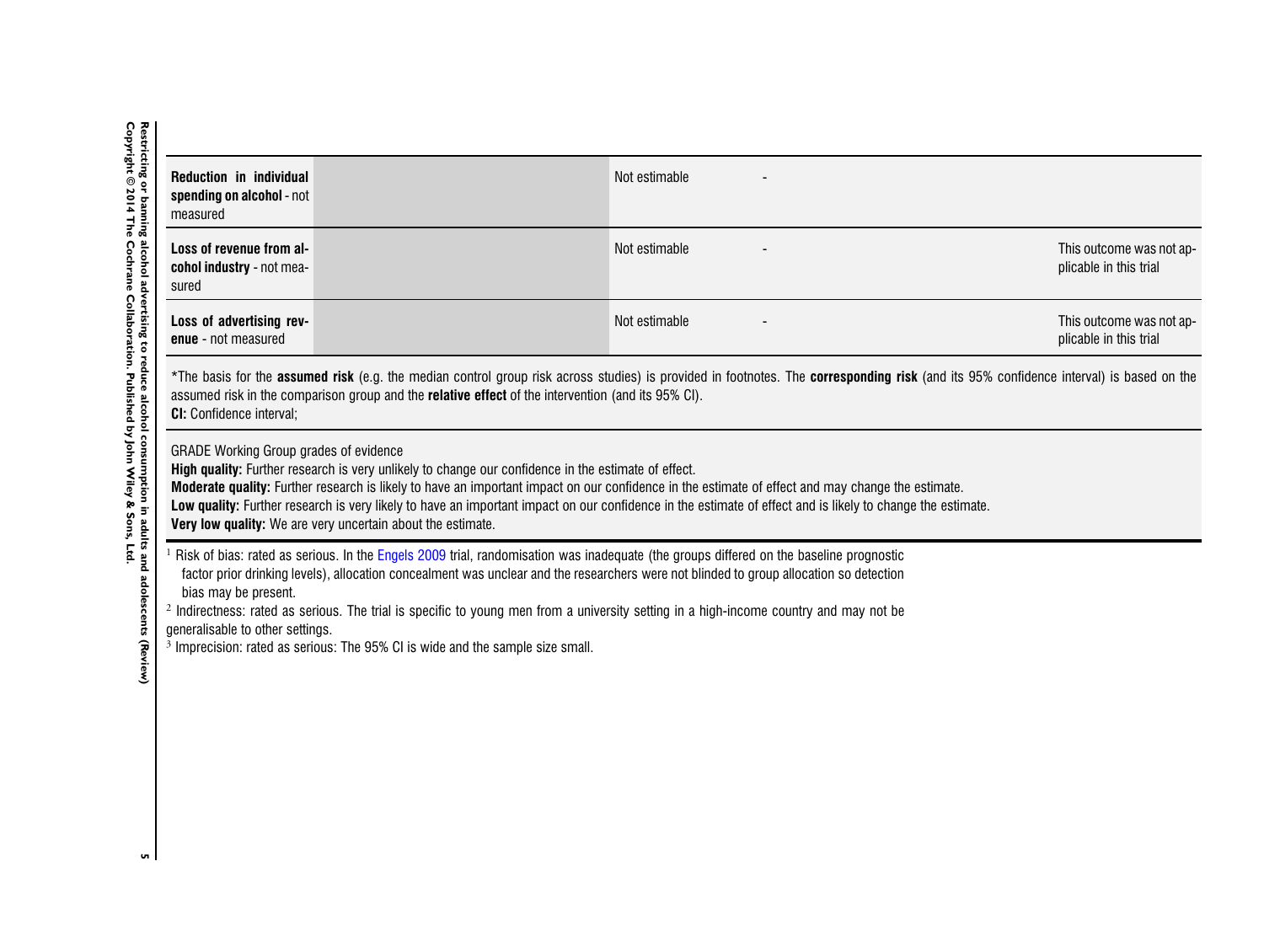# **B A C K G R O U N D**

## **Description of the condition**

Alcohol is estimated to be the fifth leading risk factor for global disability-adjusted life years (DALYs) for all ages and sexes ([Lim](#page-25-0) [2012](#page-25-0)). This estimate has increased by 32% from 1990 to 2010 [\(Lim 2012](#page-25-0)). For people aged 15 to 49 years, alcohol is the leading risk factor for DALYs worldwide ([Lim 2012](#page-25-0)). Over 2.7 million deaths (95% uncertainty index 2,464,575 to 3,006,459) are attributed to alcohol use linked to injury (intentional, unintentional and transport), cardiovascular disease, cirrhosis, cancer, mental and behavioural disorders, human immunodeficiency virus infection/acquired immunodeficiency syndrome, tuberculosis, and neurological disorders ([Lim 2012](#page-25-0)). Alcohol affects not only the health of the drinking individual, but in pregnant women the neurotoxic effects of alcohol may cause a range of congenital defects including foetal alcohol spectrum disorders and foetal death, stillbirth, and infant and child mortality [\(Burd 2012\)](#page-25-0).

In addition to its effects on mortality and morbidity, alcohol has significant adverse social and economic effects. A 2006 review of studies estimating the global economic burden of alcohol found that alcohol accounts for 1.3% to 3.3% of total health costs, 6.4% to 14.4% of total public order and safety costs, 0.3 to 1.4 per thousand USD of gross domestic product (GDP) for criminal damage costs, 1.0 to 1.7 per thousand USD of GDP for drink-driving costs and 2.7 to 10.9 per thousand USD of GDP for workplace costs (absenteeism, unemployment and premature mortality) ([Baumberg 2006](#page-25-0)).The authors of the review caution readers to consider the methodological differences between studies and inherent design limitations, but these findings are supported by a 2009 analysis conducted in partnership with the World Health Organization (WHO). This aggregate analysis of reviews of published work found that costs associated with alcohol amounted to 1% of GDP in high-income and middle-income countries, with social harm accounting for the greater proportion of these costs, in addition to health costs ([Rehm 2009\)](#page-25-0). In a 2010 UK multicriteria decision analysis to assess the relative harms of 20 drugs, harms both to the user and others were greatest for alcohol compared with all other drugs, including heroin and cocaine. Harms assessed included crime, family adversity and a decline in social cohesion within communities ([Nutt 2010\)](#page-25-0).

In an overview of systematic reviews and quantitative meta-analyses, Rehm and colleagues evaluated the evidence for a causal impact of average volume of alcohol consumption and pattern of drinking on diseases and injury, and quantified those relationships identified as causal [\(Rehm 2010\)](#page-25-0). Their findings indicate that alcohol is causally related to many chronic and acute disease outcomes as well as to injury. They report that there is evidence that both the average volume and specific drinking pattern are causally related to ischaemic heart disease, foetal alcohol syndrome, and both intentional and unintentional injury. They postulate that episodes of heavy drinking are likely to influence additional disease outcomes but that epidemiological research to date has had a limited focus on drinking patterns. Due to an absence of research, they were unable to conclude whether the quality of alcohol is a significant factor in disease outcomes.

## **Description of the intervention**

One of the main aims of commercial advertising is to encourage the consumer to use and purchase promoted products. In their extensive 2009 review of the effectiveness and cost-effectiveness of alcohol policies and programmes, Anderson, Chisholm and Fuhr report that alcohol is increasingly marketed using sophisticated advertising in the mainstream media, through the linking of alcohol brands to sports and cultural activities, through sponsorships and product placements, and through direct marketing such as on the internet, and via podcasts and mobile telephones ([Anderson](#page-25-0) [2009](#page-25-0)). Alcohol marketing campaigns have recently targeted social networking sites such as Facebook and Twitter, which are disproportionately used by young people ([Hastings 2013\)](#page-25-0). In a systematic review of 13 longitudinal studies of 38,000 young people, Anderson et al found that longitudinal studies consistently suggest that there is an association between exposure to media/ commercial communications and alcohol and adolescents starting to drink alcohol, and with increased drinking among baseline drinkers [\(Anderson 2009a\)](#page-25-0). In another systematic review of seven cohort studies of young people, Smith and Foxcroft suggest that while there is an association between exposure to alcohol advertising or promotional activity and subsequent alcohol consumption in young people, the modest effect sizes may be limited by the potential influence of residual or unmeasured confounding in the included studies [\(Smith 2009\)](#page-25-0). Snyder et al, in their longitudinal investigation, found empirical evidence to suggest that exposure to advertising has direct measurable effects on both drink initiation and consumption levels [\(Snyder 2006](#page-25-0)).

In their 2008 independent review of the effects of alcohol pricing and promotion for the UK Department of Health, Booth and colleagues identify the methodological complexity of linking advertising to consumption [\(Booth 2008\)](#page-25-0). Cross-sectional studies will fail to meet the causality criteria of temporality (the intervention predates the effect), and cohort studies and time series analyses may be prone to confounding unless adequately controlled. In addition, they point out that subpopulations such as problem drinkers are likely to be under-represented in general population aggregated data, which are primarily used in national or state-level studies. Despite these methodological limitations, they conclude that there is evidence for an effect of alcohol advertising on underage drinkers and that exposure to television, music videos and billboards that contain alcohol advertising predict the onset of youth drinking and increased drinking ([Booth 2008\)](#page-25-0).

**Restricting or banning alcohol advertising to reduce alcohol consumption in adults and adolescents (Review) 6 Copyright © 2014 The Cochrane Collaboration. Published by John Wiley & Sons, Ltd.**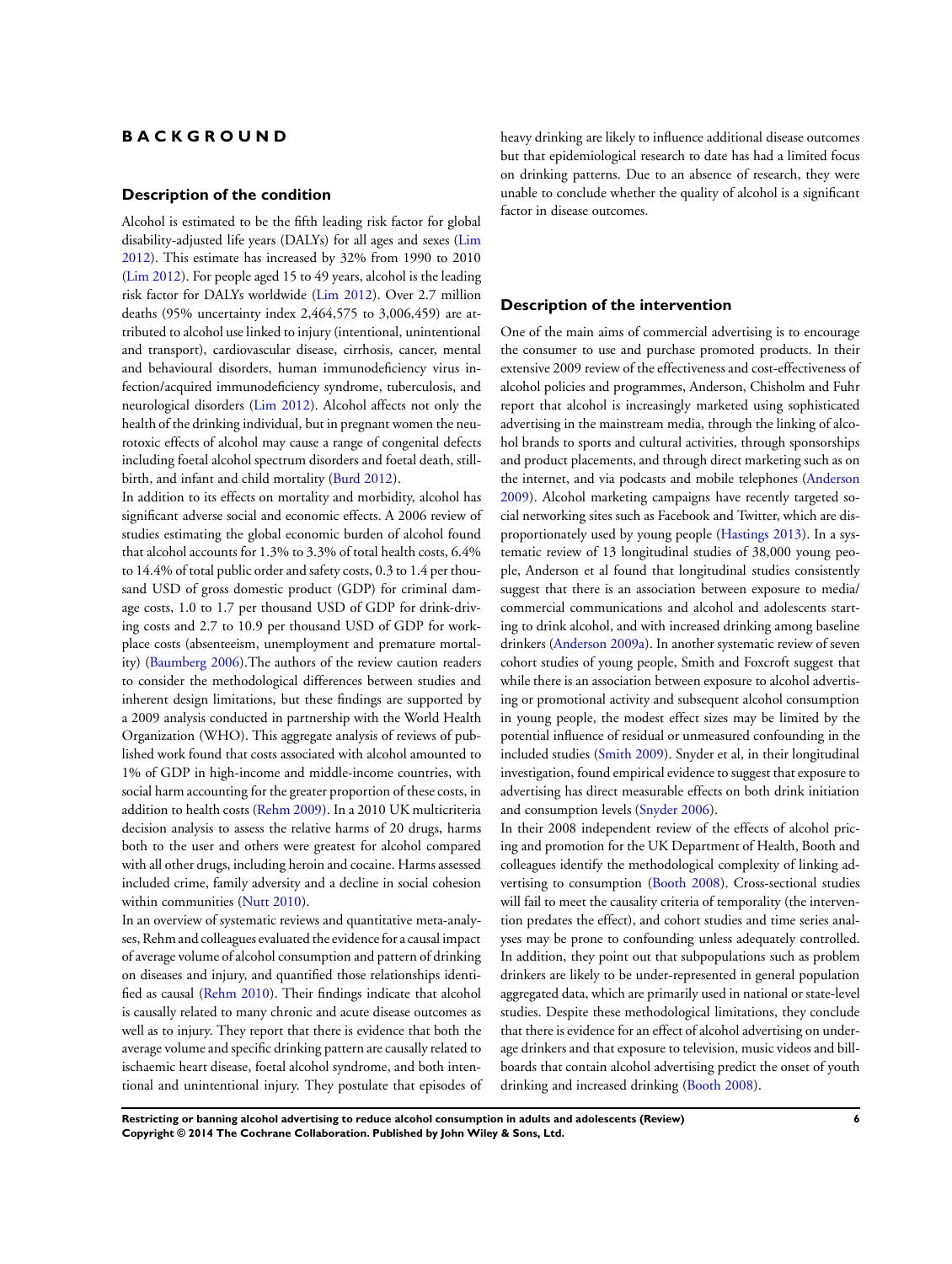## **How the intervention might work**

Prevention strategies to reduce the quantity of alcohol consumed and the age of initiation of alcohol use include several public health interventions targeted at the general population. One such strategy is the restriction or banning of all forms of advertising of alcohol. The reduction in marketing may be voluntary and implemented by the alcohol, media or advertising industries, or mandatory and implemented by government decree.

Theoretically, a restriction or banning of alcohol advertising may reduce the consumption of alcohol across the general population and may raise the age of initiation of drinking in young people. In their 2001 international comparison of bans on the broadcast advertising of alcohol in 17 Organization for Economic and Cooperation Development (OECD) countries between 1977 and 1995, Nelson and Young report that there are several theoretical models of advertising, including social learning theory, which argues that advertising contributes to normalising perceptions of drinking in society [\(Nelson 2001](#page-25-0)). They also describe conflicting economic theories, with advertising either increasing or decreasing consumption because it affects both demand and the levels of prices that sellers find optimal. They warn that partial bans on advertising using specific forms of media may drive substitution towards other advertising media [\(Nelson 2001](#page-25-0)).

In their review of policies and programmes, Anderson et al indicate that making alcohol less available and more expensive, and placing a ban on alcohol advertising are the most cost-effective ways to reduce the harm caused by alcohol ([Anderson 2009a\)](#page-25-0). However, little evidence is provided to support the statement on banning alcohol advertising. The authors acknowledge that in regions where alcohol marketing relies on self regulation (rather than regulatory banning or restrictions), several studies show that these voluntary systems do not prevent marketing content directed at young people. In another study of pooled time series data from 20 countries over a 26-year period, the authors' primary conclusion was that alcohol advertising bans decrease consumption by 5% to 8% [\(Saffer 2002\)](#page-25-0). Similarly, a cross-sectional study in the emerging market context of Brazil found evidence of association, but not causation, between alcohol consumption and alcohol promotion [\(Pinsky 2010](#page-25-0)).

#### **Why it is important to do this review**

In the 2012 Global Burden of Disease report, the authors state that public policy to improve the health of populations will be more effective if policies address the major causes of disease burden. They argue that small reductions in population exposure to large risks will yield substantial health gains [\(Lim 2012](#page-25-0)). Reducing or banning alcohol advertising may reduce exposure to the very large risk posed by alcohol both to the individual and to the general population. To date, no systematic review has evaluated the effectiveness, possible harms and cost-effectiveness of this inter-

vention. This Cochrane review aims to evaluate, in a systematic manner, the benefits and harms of reducing or banning alcohol advertising and the cost-effectiveness of such an intervention.

# **O B J E C T I V E S**

To evaluate the benefits, harms and costs of restricting or banning the advertising of alcohol, via any format, compared with no restrictions or counter-advertising, on alcohol consumption in adults and adolescents

# **M E T H O D S**

## **Criteria for considering studies for this review**

#### **Types of studies**

We considered both general population-level studies (where aggregate data from regions are collated before and after a reduction of or ban on advertising) and individual-level studies (where participants may be randomised to different levels of advertising and their subsequent consumption measured) to be applicable to the review.

#### **General population level**

- i) Randomised controlled trials (RCTs)
- ii) Controlled clinical trials (CCTs)
- iii) Prospective cohort studies

iv) Retrospective cohort studies if baseline exposure data were collected at time of baseline of study

v) Controlled before and after (CBA) studies, including econometric studies

vi) Interrupted time series (ITS) studies. We used the definition for ITS given by the Cochrane Effective Practice and Organization of Care (EPOC) Review Group, viz:

a) there were at least three time points before and after the intervention, irrespective of the statistical analysis used

b) the intervention occurred at a clearly defined point in time

c) the study measured provider performance or participant outcome objectively

#### **Individual level**

- i) RCTs
- ii) CCTs
- iii) Prospective cohort studies

**Restricting or banning alcohol advertising to reduce alcohol consumption in adults and adolescents (Review) 7 Copyright © 2014 The Cochrane Collaboration. Published by John Wiley & Sons, Ltd.**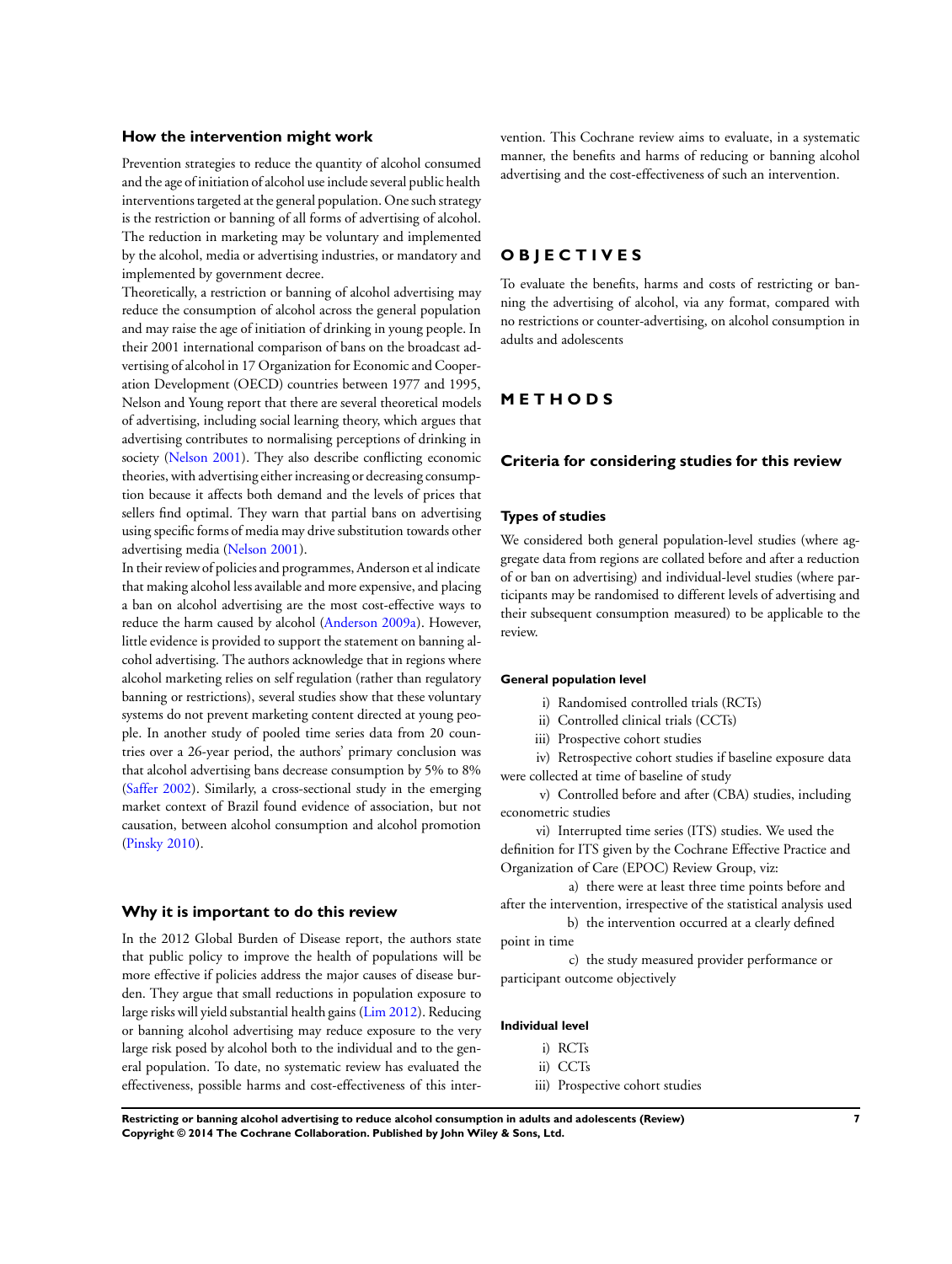iv) Retrospective cohort studies if baseline data were collected at time of baseline of study

- v) CBA cross-sectional studies
- vi) ITS studies

NOTE: For both population- and individual-level ITS studies, if the study ignored secular (trend) changes and performed a simple t-test of the pre- versus postintervention periods without further justification, the study was not included in the review unless reanalysis was possible.

#### **Types of participants**

Adults of any age and adolescents (defined by WHO as aged 10 to 19 years).

#### **Types of interventions**

#### **Intervention**

A reduction in or restriction or banning of advertising of alcohol and related products via any format including advertising in the press, on the television, radio, or internet, or via billboards, social media or product placement in films.

We used the broad definition of advertising recommended by the WHO, which defines marketing (with emphasis on its persuasive impact) as: *"any form of commercial communication or message that is designed to increase, or has the effect of increasing, the recognition, appeal and/or consumption of particular products and services. It could comprise anything that acts to advertise or otherwise promote a product or service"* ([WHO 2010](#page-25-0), page 15). Hence, a restriction on advertising may include restricting responsible drinking campaigns led by the alcohol industry and the marketing of positive associations between industry and socially responsible initiatives. We attempted to include restrictions on all new forms of marketing, for example those facilitated by digital technologies, but acknowledge that research into the impacts of advertising restrictions is likely to lag behind new marketing technologies.

#### **Comparison**

Advertising of alcohol and related products via any format including counter-advertising (defined as the promotion of healthy choices and harm reduction messages).

As for the intervention, we used the definition of advertising recommended by the WHO [\(WHO 2010](#page-25-0)).

#### **Types of outcome measures**

#### **Primary outcomes**

1. Reduction in alcohol consumption

In population-based studies, this may be measured via econometric data (e.g. annual sales of alcohol per capita) and in individualbased studies this may be measured by rate of drinks (number during a specified time).

#### **Secondary outcomes**

- 1. Delayed age of initiation of alcohol use
- 2. Reduction in rate of reported risk behaviour
- 3. Reduction in alcohol-related injuries or accidents
- 4. Reduction in individual spending on alcohol

#### **Adverse effects**

- 1. Loss of revenue from alcohol industry
- 2. Loss of advertising revenue
- 3. Reduction in GDP attributable to alcohol sales
- 4. Loss of employment from alcohol industry
- 5. Reduction in taxes generated

#### **Search methods for identification of studies**

We developed the search strategy with the assistance of the Cochrane Drugs and Alcohol Review Group Trials Search Coordinator. We formulated a comprehensive and exhaustive search strategy in an attempt to identify all relevant RCTs, cohort studies and CBA studies, regardless of language or publication status (published, unpublished, in press and in progress).

#### **Electronic searches**

As we did not limit the strategy to search for RCTs or cohort studies, we did not use the RCT strategy developed by The Cochrane Collaboration and detailed in the *Cochrane Handbook for Systematic Reviews of Interventions* [\(Higgins 2011](#page-25-0)). We used a combination of terms specific to alcohol consumption and to advertising. The search was iterative and used both database-specific syntax and free-text terms. There were no language restrictions. We searched the following databases.

#### **1. Journal databases**

• Cochrane Drugs and Alcohol Group Specialised Register (May 2014)

• MEDLINE (PubMed) (1966 to 28 May 2014); see [Appendix 1](#page-47-0) for the MEDLINE search strategy

• EMBASE ([elsevier.com/online-tools/embase\)](http://www.elsevier.com/online-tools/embase) (1974 to 28 May 2014); see [Appendix 2](#page-48-0) for the EMBASE search strategy

• *The Cochrane Library* (Issue 5, 2014), which includes the Cochrane Central Register of Controlled Trials (CENTRAL) and the UK National Health Service Economic Evaluations Database (28 May 2014); see [Appendix 3](#page-50-0) for *The Cochrane Library* search strategy

**Restricting or banning alcohol advertising to reduce alcohol consumption in adults and adolescents (Review) 8 Copyright © 2014 The Cochrane Collaboration. Published by John Wiley & Sons, Ltd.**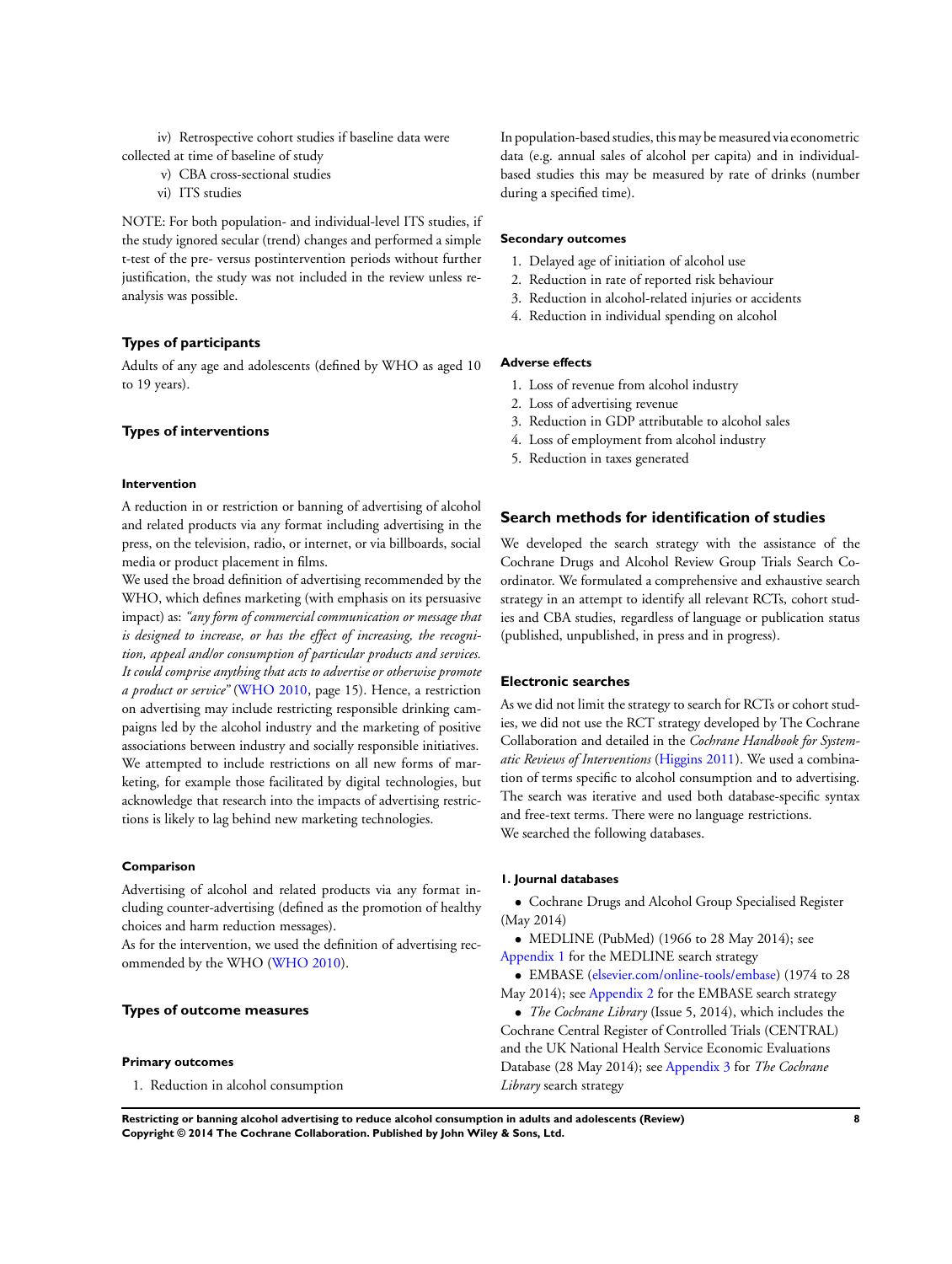• PsycINFO (on 14 June 2013); see [Appendix 4](#page-51-0) for the PsychINFO search strategy

We also search the following additional databases, including economic and marketing databases:

• AgEcon ([ageconsearch.umn.edu/\)](http://ageconsearch.umn.edu/) (on 16 October 2013);

• Business Source Premier (on EBSCOHOST) (on 18 October 2013)

• National Institute of Health Alcohol and Alcohol Problems Science Database (1972 to 2003) ([http://etoh.niaaa.nih.gov/\)](http://etoh.niaaa.nih.gov/) (on 22 October 2013;

• Association for Consumer Research ([http://](http://www.acrwebsite.org/search/search-conference-proceedings.aspx) [www.acrwebsite.org/search/search-conference-proceedings.aspx\)](http://www.acrwebsite.org/search/search-conference-proceedings.aspx) (on 22 October 2013);

• Chartered Institute of Marketing ([http://library.cim.co.uk/](http://library.cim.co.uk/ics-wpd/exec/icswppro.dll) [ics-wpd/exec/icswppro.dll](http://library.cim.co.uk/ics-wpd/exec/icswppro.dll)) (on 22 October 2013).

#### **2. Conference databases**

We attempted to search several relevant conference proceedings. Electronic database searches or reports were available only for the following conferences:

• conference proceedings of the Research Society on Alcoholism ([www.rsoa.org\)](http://www.rsoa.org);

• conference proceedings of the Kettil Bruun Society 39th Annual Symposium 2013;

• conference proceedings of the International Network on Brief Interventions for Alcohol Problems;

• conference proceedings of the International Health Economics Association ([www.ssrn.com\)](http://www.ssrn.com);

• meeting reports of the International Center for Alcohol Policies [\(http://www.icap.org/](http://www.icap.org/));

• meeting reports of the European Advertising Standards Alliance [\(http://www.easa-alliance.org/](http://www.easa-alliance.org/));

• meeting reports of the The Foundation for Alcohol Research (<http://www.abmrf.org/>).

#### **3. Ongoing trials**

To identify ongoing RCTs we searched ClinicalTrials.gov ( [www.clinicaltrials.gov/](http://www.clinicaltrials.gov/)) and the WHO International Clinical Trials Registry Platform (WHO ICTRP) [\(http://apps.who.int/](http://apps.who.int/trialsearch/) [trialsearch/](http://apps.who.int/trialsearch/)) (on 10 October 2013). One author, NS, searched both sites using separate terms and combinations of terms. These included [advertising AND alcohol]; [marketing AND alcohol]; [ban AND alcohol]; [restrictions AND alcohol]; [advertis\*]; and [ban OR banning].

In the absence of registries for non-RCTs, we contacted experts and researchers in the field, to identify ongoing cohort, CBA and ITS studies.

#### **Searching other resources**

We checked the reference lists of all studies identified by the above methods and examined the references of any systematic reviews, meta-analyses or guidelines we identified during the search process. During the period of the review, we were in close contact with individual researchers working in the field and policymakers based in inter-governmental organisations including the WHO. We also contacted experts in the field who may have been aware of unpublished or ongoing studies (e.g. Center on Alcohol Marketing and Youth and the European Centre for Monitoring Alcohol Marketing).

We did not conduct handsearching of specific journals other than those searched by the Cochrane Drugs and Alcohol Review Group and already included in CENTRAL.

# **Data collection and analysis**

## **Selection of studies**

Two authors, NS and DCP, read the titles, abstracts and descriptor terms of all downloaded material from the electronic searches to identify potentially eligible reports. We obtained full-text articles for all citations identified as potentially eligible, and NS and DP independently inspected these to establish the relevance of each article according to the prespecified criteria. Where there was any uncertainty as to the eligibility of the record, we obtained the full article.

NS and DCP independently applied the inclusion criteria and any differences of opinion arising were resolved by discussions with a third review author, JEA. We reviewed studies for relevance based on study design, types of participants, exposures and outcome measures.

#### **Data extraction and management**

NS and DP independently extracted data into a standardised data extraction form. We piloted the form on two studies to assess its completeness and usability. We extracted the following characteristics from each included study.

• Administrative details: trial or study identification number; author(s); published or unpublished; year of publication; number of studies included in paper; year in which study was conducted; details of other relevant papers cited

• Details of the study: study design; type, duration and completeness of follow up; country and location of study (e.g. higher-income versus lower-income country); informed consent and ethics approval

• Details of participants: setting; numbers; relevant baseline characteristics, including age and sex

• Details of intervention: type of intervention (e.g. restriction, full banning); media setting (e.g. press, television, internet, social media, product placement); timing and duration of intervention; additional co-interventions

**Restricting or banning alcohol advertising to reduce alcohol consumption in adults and adolescents (Review) 9 Copyright © 2014 The Cochrane Collaboration. Published by John Wiley & Sons, Ltd.**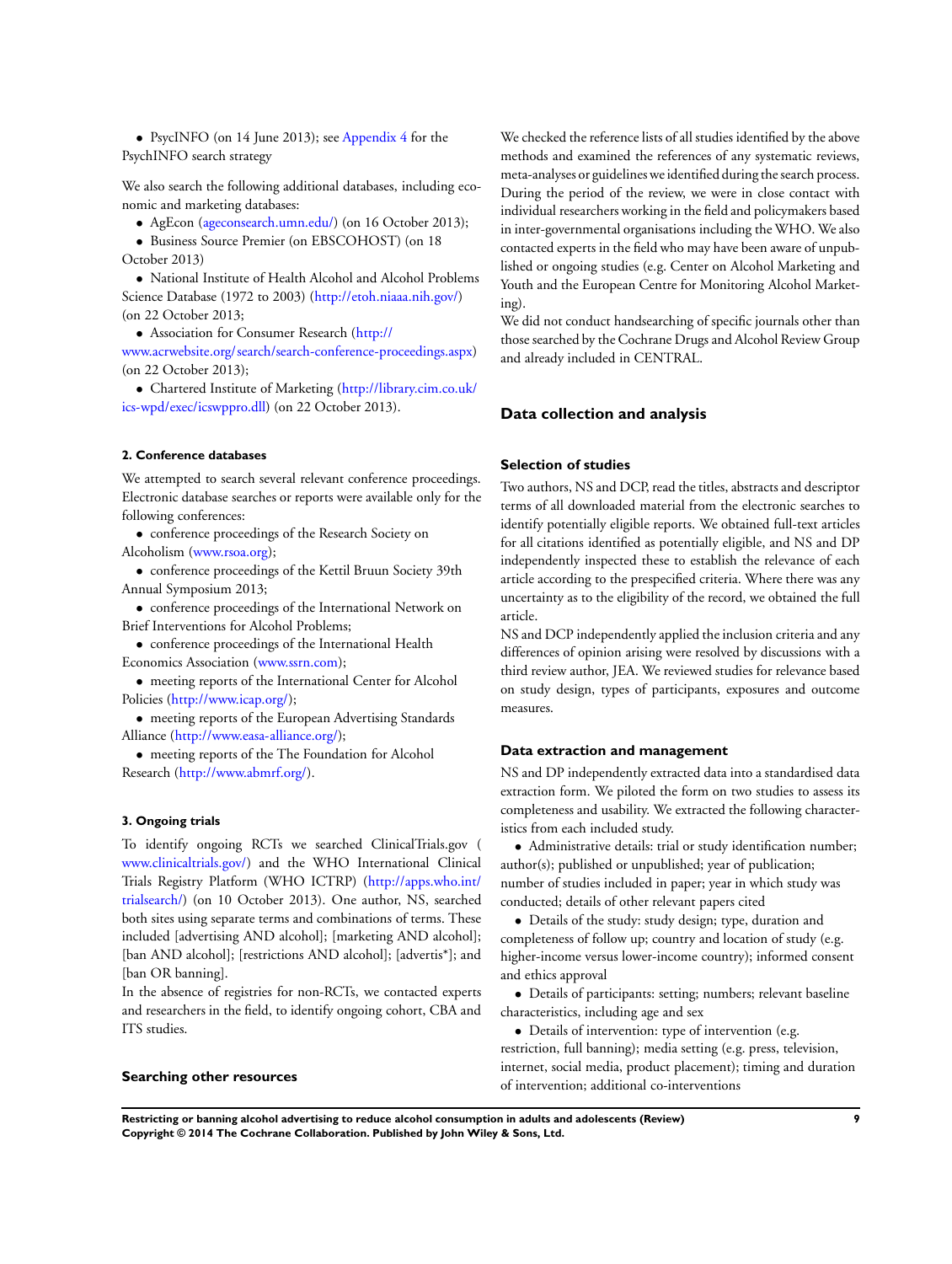• Details of comparison: type and media setting of advertising; timing and duration of current advertising

• Details of outcomes: decreased alcohol consumption; delayed age of initiation of alcohol use; decreased rate of reported risk behaviour; reduction in alcohol-related injuries or accidents; loss of revenue from alcohol industry; loss of revenue from the advertising agency sector; reduction in GDP; loss of employment from alcohol industry; decreased individual spending on alcohol

• Details of the analysis: for RCTs, details of the type of analysis (intention-to-treat or per protocol); for cohort studies, details of the type of adjustment performed in analyses

## **Assessment of risk of bias in included studies**

#### **Assessment of RCTs, CCTs, CBA and cohort studies**

For RCTs, CCTs, CBA and cohort studies, NS and DP independently examined the components of each included study for risk of bias using a standard form.

We performed the 'Risk of bias' assessment for RCTs, CCTs, cohort studies and CBAs in this review using the criteria recommended in the *Cochrane Handbook for Systematic Reviews of Interventions* ([Higgins 2011](#page-25-0)). The recommended approach for assessing risk of bias in studies included in a Cochrane Review is a two-part tool, addressing seven specific domains, namely sequence generation and allocation concealment (selection bias), blinding of participants and providers (performance bias), blinding of outcome assessor (detection bias), incomplete outcome data (attrition bias), selective outcome reporting (reporting bias) and other sources of bias. The first part of the tool allows for a description of what was reported to have happened in the study. The second part of the tool involves assigning a judgement relating to the risk of bias for that entry, in terms of low, high or unclear risk. To make these judgements we used the criteria indicated by the *Cochrane Handbook for Systematic Reviews of Interventions* adapted for the addiction field.

The domains of sequence generation and allocation concealment (avoidance of selection bias) were addressed in the tool by a single entry for each study.

Blinding of participants, personnel and outcome assessor (avoidance of performance bias and detection bias) was considered separately for objective outcomes (e.g. use of alcohol measured by biomarker analysis) and subjective outcomes (e.g. patient self-reported use of substance).

The presence of incomplete outcome data (avoidance of attrition bias) was considered separately for all reported outcomes.

We planned to used the criteria drawn from the Newcastle-Ottawa Scale (NOS) ([Newcastle-Ottawa](#page-25-0)) and the criteria developed by the Cochrane Effective Practice and Organization of Care (EPOC) Review Group ([EPOC 2008](#page-25-0)) to assess observational studies. Specifically, the NOS makes judgements in three general areas: selection of study groups, comparability of groups and ascertainment of

outcomes (in the case of cohort studies). As a result, this instrument can assess the quality of non-randomised studies so that they can be used in a meta-analysis or systematic review. The 'Risk of bias' tables were adapted to be used for the assessment of RCTs, CCTs, CBA and prospective observational studies according to these criteria. See [Appendix 5](#page-52-0) for full details. As we did not identify any observational studies for inclusion we did not conduct an assessment using the table.

#### **Assessment for ITS studies**

We used the criteria recommended by the Cochrane EPOC Review Group to assess the methodological quality of the ITS studies. The assessment comprises seven standard criteria specific to ITS. See [Appendix 6](#page-55-0) for full details.

#### **Measures of treatment effect**

We conducted data analysis using Review Manager 5 ([RevMan](#page-25-0) [2012](#page-25-0)).

For RCT data, we calculated outcome measures for dichotomous data (e.g. the proportion of decreasing consumption) as risk ratios with 95% confidence intervals (CIs). For continuous data (e.g. mean age of initiation) we calculated the mean differences (MDs) and standard deviations (SDs) where means were reported.

For cohort and other study design data, we preferentially reported on the adjusted analysis using the estimate of effect reported in the study rather than calculating estimates of effects based on the crude data. Where only crude data were presented, where appropriate, we calculated the crude risk ratios and 95% CIs for dichotomous data and MDs and SDs for continuous data where means were reported, or we reported medians if data were skewed.

# **Unit of analysis issues**

#### **Cluster trials**

Studies may employ 'cluster-randomisation' (such as randomisation by student group or region), but analysis and pooling of clustered data poses problems. Authors often fail to account for intraclass correlation in clustered studies, leading to a 'unit of analysis' error [\(Divine 1992](#page-25-0)) whereby p values are spuriously low, CIs unduly narrow and statistical significance overestimated. This causes type I errors [\(Bland 1997](#page-25-0)).

Where clustering was not accounted for in primary studies, we planned to present data in a table, using a (\*) symbol to indicate the presence of a probable unit of analysis error. If cluster studies have been appropriately analysed, taking into account intraclass correlation coefficients, and relevant data documented in the report, synthesis with other studies is possible using the generic inverse variance technique.

**Restricting or banning alcohol advertising to reduce alcohol consumption in adults and adolescents (Review) 10 Copyright © 2014 The Cochrane Collaboration. Published by John Wiley & Sons, Ltd.**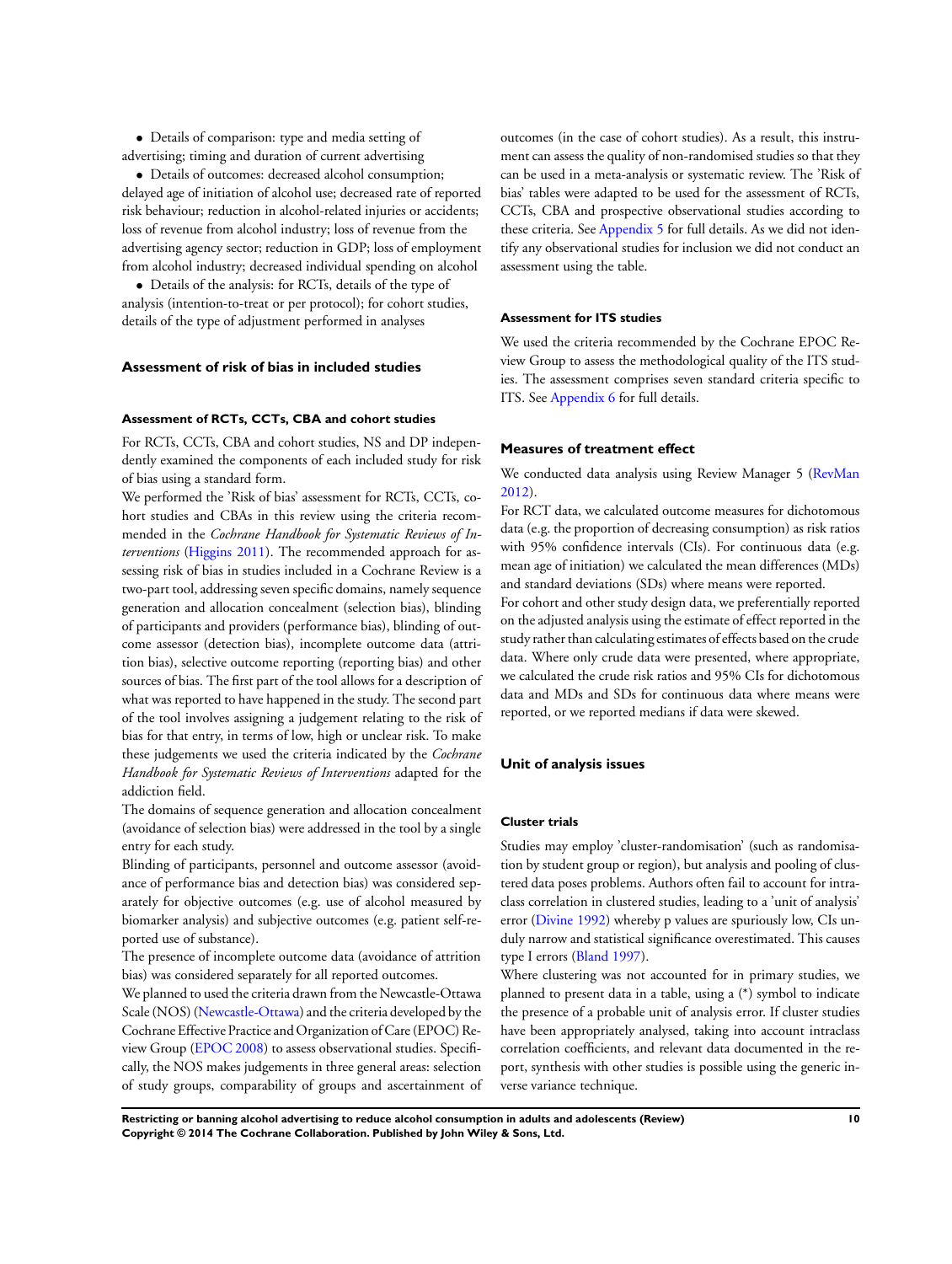#### **Cross-over trials**

We did not anticipate that any cross-over trials would have been conducted on this topic.

#### **Dealing with missing data**

Where data were missing, we contacted study authors and requested additional data. Where this was not possible, we stated explicitly where calculations were based on assumptions regarding missing data.

#### **Assessment of heterogeneity**

For both RCT and cohort meta-analyses, we formally tested for statistical heterogeneity using the Chi² test for statistical homogeneity with a 10% level of significance as the cut-off. We quantified the impact of any statistical heterogeneity using the I² statistic [\(Higgins 2002\)](#page-25-0).

Where studies did not have combinable outcomes, we have provided the data in a narrative form.

# **Data synthesis**

Where RCTs were found to be methodologically or clinically comparable, we planned to pool trial results in a meta-analysis. As we anticipated the presence of statistical heterogeneity we planned to combine the data using the random-effects model. As only one RCT was included we did not conduct a meta-analysis. However, if this was possible we had planned to combine the results and calculate the risk ratios and 95% CIs for dichotomous data. For continuous data, we planned to combine the MDs to calculate an overall MD and SD. If time-to-event data were available, we planned to combine the hazard ratios (HRs) reported in the RCTs using the generic inverse variance function.

Where cohort and ITS studies were found to be methodologically or clinically comparable, we pooled the results in a meta-analysis using the generic inverse variance function in RevMan to allow adjusted data to be used in the analysis. We anticipated heterogeneity due to the likelihood of different analytical techniques and different adjusted variables, and combined studies using the random-effects model.

For the cohort and ITS studies, we planned to report on the adjusted analysis using the estimate of effect reported in the study. Where the adjusted estimate of effect was reported with 95% CIs, we calculated the standard error (SE) in order to enter the data into RevMan, using the following formulae for ratio measures:

- lower limit = ln(lower confidence limit given for HR);
- upper limit = ln(upper confidence limit given for HR);
- intervention effect estimate = lnHR;
- $SE = (upper limit lower limit)/3.92$ .

#### **Subgroup analysis and investigation of heterogeneity**

We anticipated statistical heterogeneity due to differences between study populations and interventions. We planned to explore the expected heterogeneity using the following subgroups:

• setting: resource-constrained or resource-rich settings as defined by the World Bank as middle- or low-income countries and high-income countries, respectively;

• setting: international, national, regional or community settings;

- age: adolescent, adult or mixed populations;
- type of advertising: audiovisual, print or social media.

## **Sensitivity analysis**

For RCTs, we planned to explore the effect of study quality on the results by excluding those studies where allocation concealment was unclear or inadequate from the meta-analysis and assessing the effect of this on the overall results. For cohort studies we planned to examine the effect of adjustments for confounding. If data were available, we also planned to explore the effects of funding source (industry versus non-industry) on the meta-analysis. As data were too limited, we were not able to conduct sensitivity analyses.

# **GRADE assessment**

We used GRADEpro version 3.6 to create 'Summary of findings' and evidence profile tables. The GRADEpro software was developed as part of a larger initiative led by the Grading of Recommendations Assessment, Development and Evaluation (GRADE) Working Group. GRADE offers a system for rating the quality of evidence in systematic reviews and guidelines, and grading the strength of recommendations in guidelines [\(Guyatt 2011\)](#page-25-0). Use of GRADEpro within a Cochrane systematic review facilitates the process of presenting and grading evidence transparently [\(http://ims.cochrane.org/revman/other](http://ims.cochrane.org/revman/other-resources/gradepro/about-gradepro)[resources/gradepro/about-gradepro](http://ims.cochrane.org/revman/other-resources/gradepro/about-gradepro)).

In determining the level of evidence for each outcome, we integrated both the efficacy results and the assessment of the risk of bias into a final assessment of the level of evidence and provided full details of the decision in footnotes. For the one RCT identified, the quality of evidence started graded as high and we then downgraded where necessary to reach a final overall quality assessment. For the ITS studies, the quality of evidence started graded as low (due to the lack of randomisation and inherent limitations in inferring causality from this type of study) before we considered other quality parameters for grading.

# **R E S U L T S**

# **Description of studies**

**Restricting or banning alcohol advertising to reduce alcohol consumption in adults and adolescents (Review) 11 Copyright © 2014 The Cochrane Collaboration. Published by John Wiley & Sons, Ltd.**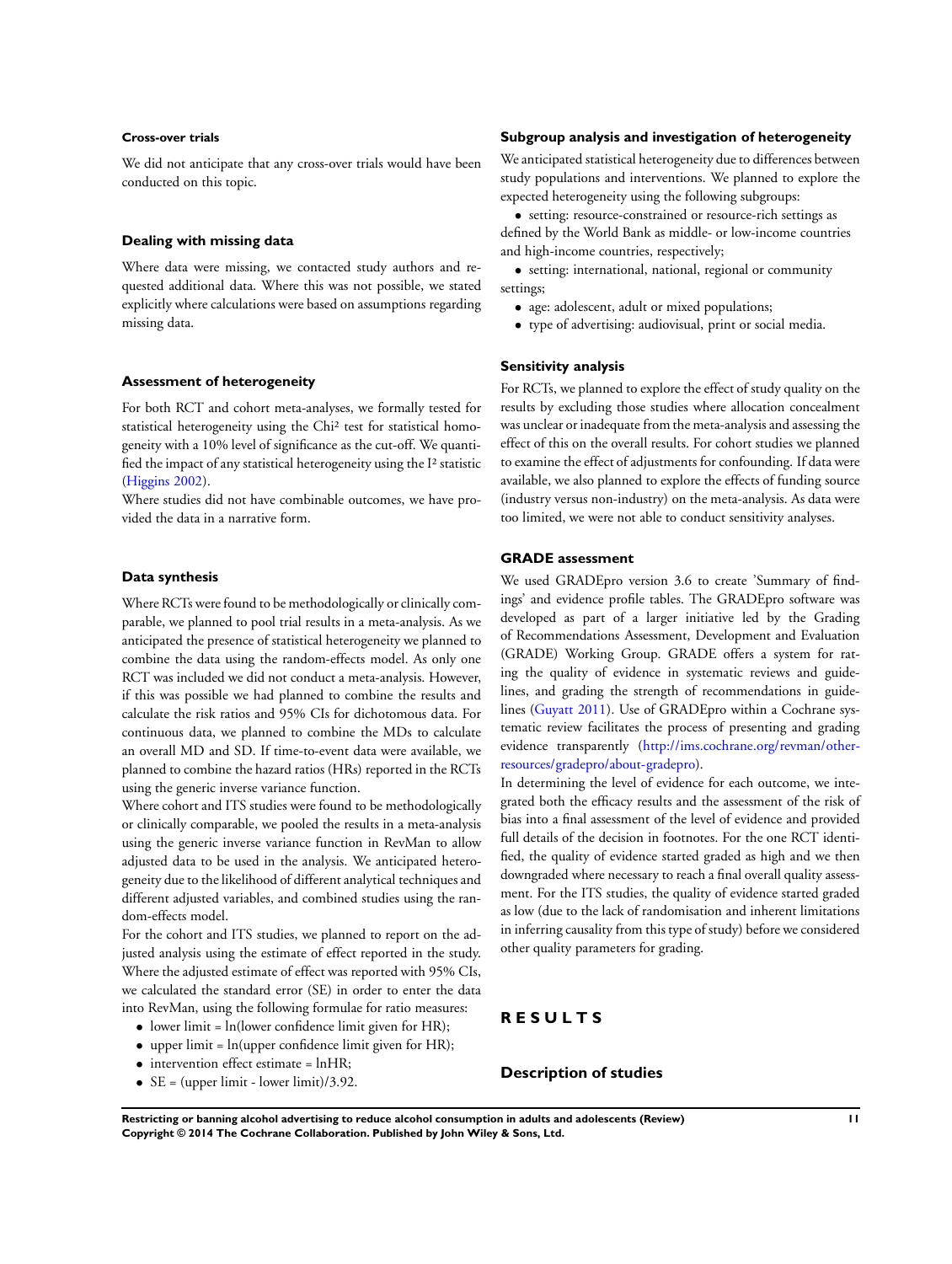# <span id="page-13-0"></span>**Results of the search**

#### **1. Journal databases**

#### **1.1 Health-specific databases**

The February 2013 search of the electronic journal databases was conducted via OVID and retrieved 4114 records (see Figure 1 for the records retrieved per database).

# **Figure 1. Flow diagram of screening and eligibility of records of electronic databases: PubMed, EMBASE, The Cochrane Library (CENTRAL and UK National Health Service Economic Evaluations Database) and PsychINFO**



After NS and DP manually screened all 4114 abstracts, we identified 39 records as possibly eligible and the full articles were obtained for eligibility assessment. Four of these articles reported on studies which were eligible for inclusion. We also identified a further 18 records which reported reviews or were likely to contain important references and obtained the full articles for these. See Figure 1.

The PsychINFO search was conducted later than the above search (on 14 June 2013) via EBSCOhost and retrieved 1559 records of which we identified 20 records as possibly eligible and obtained the full articles for further scrutiny. Two of these articles reported studies which were eligible for inclusion, both of which were already identified in the earlier search.

from which none were eligible for inclusion (see [Appendix 7](#page-56-0) for the records retrieved per database).

# **1.2 Economic and marketing databases**

We searched several other databases which are not specific to health or medical topics in order to ensure we included economic and marketing studies (see [Appendix 8](#page-57-0) for a full description of the databases, terms used and number of records retrieved). We searched a total of 1768 records of which 26 were potentially eligible and full articles were obtained. Of these none reported on eligible studies.

The May 2014 updated search retrieved a further 619 records

**2. Conference databases**

**Restricting or banning alcohol advertising to reduce alcohol consumption in adults and adolescents (Review) 12 Copyright © 2014 The Cochrane Collaboration. Published by John Wiley & Sons, Ltd.**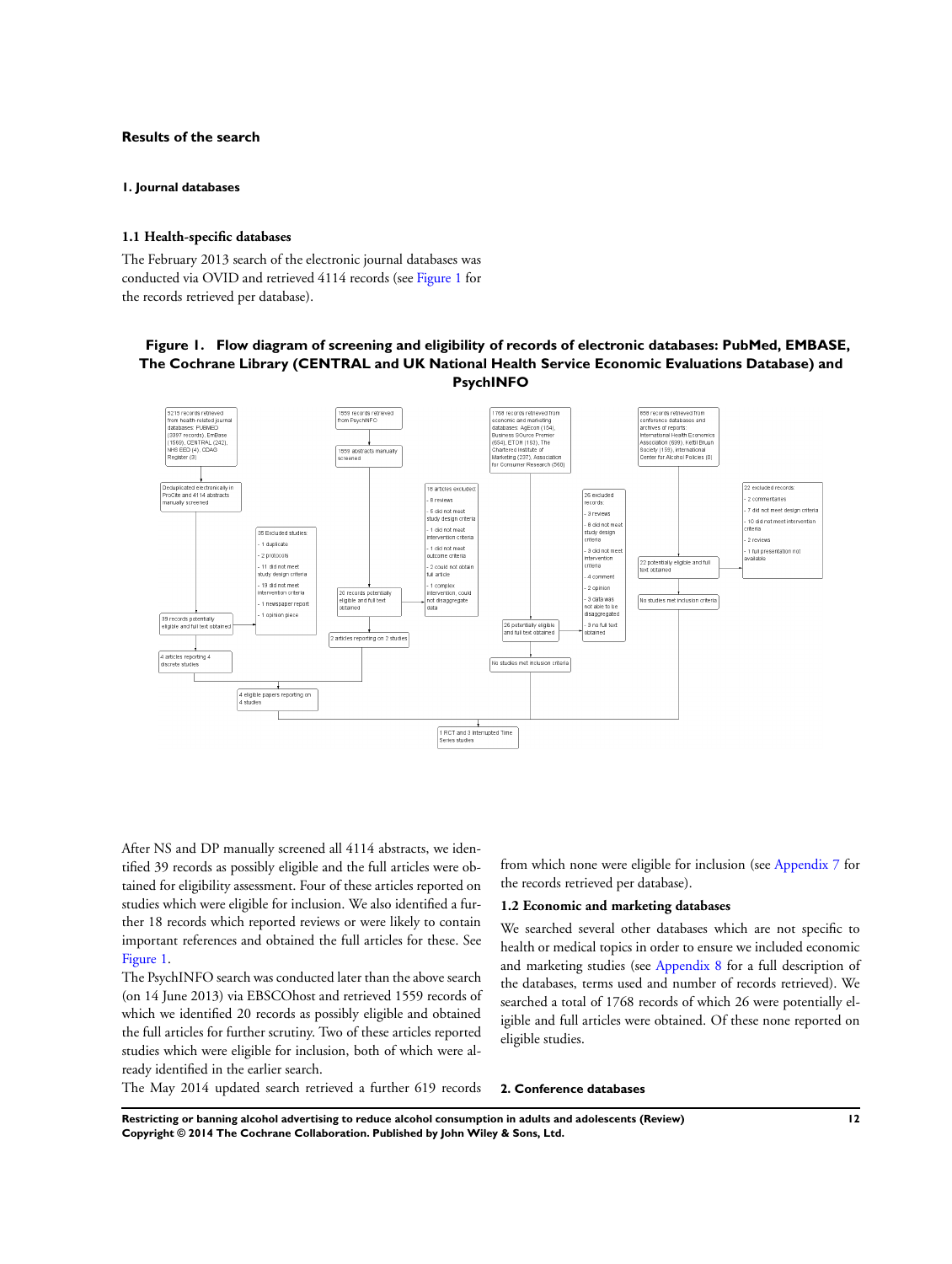For the search of conference presentations, NS searched the relevant conference databases and archives of manual reports and retrieved 858 records, none of which related to studies that were considered eligible (see [Appendix 9](#page-58-0) for a full description of the conferences and report archives, responses to requests and number of records retrieved).

#### **3. Trials registries**

The search of ClinicalTrials.gov resulted in 159 titles, none of which were relevant to the review. The search of the WHO ICTRP resulted in 66 titles, none of which were relevant to this review.

## **Included studies**

After conducting a full eligibility assessment on all the selected full articles, we identified four eligible studies: one RCT [\(Engels 2009](#page-25-0)) and three ITS studies ([Makowksy 1991](#page-25-0); [Ogborne 1980](#page-25-0); [Smart](#page-25-0) [1976](#page-25-0)). Full details of each study is contained in the [Characteristics](#page-28-0) [of included studies](#page-28-0) table.

## **RCT**

# **Individual level RCT**

The RCT [\(Engels 2009\)](#page-25-0) was conducted in the Netherlands and recruited 40 male pairs aged between 18 and 29 years old. Participants were randomised to one of three intervention groups or to a control group. Participants in the intervention groups watched movie clips containing either a high degree of alcohol content or a low amount of alcohol content interrupted with commercials containing advertising for alcohol products. The control group watched a movie clip containing a low amount of alcohol content and a commercial for neutral products. We interpreted the commercials for neutral products as the equivalent of a ban on alcohol advertising. The observed number of alcohol drinks consumed during the viewing session was counted and self-reported frequency of drinking prior to the trial was recorded.

#### **Population level RCT**

No RCT evaluating the effects of a restriction or ban on alcohol advertising at the general population level were identified.

# **ITS studies**

All three ITS studies were conducted in Canada and were published more than 20 years ago ([Makowksy 1991;](#page-25-0) [Ogborne 1980;](#page-25-0) [Smart 1976](#page-25-0)). Each of the studies evaluated a different type of ban (partial or full) compared with different degrees of restrictions or no restrictions during the control period. [Ogborne 1980](#page-25-0) and

[Smart 1976](#page-25-0) evaluated the effects of an implementation of restrictions, whereas [Makowksy 1991](#page-25-0) evaluated the effects of lifting a restriction.

[Ogborne 1980](#page-25-0) compared the effects of a partial ban on beer advertising in print and electronic media implemented from 1974 onwards with the pre-ban period when no ban was in place in Manitoba. Per capita beer consumption was derived from monthly beer sales divided by the year's estimate of the size of the provincial adult population. The consumption rates in Manitoba were compared to those in the province of Ontario where no ban had been in place during the same period.

[Smart 1976](#page-25-0) evaluated a time-limited total ban on alcohol advertising for beer, wine and spirits in electronic, print and billboard media implemented in British Columbia on 1 September 1971 and continuing to 31 October 1972. Periods before and after the ban was implemented were used as the control period. The outcome assessed was per capita alcohol consumption measured by sales data for alcohol beverages and population estimates from census data.

The third study ([Makowksy 1991\)](#page-25-0) compared alcohol consumption before and after the lifting of a total ban on beer and wine advertising on the radio and television and in print media, which had been in effect for 58 years in the province of Saskatchewan. The total ban on advertising for spirits, which was part of the 58-year ban, continued in place and was not lifted. The outcome assessed was alcohol sales by volume derived from monthly sales data and expressed in litres of pure alcohol sold per population aged 15 years and older. The consumption rates were compared to those in the province of New Brunswick where a similar ban was in place and was not lifted during the same period.

# **Excluded studies**

We excluded 35 of the articles retrieved from the combined journal database search, 18 articles from the PsychINFO search, 26 of the articles retrieved in the search of marketing and economic databases and 22 of the reports and presentations retrieved from the conference search. See [Figure 1](#page-13-0) for reasons for exclusion, which mainly included studies not meeting the study design criteria or not meeting the intervention design criteria.

Several prominent studies that have previously been included in reviews on this topic were excluded from our review. We document the specific reasons for exclusion of these studies in the [Characteristics of excluded studies](#page-37-0) table. These included regression analyses of large national or regional datasets, which evaluated the association between consumption and whether or not countries or provinces within the regional datasets implemented advertising restrictions [\(Nelson 2001;](#page-25-0) [Nelson 2003;](#page-25-0) [Nelson 2010;](#page-25-0) [Saffer 1991](#page-25-0); [Saffer 2002;](#page-25-0) [Young 1993\)](#page-25-0). Although these studies can be viewed as pooled ITS studies, they did not meet all the review study inclusion criteria for ITS studies, specifically that the intervention could be identified as occurring at a clearly defined point

**Restricting or banning alcohol advertising to reduce alcohol consumption in adults and adolescents (Review) 13 Copyright © 2014 The Cochrane Collaboration. Published by John Wiley & Sons, Ltd.**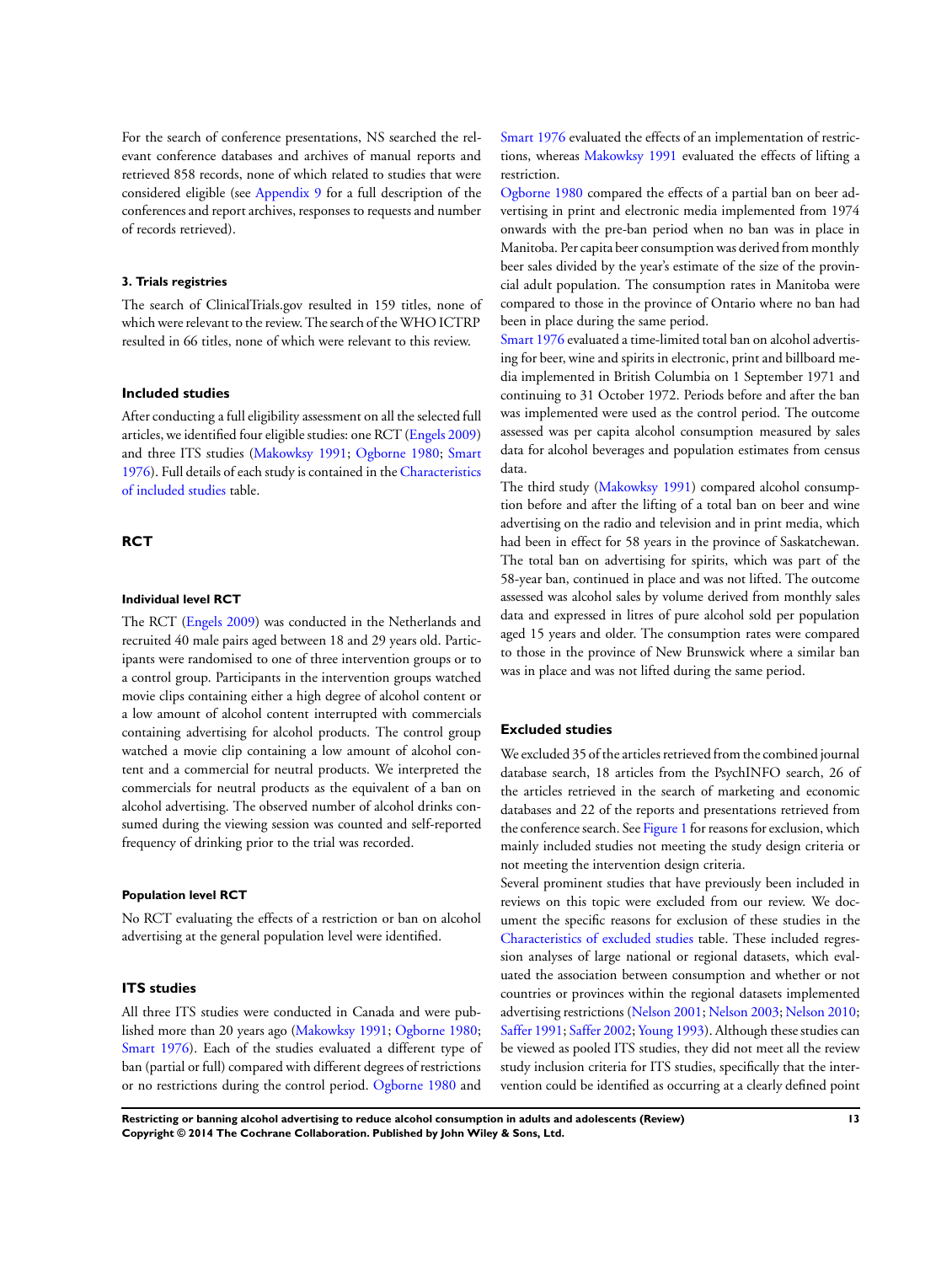in time. Data was aggregated and not analysed or reported within individual countries or states, and no defined points in time were reported for ban implementation. The country-specific data were not available from the authors for further analysis.

The [Loi Evin 1999](#page-25-0) report of the French government details the consumption of alcohol in France before, during and after the introduction of the *Loi Evin* (ban on alcohol and smoking advertising) implemented in 1991. The law curtails alcohol advertising on television and in cinemas, and disallows sport sponsorship. In the report data are not presented in a manner that allowed us to extract them, as only percentages of use over time are reported. The report states that in France alcohol consumption was declining prior to the introduction of the banning law and that internal surveys have produced contradictory results. The report notes that the proportion of alcohol consumers aged 12 to 18 years had a tendency to decline in the 1980s, but then increased significantly between 1991 and 1995, from 47% in 1991 to 65% in 1995. No variance or significance levels were provided.

# **Risk of bias in included studies**

We assessed the risk of bias using the combination of the standard appraisal for RCTs and the EPOC appraisal specifically for ITS studies (see [Appendix 5](#page-52-0) and [Appendix 6](#page-55-0)). We provide a full description of the risk of bias for each included study in the [Characteristics of included studies](#page-28-0) table, which is summarised in Figure 2 and [Figure 3](#page-16-0). None of the included studies were funded by the alcohol or advertising industries.

**Figure 2. 'Risk of bias' graph: review authors' judgements about each risk of bias item presented as percentages across all included studies (N = 4).**

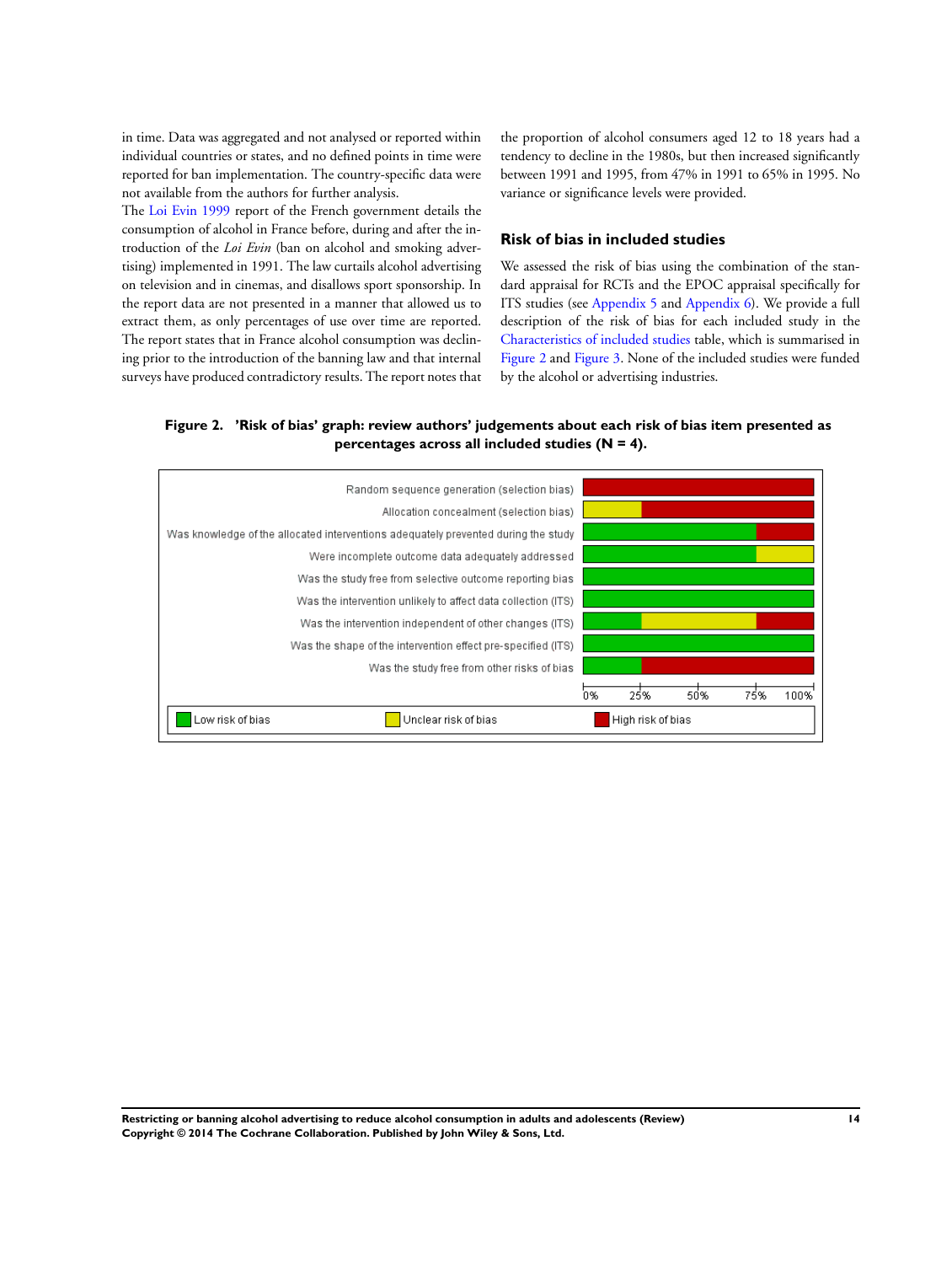|               | Random sequence generation (selection bias) | Allocation concealment (selection bias) | Was knowledge of the allocated interventions adequately prevented during the study | Were incomplete outcome data adequately addressed | Was the study free from selective outcome reporting bias | Was the intervention unlikely to affect data collection (ITS) | Was the intervention independent of other changes (ITS) | Was the shape of the intervention effect pre-specified (ITS) | $\blacksquare$ Was the study free from other risks of bias |
|---------------|---------------------------------------------|-----------------------------------------|------------------------------------------------------------------------------------|---------------------------------------------------|----------------------------------------------------------|---------------------------------------------------------------|---------------------------------------------------------|--------------------------------------------------------------|------------------------------------------------------------|
| Engels 2009   |                                             | ?                                       |                                                                                    | Ŧ                                                 | Ŧ                                                        | Ŧ                                                             | Ŧ                                                       | Ŧ                                                            |                                                            |
| Makowksy 1991 |                                             |                                         | ÷                                                                                  | Ŧ                                                 | Ŧ                                                        | ¥                                                             | ?                                                       | ¥                                                            | F                                                          |
| Ogborne 1980  |                                             |                                         | ÷                                                                                  | ¥                                                 | ¥                                                        | Ŧ                                                             | ?                                                       | ¥                                                            |                                                            |
| Smart 1976    |                                             |                                         | ÷                                                                                  | ?                                                 | ¥                                                        | ¥                                                             |                                                         | ¥                                                            |                                                            |

<span id="page-16-0"></span>**Figure 3. 'Risk of bias' summary: review authors' judgements about each risk of bias item for each included study (N = 4).**

**Restricting or banning alcohol advertising to reduce alcohol consumption in adults and adolescents (Review) 15 Copyright © 2014 The Cochrane Collaboration. Published by John Wiley & Sons, Ltd.**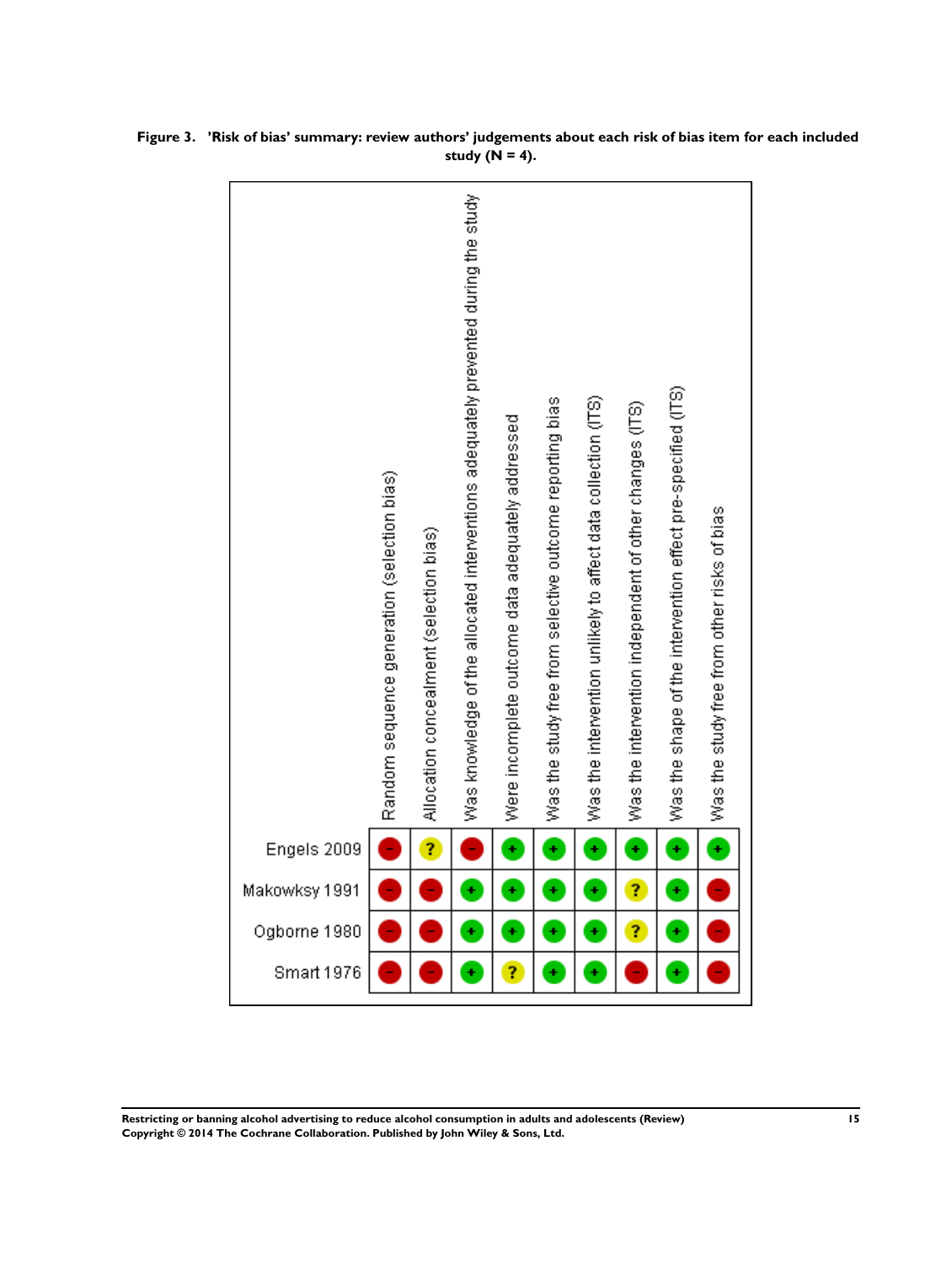# **Allocation**

In [Engels 2009](#page-25-0) the method of generating the sequence or concealing allocation is not reported. The article states that men who were in the group allocated to watch movies with a high alcohol content reported higher rates of drinking in the week prior to the study indicating that randomisation did not achieve similar baseline differences between groups. We assessed the risk of biasas high.

We assessed all three ITS studies as having a high risk of bias due to a lack of randomisation and allocation concealment.

#### **Blinding**

Blinding of research staff was absent in the [Engels 2009](#page-25-0) trial and detection bias may be present so we rated the risk of bias as high. We assessed the risk of performance and detection bias to be low in the three ITS studies, as outcomes were objectively measured by routine data collection and the outcomes were unlikely to be influenced by knowledge of the intervention groups.

# **Incomplete outcome data**

We judged the risk of attrition bias to be unclear in [Smart 1976,](#page-25-0) as data were not available for all alcohol types across all the same time periods. We judged the risk of attrition bias as low in the RCT and in the other two ITS studies.

# **Selective reporting**

We considered that none of the studies were at risk of selective reporting bias. The [Engels 2009](#page-25-0) trial was not registered on a prospective trials registry but results were reported for all the outcomes identified in the methods section. We judged it to be unlikely that the outcomes were changed during the reporting period. For the three ITS studies, there is no indication that other outcomes would be of interest.

#### **Other potential sources of bias**

We made three additional assessments of risk of bias specifically pertaining to the ITS studies. These were whether the intervention would affect data collection, whether the intervention was independent of other changes, and whether the shape of the intervention effect had been prespecified.

## **Data collection influenced by intervention**

For all three ITS studies the data were collected from routine sources and we considered the studies to be at low risk of bias.

#### **Intervention independent of other changes**

For [Makowksy 1991](#page-25-0) and [Ogborne 1980,](#page-25-0) there was no report of historical or political reasons underpinning the decisions to lift or implement the ban. In [Smart 1976,](#page-25-0) the advertising ban was initiated by a unanimous political vote, but the ban was stopped after elections when there was a change in political power. There is a likelihood that other political or social changes may have coincided with the period of the ban and as a result we rated this study as at high risk of bias.

#### **Shape of the intervention effect pre-specified**

The directional effects of implementing or lifting advertising bans on alcohol consumption or sales were predicted in all three ITS studies prior to testing the intervention effect.

# **Other forms of bias**

We judged all three ITS studies to be at high risk of bias introduced by a possible dilution effect on the advertising restrictions caused by an inability to regulate or control advertising originating in neighbouring provinces or the USA and available in print or electronic media.

# **Effects of interventions**

See: **[Summary of findings for the main comparison](#page-5-0)** [Non](#page-5-0)[alcohol commercials compared to alcohol commercials for](#page-5-0) [reduction of alcohol consumption](#page-5-0); **[Summary of findings 2](#page-20-0)** [Alcohol ban compared to no ban for the general population](#page-20-0) The RCT differed significantly from the three ITS studies in terms of design, participant level (individual versus population level) and duration. For this reason we present the results stratified according to study design and did not seek to conduct meta-analysis across study design.

#### **Alcohol consumption**

# **RCT data**

[Engels 2009](#page-25-0) reported that there were baseline differences between groups with participants in the groups exposed to movie clips with high-alcohol content and commercials for alcohol reporting higher alcohol consumption in the week prior to the trial than those in the groups exposed to low-alcohol content movie clips and neutral commercials. This was reported as a statistically significant difference (t  $(38) = 2.9$ ; p value < 0.01). The means presented in the trial report were corrected for this difference using analysis of covariance but no further details are provided. Using the corrected

**Restricting or banning alcohol advertising to reduce alcohol consumption in adults and adolescents (Review) 16 Copyright © 2014 The Cochrane Collaboration. Published by John Wiley & Sons, Ltd.**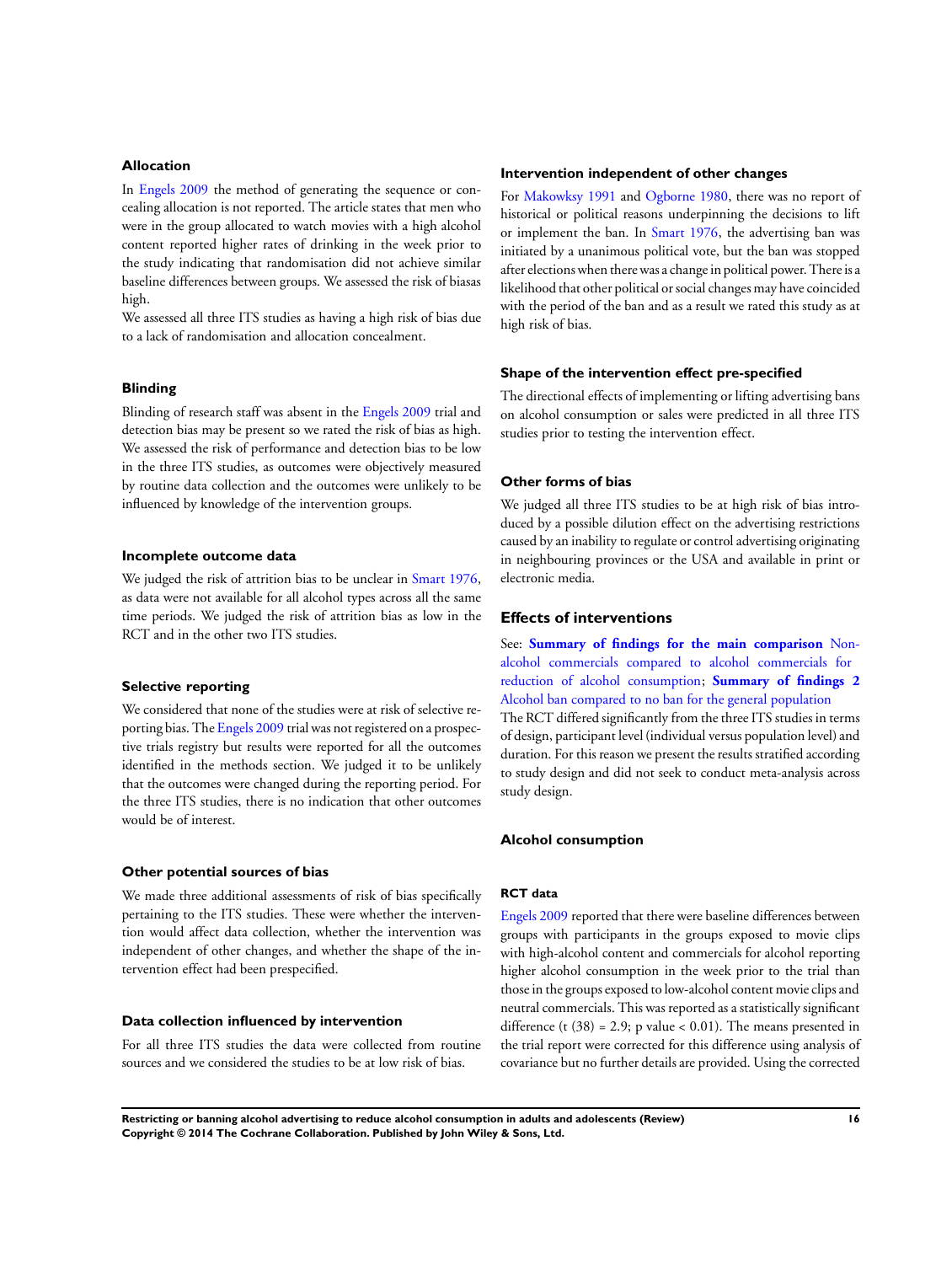means and reported SEs we calculated the SDs using the formula:  $SD = SE * Sqrt(N)$  to allow data entry into RevMan.

The [Engels 2009](#page-25-0) trial found that young men who viewed a movie clip with a low-alcohol content, regardless of the content viewed in the commercial breaks, drank a mean of 1.73 (SD 1.33) glasses of alcoholic drink compared with young men viewing a movie clip with a high-alcohol content who drank a mean of 2.38 (SD 1.33) glasses of alcoholic drink. This was a statistically significant difference (MD -0.65 drinks, 95% CI -1.2, -0.07; p value = 0.03). See [Analysis 1.1](#page-41-0). The number of alcoholic drinks consumed was 1.69 (SD 1.38) in young men who viewed commercials with no alcohol content compared with a mean of 2.42 (SD 1.25) alcoholic drinks in young men who viewed commercials for alcohol, regardless of the content of alcohol portrayed in the movie clips. This was a statistically significant difference (MD -0.73 drinks, 95% CI -1.30, -0.16); p value = 0.01). See [Analysis 2.1.](#page-41-0)

As participants were recruited in pairs, the investigators conducted an analysis to adjust for clustering effects within pairs. The total alcohol consumption was reported to be statistically significantly higher in young men who viewed movie clips with a high-alcohol content regardless of commercial content compared with young men who viewed movie clips with a low-alcohol content (coefficient 0.74, 95% CI 0.05, 1.43; SE 0.35; p value = 0.03). See [Analysis 3.1.](#page-41-0) Total alcohol consumption was statistically significantly higher in young men who viewed commercials with alcohol content compared with those who viewed commercials with neutral content, regardless of the content of alcohol portrayed in the movie clips (coefficient 0.83, 95% CI 0.14, 1.52; SE 0.35; p value = 0.02). See [Analysis 4.1](#page-42-0). Outcomes were assessed immediately after the intervention so no follow-up data were available for evaluating the longer-term effects of the low-alcohol content movies or advertising.

#### **ITS data**

Due to differences in the reported types of effect estimates between the ITS studies, we were not able to combine these in a meta-analysis, with the exception of [Ogborne 1980](#page-25-0) and [Smart 1976.](#page-25-0) which both reported the mean percentage change in beer consumption. [Smart 1976](#page-25-0) provide graphs and some statistical test results in the text, but we were unable to extract sufficient details for entering into RevMan with the exception of the data for beer consumption. We provide the results in narrative form as reported by the authors. The reported yearly per capita consumption data analysis did not show any effects of the 14-month total ban on alcohol advertising implemented in 1971 and lifted in 1972. The authors reported a Mann-Whitney U-test indicating that there were no statistically significant differences in consumption of beer, wine and spirits during the ban years compared to the pre-ban years (z 0.31, p value  $> 0.05$ ).

A more detailed analysis using moving averages and a t-test was conducted in [Smart 1976](#page-25-0) using monthly data in order to account for the ban spanning parts of two calendar years. The article reports that neither of the t values for wine nor beer was significant, with a reduction in wine consumption during (12%) and after (20%) the ban. The authors report that it was not possible to assess the monthly data on spirit consumption as data were not available for a full 24-month period either before or after the ban. The authors report that inspection of the graph of spirit consumption shows similar results as for the beer data, with no graphically noticeable effect on consumption.

In [Makowksy 1991](#page-25-0) the effects of changing a total ban on all forms of alcohol advertising to a partial ban on spirits advertising only was compared for 2.5 years before the lifting of the ban and for 3.5 years after the lifting of the ban in Saskatchewan. Two types of models were applied to the data - Abrupt and Gradual Autoregressive Integrated Moving Average (ARIMA) models, which adjust for seasonality, trends and random error. Both models assumed the change would be a permanent and not a temporary effect, given that the ban was not reversed. Following the lifting of the ban, the Abrupt ARIMA model indicated that the volume of all forms of alcohol sales decreased by 11.11 kilolitres (95% CI  $-27.56$ ,  $5.34$ ; p value = 0.19) per month. This decrease was not statistically significant. See [Analysis 5.1.](#page-42-0) Each type of alcohol was also examined separately within the model: the volume of beer sales increased statistically significantly by 14.89 kilolitres (95% CI 0.39, 29.39;  $p$  value = 0.04) per month following the ban; the volume of wine sales increased by 1.15 kilolitres (95% CI -0.91, 3.21; p value = 0.27) per month following the ban and was not statistically significant; and the volume of spirits decreased statistically significantly by 22.49 kilolitres (95% CI -36.83, -8.15; p value = 0.002). See [Analysis 5.2](#page-43-0), [Analysis 5.3](#page-43-0); and [Analysis 5.4.](#page-44-0) The Gradual ARIMA model (see [Analysis 6.1](#page-44-0); [Analysis 6.2;](#page-45-0) [Analysis 6.3;](#page-45-0) [Analysis 6.4](#page-46-0)) did not find any statistically significant effects of the ban (under the assumption that prior to the intervention (lifting of the ban) the series was trendless). The authors conclude that the change in legislation regulating advertising of alcoholic beverages cannot be well modelled within the context

statistical significance in the estimates for each type of alcoholic beverage and for total alcohol consumption. [Ogborne 1980](#page-25-0) evaluated the effects of a partial ban on beer advertising on beer consumption and not on other forms of alcohol. [Smart 1976](#page-25-0) and [Ogborne 1980](#page-25-0) both reported the mean percentage change in beer consumption. In [Ogborne 1980](#page-25-0) the SD was not explicitly labelled as such so we made an assumption that the reported values were SD. We calculated the SE using the formula:

of a gradual permanent impact on sales volumes due to a lack of

SE = MD/t value. [Ogborne 1980](#page-25-0) found a mean percentage increase in beer consumption of 4.5% (SD 2.15) following implementation of the partial ban on beer advertising, and [Smart 1976](#page-25-0) found a 2% (SD 1.66) decrease in beer consumption following implementation of a total

ban on all forms of alcohol advertising. We combined the results in a meta-analysis using the random-effects model producing an

**Restricting or banning alcohol advertising to reduce alcohol consumption in adults and adolescents (Review) 17 Copyright © 2014 The Cochrane Collaboration. Published by John Wiley & Sons, Ltd.**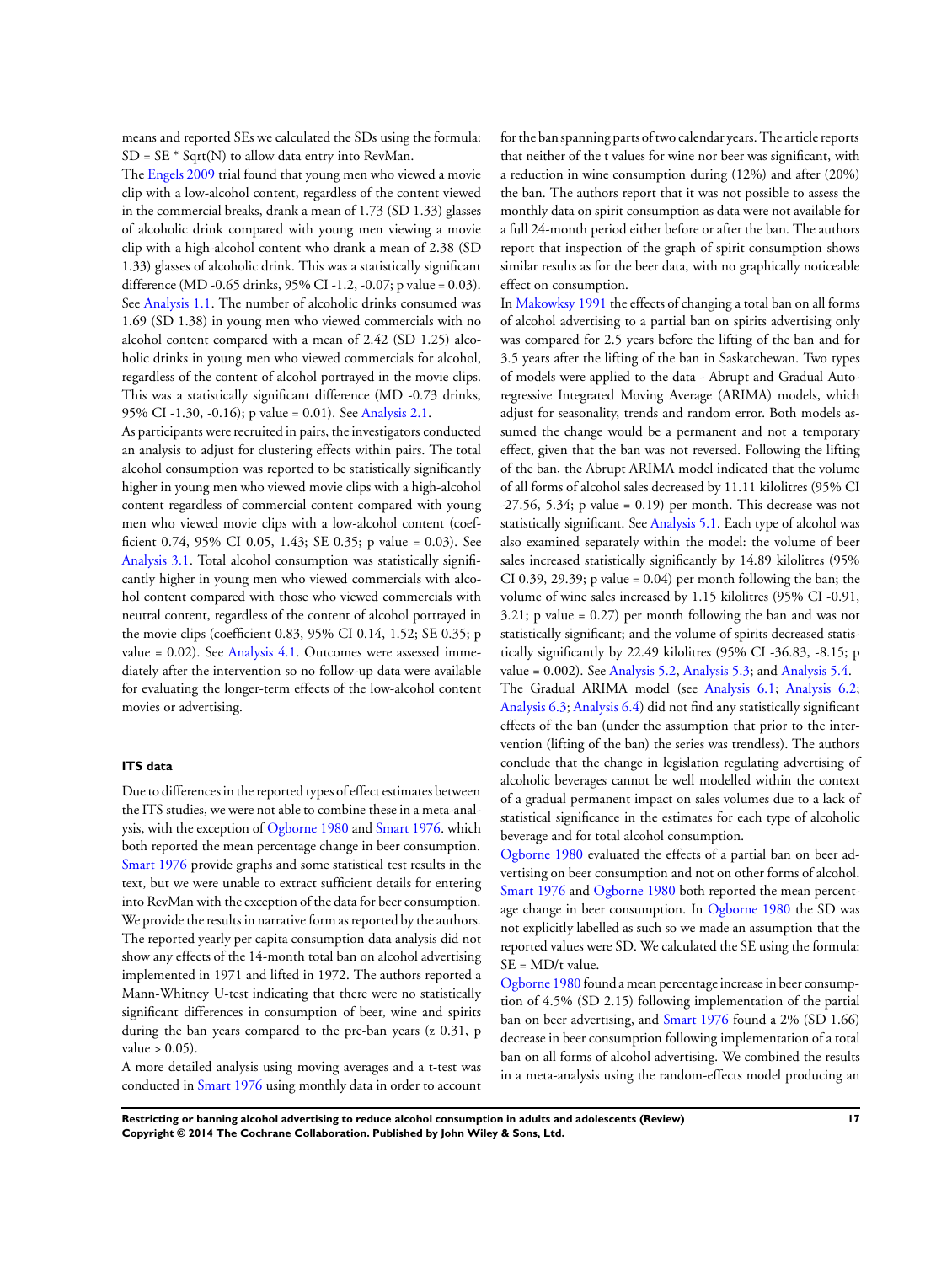overall mean percentage increase in beer consumption of 1.10% following the implementation of the bans (95% CI -5.26, 7.47; p value = 0.43). See [Analysis 7.1](#page-46-0). The finding was not statistically significant and considerable heterogeneity is present (Chi<sup>2</sup> = 5.72,  $df = 1$  (p value = 0.02);  $I^2 = 83\%$ ) indicating that 83% of the variability in the effect estimate is due to heterogeneity rather than chance alone. We advise that these results should be interpreted with caution.

None of the ITS studies reported on adverse effects, either in terms of economic losses to the alcohol or advertising industries or in reductions in government tax revenues income.

## **GRADE ASSESSMENTS**

GRADE assessments were conducted for all outcomes where data were available to enter into GRADEPro. For the 'Summary of findings' tables we selected seven outcomes per comparison and ranked their importance.

Using the GRADE approach to assess the overall quality of the evidence, we rated the quality of the evidence generated from the RCT as very low for the outcome of alcohol consumption [\(Summary of findings for the main comparison](#page-5-0)). This was due to a serious risk of bias, serious indirectness of the included population and serious imprecision present in the results, primarily driven by the small sample size. No other outcomes were measured and therefore could not be graded.

Overall, when using the GRADE approach, we judged the evidence for alcohol consumption arising from the ITS studies to be very low quality. This was due to a high risk of bias arising from a lack of randomisation and imprecision in the results [\(Summary](#page-20-0) [of findings 2\)](#page-20-0). As for the RCT, no other outcomes were measured and therefore could not be graded.

Using the GRADE approach, we conclude that we have very little confidence in the effect estimates and that the true effect is likely to be substantially different from the estimate of effect.

**Restricting or banning alcohol advertising to reduce alcohol consumption in adults and adolescents (Review) 18 Copyright © 2014 The Cochrane Collaboration. Published by John Wiley & Sons, Ltd.**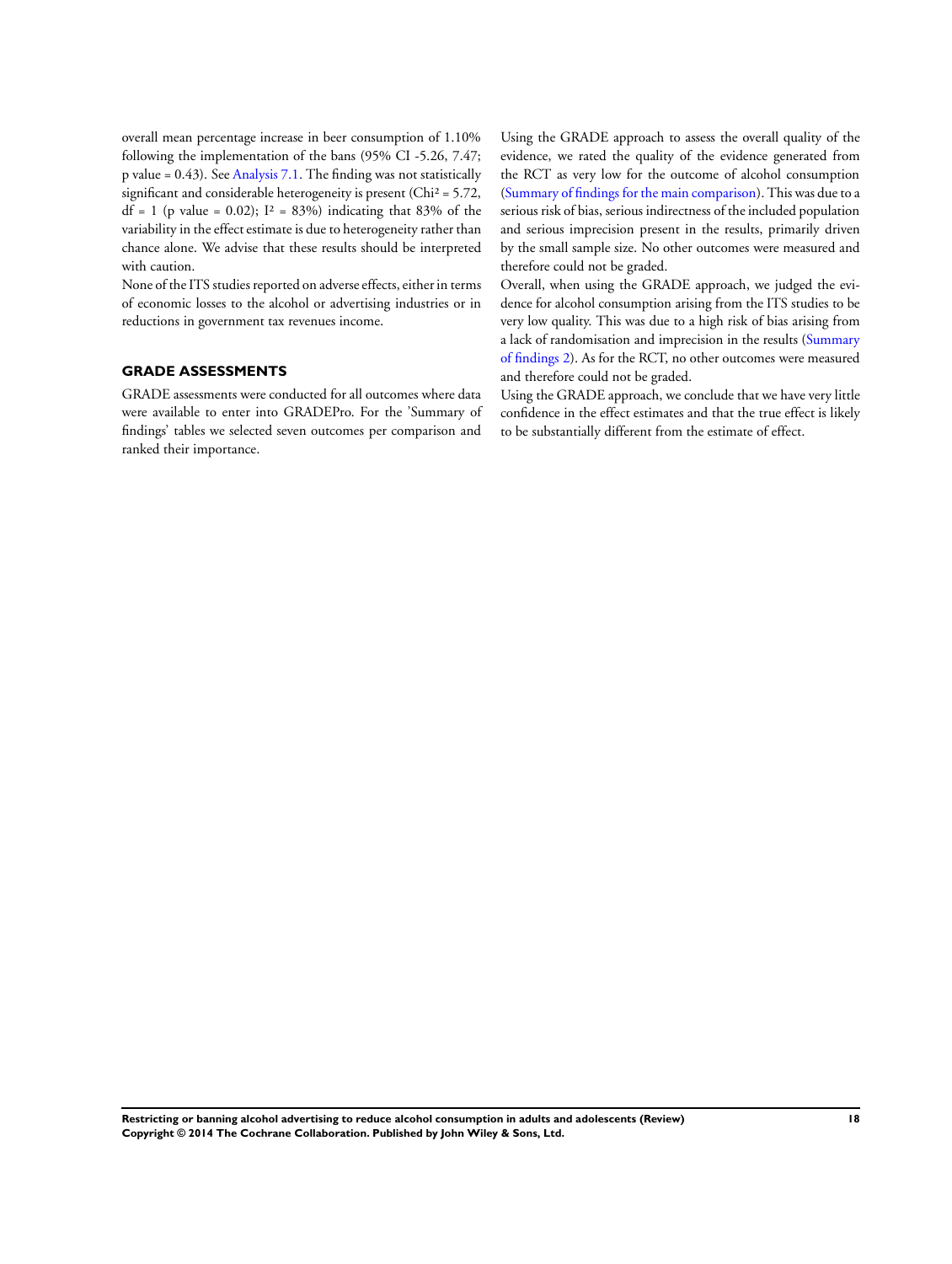| Alcohol ban compared to no ban for the general population                                                                                  |                                          |                                                                                                                      |                                    |                                   |                                           |                                                                                                                                                     |
|--------------------------------------------------------------------------------------------------------------------------------------------|------------------------------------------|----------------------------------------------------------------------------------------------------------------------|------------------------------------|-----------------------------------|-------------------------------------------|-----------------------------------------------------------------------------------------------------------------------------------------------------|
| Patient or population: General population<br>Settings: General population<br><b>Intervention: Alcohol ban</b><br><b>Comparison: No ban</b> |                                          |                                                                                                                      |                                    |                                   |                                           |                                                                                                                                                     |
| <b>Outcomes</b>                                                                                                                            | Illustrative comparative risks* (95% CI) |                                                                                                                      | <b>Relative effect</b><br>(95% CI) | No. of pParticipants<br>(studies) | <b>Quality of the evidence</b><br>(GRADE) | <b>Comments</b>                                                                                                                                     |
|                                                                                                                                            | <b>Assumed risk</b>                      | <b>Corresponding risk</b>                                                                                            |                                    |                                   |                                           |                                                                                                                                                     |
|                                                                                                                                            | No ban                                   | <b>Alcohol ban</b>                                                                                                   |                                    |                                   |                                           |                                                                                                                                                     |
| Alcohol consumption: %<br>change in beer con-<br>sumption<br>Follow up: 1.2 to 3 years                                                     |                                          | The mean % change in<br>beer consumption in the<br>intervention groups was<br>$1.1$ more<br>(5.26 less to 7.47 more) |                                    | 2 ITS studies                     | $\bigoplus$ OOO<br>very low $^{1,2}$      | Results for consumption<br>of other types of alcoholic<br>beverages and total con-<br>sumption were inconsis-<br>tent in the three ITS stud-<br>ies |
| <b>Reduction in rate of re-</b> See comment<br>ported risk behaviour -<br>not reported                                                     |                                          | See comment                                                                                                          | Not estimable                      |                                   | See comment                               | None of the studies mea-<br>sured this outcome                                                                                                      |
| <b>Delayed age of initiation</b> See comment<br>of alcohol use - not re-<br>ported                                                         |                                          | See comment                                                                                                          | Not estimable                      |                                   | See comment                               | None of the studies mea-<br>sured this outcome                                                                                                      |
| Reduction in alcohol-re- See comment<br>lated injuries or acci-<br>dents - not reported                                                    |                                          | See comment                                                                                                          | Not estimable                      |                                   | See comment                               | None of the studies mea-<br>sured this outcome                                                                                                      |
| <b>Reduction in individual</b> See comment<br>spending on alcohol - not<br>reported                                                        |                                          | See comment                                                                                                          | Not estimable                      |                                   | See comment                               | None of the studies mea-<br>sured this outcome                                                                                                      |

# ADDITIONAL SUMMARY OF FINDINGS *[\[Explanation\]](http://www.thecochranelibrary.com/view/0/SummaryFindings.html)*

<span id="page-20-0"></span>Restricting or banning alcohol advertising to reduce alcohol consumption in adults and adolescents (Review)<br>Copyright © 2014 The Cochrane Collaboration. Published by John Wiley & Sons, Ltd. **Copyright © 2014 The Cochrane Collaboration. Published by John Wiley & Sons, Ltd.19 Restricting or banning alcohol advertising to reduce alcohol consumption in addition in additional adversion (Review)** 

 $\overline{\bullet}$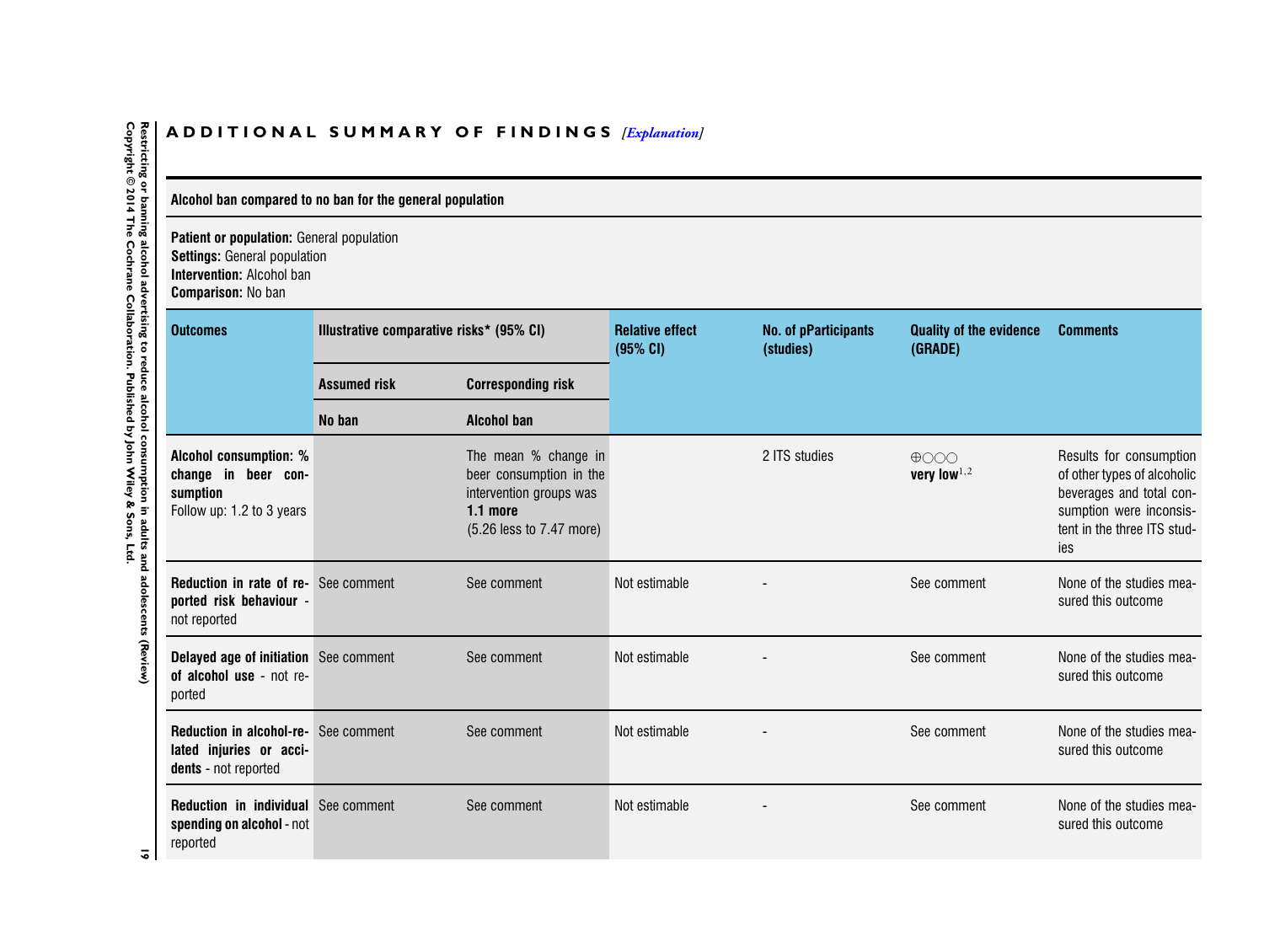| <b>Loss of revenue from al-</b> See comment<br>cohol industry - not re-<br>ported                                                                                                                                                                                                                                                                                                                                                                                                                                                                                                                               |             | See comment                                                                                         | Not estimable                                                                                                                                                                                                                                                                                                   | See comment | None of the studies mea-<br>sured this outcome |  |
|-----------------------------------------------------------------------------------------------------------------------------------------------------------------------------------------------------------------------------------------------------------------------------------------------------------------------------------------------------------------------------------------------------------------------------------------------------------------------------------------------------------------------------------------------------------------------------------------------------------------|-------------|-----------------------------------------------------------------------------------------------------|-----------------------------------------------------------------------------------------------------------------------------------------------------------------------------------------------------------------------------------------------------------------------------------------------------------------|-------------|------------------------------------------------|--|
| Loss of advertising rev-<br>enue - not reported                                                                                                                                                                                                                                                                                                                                                                                                                                                                                                                                                                 | See comment | See comment                                                                                         | Not estimable                                                                                                                                                                                                                                                                                                   | See comment | None of the studies mea-<br>sured this outcome |  |
| *The basis for the assumed risk (e.g. the median control group risk across studies) is provided in footnotes. The corresponding risk (and its 95% confidence interval) is based on the<br>assumed risk in the comparison group and the relative effect of the intervention (and its 95% CI).<br>CI: Confidence interval; ITS: interrupted time series                                                                                                                                                                                                                                                           |             |                                                                                                     |                                                                                                                                                                                                                                                                                                                 |             |                                                |  |
| <b>GRADE Working Group grades of evidence</b><br>Very low quality: We are very uncertain about the estimate.                                                                                                                                                                                                                                                                                                                                                                                                                                                                                                    |             | High quality: Further research is very unlikely to change our confidence in the estimate of effect. | Moderate quality: Further research is likely to have an important impact on our confidence in the estimate of effect and may change the estimate.<br>Low quality: Further research is very likely to have an important impact on our confidence in the estimate of effect and is likely to change the estimate. |             |                                                |  |
| <sup>1</sup> Risk of bias: rated as serious: the risk of a dilution effect is present in both studies (Ogborne 1980 and Smart 1976) and seasonality<br>may not be adequately addressed in the analyses. The studies were not further downgraded for limitations in causal inference due to<br>a lack of randomisation, as the initial GRADE rating commenced at low quality.<br><sup>2</sup> Inconsistency: rated as serious. The results from the Smart 1976 study indicate a reduction in beer consumption after implementing a<br>ban on advertising and Ogborne 1980 shows an increase in beer consumption. |             |                                                                                                     |                                                                                                                                                                                                                                                                                                                 |             |                                                |  |
|                                                                                                                                                                                                                                                                                                                                                                                                                                                                                                                                                                                                                 |             |                                                                                                     |                                                                                                                                                                                                                                                                                                                 |             |                                                |  |
|                                                                                                                                                                                                                                                                                                                                                                                                                                                                                                                                                                                                                 |             |                                                                                                     |                                                                                                                                                                                                                                                                                                                 |             |                                                |  |

 $5<sup>o</sup>$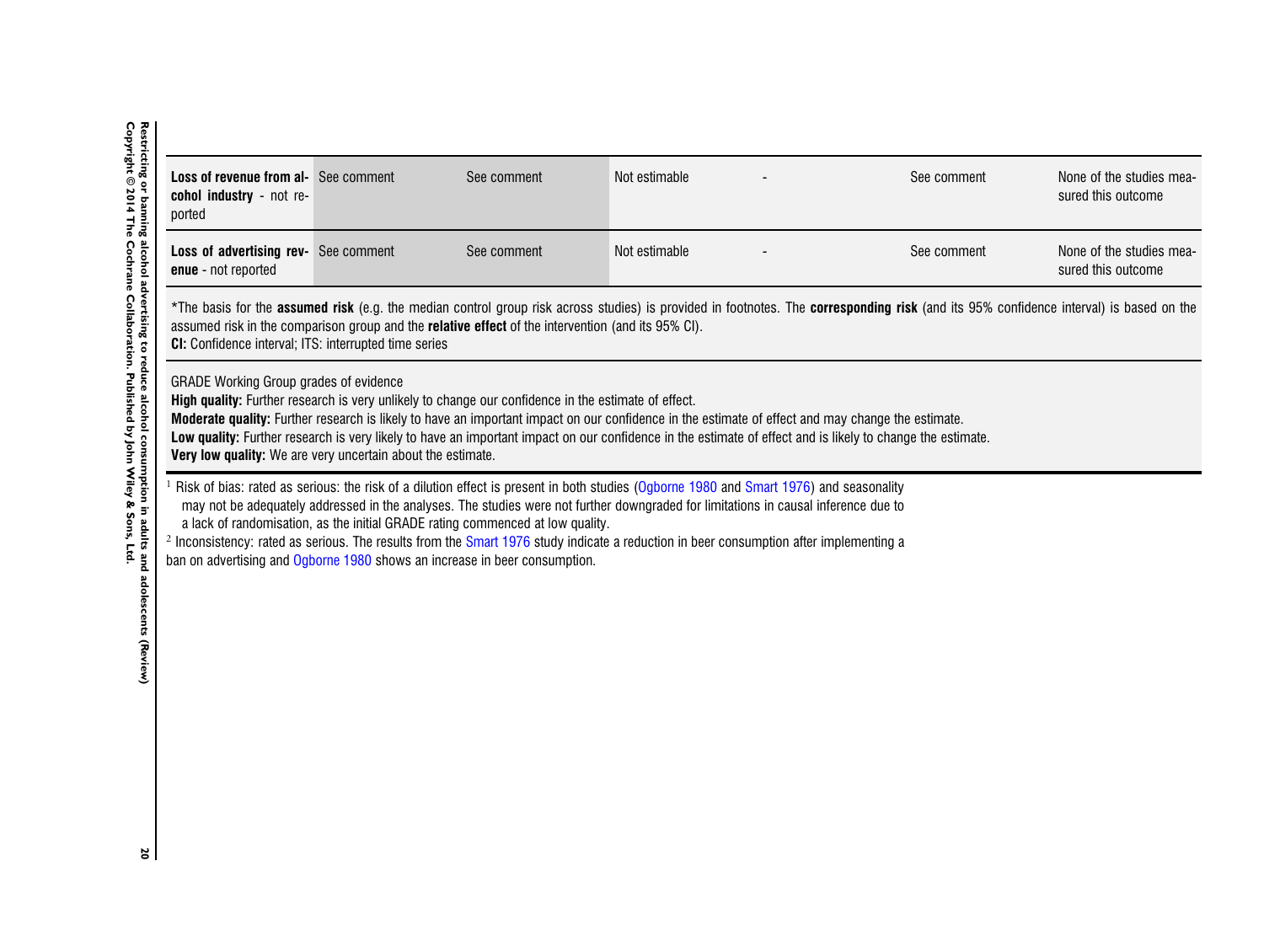# **D I S C U S S I O N**

## **Summary of main results**

There is a lack of robust evidence either in support of or against restricting the advertising of alcohol to reduce alcohol consumption. One small RCT and three ITS studies were included in this review. Although the RCT found a statistically significant reduction in alcohol consumption among young men who were not exposed to alcohol advertising compared with young men who were exposed to alcohol advertising, the results should be viewed with caution in the light of the high risk of bias identified within the trial. The RCT did not evaluate any longer-term effects as there was no follow-up period, which limits inferences beyond the immediate effects.

Two of the three included ITS studies evaluated the implementation of a ban on advertising and the other ITS study evaluated the lifting of a ban which had been in place for over 50 years. The results from the three ITS studies were inconsistent. A metaanalysis of the two studies which evaluated the implementation of a ban showed a non-statistically significant mean percentage increase in beer consumption in the general population following the ban. The study evaluating the lifting of a total ban on all forms of alcohol advertising to a partial ban on spirits advertising only indicated that the volume of all forms of alcohol sales decreased per month after the ban was lifted. This was not statistically significant.

# **Overall completeness and applicability of evidence**

The RCT was conducted in young, educated Dutch men in a university setting and may not be generalisable to women, older men or people living in rural and low-resource settings. The results from the trial do, however, provide an indication of the potential for an RCT design to evaluate the immediate response behaviour of study participants to televised alcohol advertising. Stronger evidence would be gained from replicating trials within different age groups, with gender mixes, and in high- and low-resource settings. The use of other electronic media, such as mobile phone messaging, for alcohol advertising and the context in which the advertising is delivered (e.g. television, at a cinema, on the internet) would also require consideration to ensure wider applicability of the results from future trials.

The ITS studies included in this review are over two decades old, thus limiting the utility of the findings to the present day landscape. With the advent of the internet and social media, it may be impossible to implement an advertising ban effectively. All three studies measured general population alcohol consumption using alcohol sales data and population census data. The figures from

statistical records were used to estimate per capita alcohol consumption. Such per capita estimates provide an average picture but hide variations in consumption that exist, for instance, between heavy- and moderate-alcohol drinkers, and among young people. An assessment of impact in this regard would require taking into account the patterns of change that occur between specific population groups as a result of a ban or restriction on advertising. Although household surveys may under-report alcohol consumption ([Stockwell 1999\)](#page-25-0), they are most likely to show variations in the impact of a ban on advertising in an ITS study. Such an approach may also capture the effects on youth who are under the legal drinking age and who may not have started to drink yet. Hastings and colleagues have emphasized the importance of this group as they argue that the alcohol industry targets advertising to such persons to get them to begin drinking [\(Hastings 2010\)](#page-25-0).

None of the included studies measured the additional outcomes prespecified in the review, including delaying the age of initiation of alcohol use or rates of reported risk behaviours, alcohol-related injuries or other harms, or individual spending on alcohol. In addition, none of the studies considered the potential adverse effects of advertising restrictions, such as loss of revenue from the alcohol and advertising industries and a reduction in GDP attributable to alcohol sales, nor did any refer to potential job losses in the marketing and communication sectors due to an advertising ban. Future studies should aim to measure outcomes and adverse effects as comprehensively as possible in order to provide a balanced overall assessment of the effects of implementing advertising bans and restrictions.

We did not identify any studies conducted in resource-constrained settings. In an assessment of the international determinants of alcohol advertising restrictions, Gallet and Andres conducted Probit regressions using observations from the year 2002 for 103 countries captured in the Global Information System on Alcohol and Health of the WHO ([Gallet 2011](#page-25-0)). From the analysis they concluded that advertising restrictions were more probable in countries with higher income, higher life expectancy, higher percentage of the population that is young, and with a majority of the population that is Muslim. With the exception of the last observation, the studies included in this review broadly meet these criteria, with all three ITS studies conducted in Canada, a high-income setting. There is therefore a clear gap in the evidence base regarding the influence of advertising restriction on general population alcohol consumption levels in low- and middle-income countries. Authors of an overview of alcohol policy reform in Australia note that population-wide interventions, such as advertising bans, may be more equitable than those interventions aimed at reducing alcohol harms, which rely on a healthcare practitioner for delivery ([Doran](#page-25-0) [2010](#page-25-0)). This argument suggests that advertising restrictions may be an appropriate intervention for resource-constrained settings should effectiveness be demonstrated.

**Restricting or banning alcohol advertising to reduce alcohol consumption in adults and adolescents (Review) 21 Copyright © 2014 The Cochrane Collaboration. Published by John Wiley & Sons, Ltd.**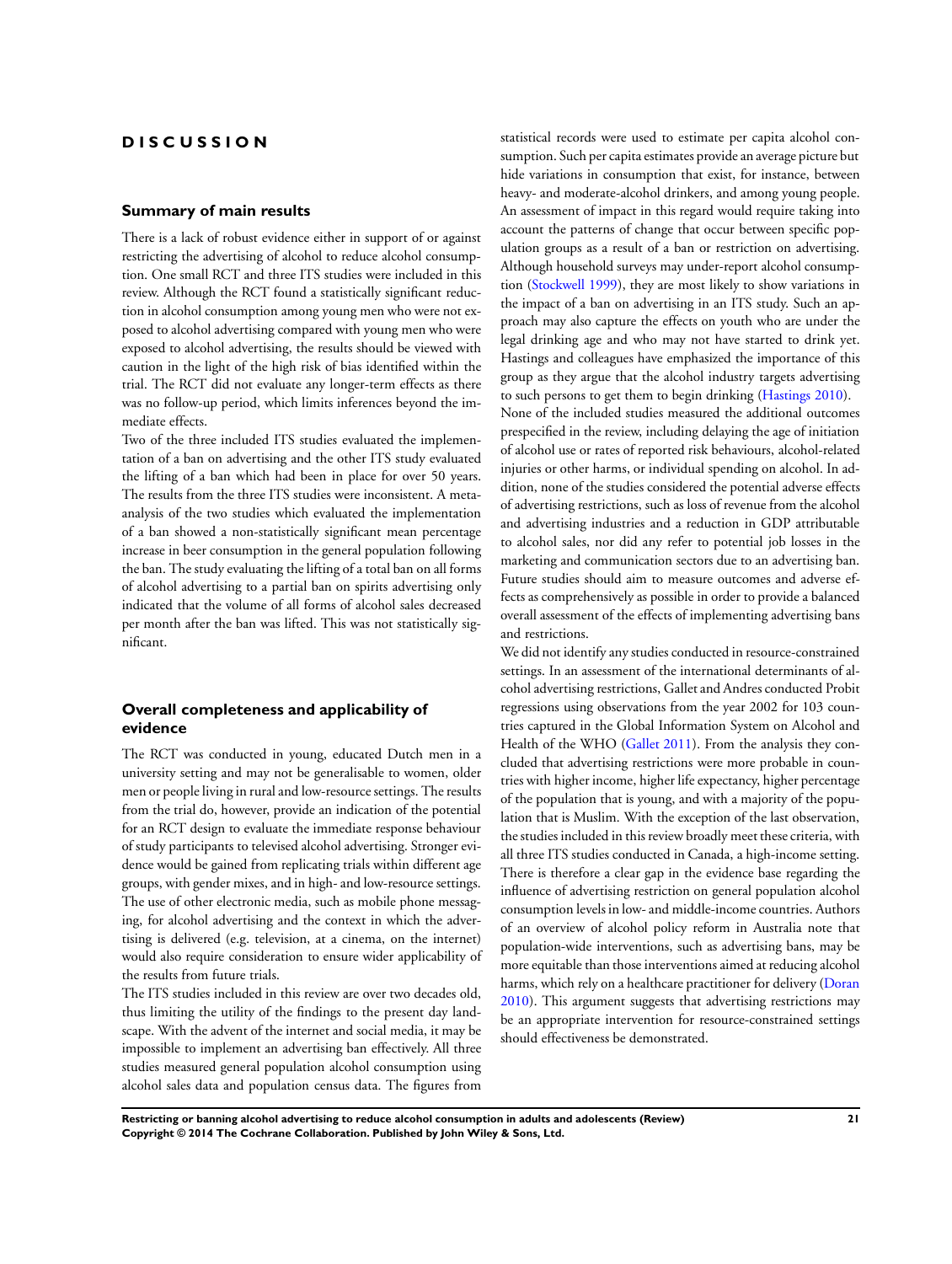# **Quality of the evidence**

We judged the single RCT identified to be at a high risk of bias due to inadequate randomisation, uncertain allocation procedure and a lack of blinding. When using the GRADE approach to assess the overall quality of the evidence, we rated the quality of the evidence generated from the RCT as very low for the outcome of alcohol consumption [\(Summary of findings for the main comparison](#page-5-0)). This was due to the risk of bias, indirectness of the included population and imprecision present in the results, primarily driven by the small sample size.

The three ITS studies were well conducted and met most of the criteria outlined by the EPOC 'Risk of bias' assessment. However, we identified all three as at risk of a dilution effect because advertising arising from neighbouring Canadian provinces or from the USA was not subject to regulation and the integrity of the intervention was thus compromised. Nevertheless, such dilution effects are a reflection of the current reality as alternative advertising forms, such as social media and internet-driven advertising, arising from regions outside a study area or region where a ban is implemented, will remain challenging to regulate. In addition, other forms of alcohol control policy within a region may also dilute or (potentially) increase the impact of a reduction in advertising should such an impact exist. We were not able to determine this clearly from the study reports.

Seasonality was addressed inconsistently between the studies and different types of analyses were employed in each study to address it. This difference likely reflects the development of more sophisticated analyses over the 15-year period between publication of the first ITS study in 1976 and the last ITS study in 1991. Overall, when using the GRADE approach, we judged the evidence arising from the three studies to be of very low quality. This was due to the high risk arising from a lack of randomisation and imprecision in the results ([Summary of findings 2\)](#page-20-0).

## **Potential biases in the review process**

We minimised possible selection biases in the review process by using a comprehensive search strategy to identify studies and, wherever possible, independently selecting and appraising the studies. In addition to searching journal electronic databases, we also searched conference databases and prospective trials registries, and contacted experts in the field who may have been aware of unpublished or ongoing studies. We contacted several authors of conference abstracts to confirm whether the data in their abstracts corresponded to subsequent journal articles or to assess whether the reported data were eligible for inclusion in this review. It is unlikely that we have missed any important studies given the close partnership we established with agencies and organisations working in this area.

Two authors independently carried out data extraction and quality assessment, which was checked by a third author. We presented the preliminary results at a Global Alcohol Policy Alliance meeting in Seoul, South Korea, in October 2013 and we have incorporated the feedback obtained into the review.

# **Agreements and disagreements with other studies or reviews**

In 1988, Smart published a review of empirical studies on whether alcohol advertising affects overall consumption ([Smart 1988\)](#page-25-0). In addition to the two ITS studies we included in this review, which were published at the time [\(Ogborne 1980](#page-25-0); [Smart 1976](#page-25-0)), he reports on the lack of an effect of advertising bans implemented in Norway in 1975 and Finland in 1976, but presents no study designs or data. Despite the 25 years that have passed, our review agrees with his conclusion that no studies have examined the effects of advertising bans on specific segments of the population, such as heavy drinkers or young people. However, our review disagrees with his conclusion that advertising bans do not affect overall alcohol consumption as the data included in our review indicates that there is uncertainty as to whether this effect is beneficial, neutral or harmful. We did not identify any other reviews which specifically focused on the causal relationship between advertising restrictions and alcohol consumption.

During our search for eligible studies, we identified several reviews of the association between advertising and alcohol consumption, many of which were targeted at evaluating the link between advertising and the youth market. An argument can be made that should a causal link be shown between advertising and consumption, then reducing advertising should reduce consumption. It should be noted that we did not conduct a systematic search or critical appraisal of these reviews and we present the results of these reviews as reported by the authors.

A review published online in 2013 [\(Aspara 2013\)](#page-25-0) reports on a qualitative review of 16 studies which the authors claim are most referred to by alcohol and addiction researchers to show that alcohol advertising increases total consumption. They conclude that the evidence is undermined by several methodological problems including the exclusive use of survey data, use of self-reported data, a lack of exclusive outcomes in young people and the high attrition noted in many of the longitudinal studies. They recommend large-scale field experiments and note that advertising should not be evaluated apart from other marketing variables, especially pricing. In a 2009 systematic review, Smith and Foxcroft ([Smith 2009](#page-25-0)) identified seven cohort studies conducted almost exclusively in young people (more than 13,000) and concluded that the modest association effect size observed between exposure to alcohol advertising and subsequent alcohol consumption is likely to be limited by residual or unmeasured confounding. In another systematic review of 13 longitudinal studies of 38,000 young people, also published in 2009, Anderson et al. found that there was a consistent association between exposure to media/commercial communications and alcohol and adolescents starting to drink alcohol,

**Restricting or banning alcohol advertising to reduce alcohol consumption in adults and adolescents (Review) 22 Copyright © 2014 The Cochrane Collaboration. Published by John Wiley & Sons, Ltd.**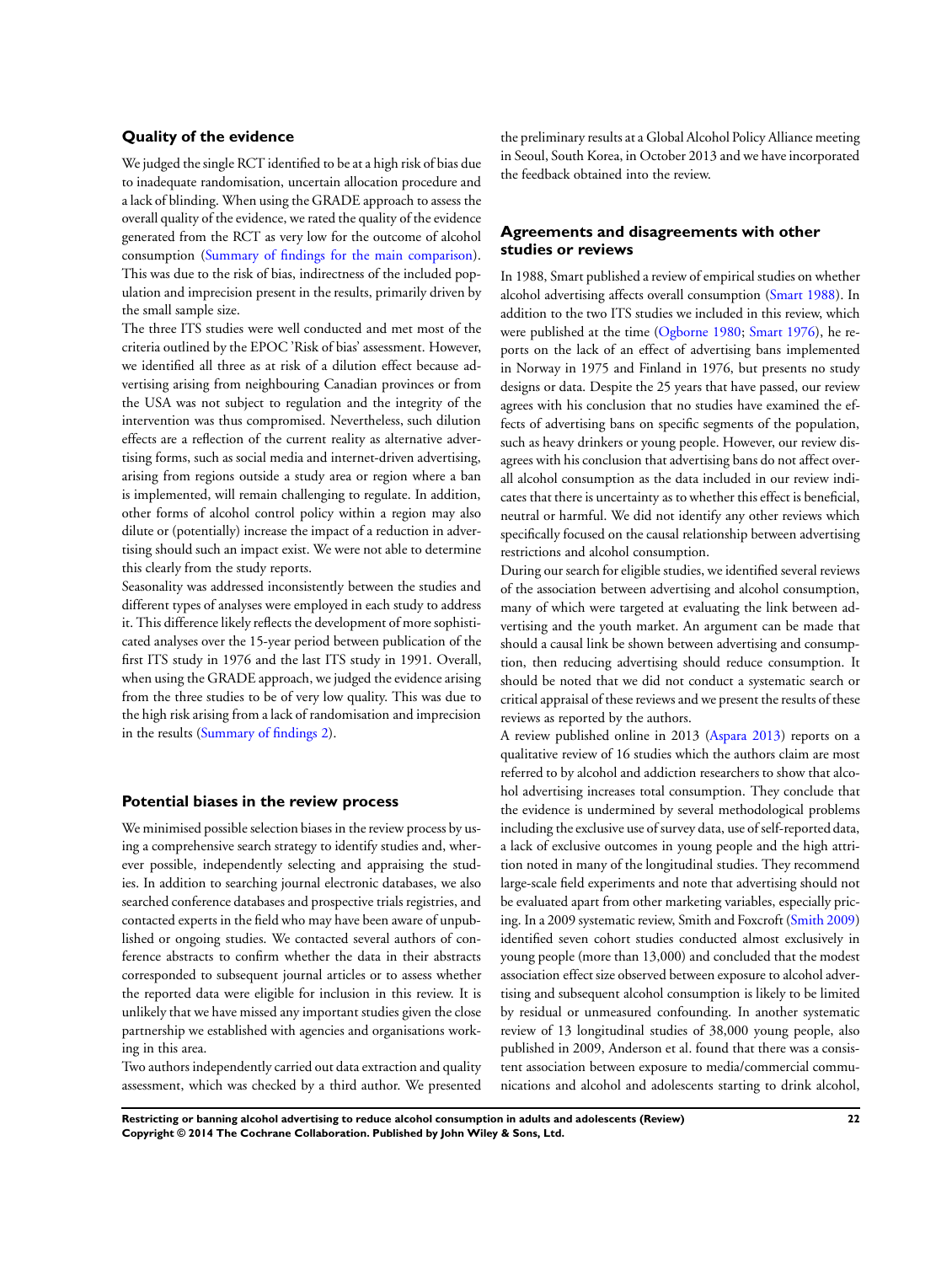but the authors acknowledge that they did not attempt to quantify the quality of study characteristics other than the longitudinal design [\(Anderson 2009a](#page-25-0)). In a 2010 published summary of the second edition of the book *Alcohol: No ordinary commodity*, the Alcohol and Public Policy Group report that there is consistent evidence to show that alcohol marketing reduces the age of onset of drinking and increases consumption by those who are already drinkers ([Alcohol and Public Policy Group\)](#page-25-0). The summary reports that despite the consistent evidence in support of the association, the question of whether restrictions are effective in reducing consumption remains unknown.

# **A U T H O R S ' C O N C L U S I O N S**

## **Implications for practice**

There is currently no robust evidence for or against recommending the implementation of alcohol advertising restrictions. Governments and ministries considering implementing restrictions on alcohol advertising should ideally consider delivery of the restrictions within a high-quality, well-monitored research programme to ensure that the intervention is evaluated over time on all relevant outcomes and that useful data to build the evidence base are generated.

## **Implications for research**

#### **Individual level studies**

At an individual level, the need for well-conceived and -conducted RCTs exists. Men and women, young and old, and of different prior drinking habits, can be randomised to viewing or receiving marketing media for alcoholic beverages or viewing or receiving neutral marketing media. This can be done as a short-term study or over a longer period of time. Their immediate and ongoing drinking responses to such marketing will provide important evidence to support or refute the use of advertising restrictions to reduce individual alcohol consumption. Consideration will need to be given to stratification by previous levels of drinking as differences in responses may exist between social and heavy drinkers.

#### **Population level studies**

Any country-level ban should be delivered within a research context to ensure data are added to the evidence base.

As the feasibility of conducting an RCT within or between countries is questionable, the recommended study design that can be implemented at a country level is the ITS study. We outline the ideal process for such a study below.

1. Prior to the ban implementation, data are collected for at least a year to 18 months in advance to allow for adequate data collection

2. Data on consumption need to be collected at least three time-points before and after implementation. Data collection would include:

i) Monthly industry (sales) data to assess general population level consumption

ii) Household or individual surveys to assess individual level consumption

iii) Incidence of alcohol-related mortality and morbidity (e.g. road traffic injuries, deaths from alcohol-related interpersonal violence)

- iv) Alcohol industry revenue
- v) Advertising industry revenue

3. Appropriate statistical analysis should be used to analyse the data

4. The ITS can be ongoing with monitoring procedures integrated into routine data collection to observe changes or dilution over time

The length of time required to establish whether a ban has been effective or not is currently unclear. In a seminal experiment in the USA, the effect of a reduction in expenditure on beer advertising was felt within the beer production company as a sales decline 18 months after the cessation of advertising ([Ackhoff 1975](#page-25-0)). Thereafter, it took six months after the reinstatement of normal advertising to restore sales to normal growth rates. This study provided evidence of a so-called carryover effect that once advertising is stopped, it can take a while (18 months in this case) for the effects of advertising to become ineffective. Although there are highly likely to be contextual differences, in the absence of other evidence it seems reasonable to monitor the effects of any countrylevel ban at least for 18 months.

The proposed approach to a country-level ITS study outlined above is in agreement with the International Alcohol Control study, a multi-country collaborative project that aims to assess the impact of alcohol control policy and policy changes in a longitudinal survey of drinkers from Australia, England, Mongolia, New Zealand, Peru, Saint Kitts and Nevis, Scotland, South Africa, South Korea, Thailand and Vietnam ([Casswell 2012\)](#page-25-0) . Data are collected annually in repeated surveys of 2000 respondents aged between 18 and 65 years per country. Outcome variables will provide comprehensive alcohol consumption data.

# **A C K N O W L E D G E M E N T S**

The authors are grateful to Zuzana Mitrova of the Cochrane Drugs and Alcohol Review Group for her guidance and searching. We thank Tara Carney of the Medical Research Council Alcohol and Drug Abuse Research Unit for assisting so ably with article re-

**Restricting or banning alcohol advertising to reduce alcohol consumption in adults and adolescents (Review) 23 Copyright © 2014 The Cochrane Collaboration. Published by John Wiley & Sons, Ltd.**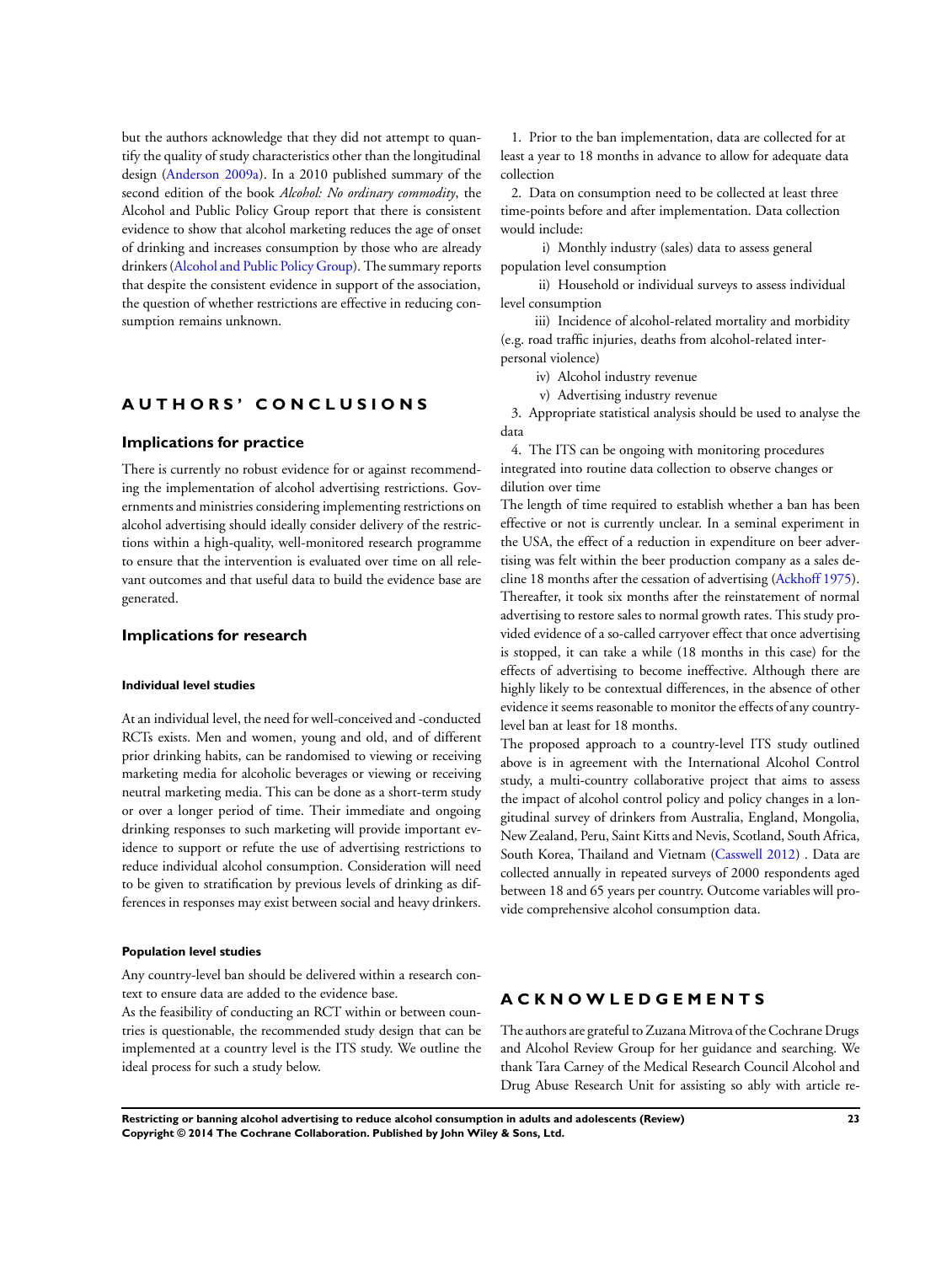<span id="page-25-0"></span>trieval, and Joy Oliver of the South African Cochrane Centre for her assistance with procuring articles and administrative assistance.

We are very grateful to the two peer referees of our protocol who provided invaluable feedback to improve the protocol, and to the referees and contact editor who provided constructive criticism during the peer review process for the review.

We thank the following researchers who kindly shared data and

presentations with us: Rogers Kasirye of the Uganda Youth Development Link; Prof Robin Room of Turning Point, Australia; Craig Ross of Virtual Media Resource Inc. The following organisations and associations responded to our requests for further information: Research Society on Alcoholism, Kettil Bruun Society, International Network on Brief Interventions for Alcohol Problems and the European Advertising Standards Alliance. We are grateful for their assistance.

#### **R E F E R E N C E S**

## **References to studies included in this review**

#### **Engels 2009** *{published data only}*

Engels RC, Hermans R, van Baaren RB, Hollenstein T, Bot SM. Alcohol portrayal on television affects actual drinking behaviour. *Alcohol and alcoholism (Oxford, Oxfordshire)* 2009;**44**(3):244–9. [PUBMED: 19237443]

#### **Makowksy 1991** *{published data only}*

<sup>∗</sup> Makowsky CR, Whitehead PC. Advertising and alcohol sales: a legal impact study. *Journal of Studies on Alcohol* 1991;**52**(6):555–67.

#### **Ogborne 1980** *{published data only}*

<sup>∗</sup> Ogborne AC, Smart RG. Will restrictions on alcohol advertising reduce alcohol consumption?. *British Journal of Addiction* 1980;**75**(3):293–6.

#### **Smart 1976** *{published data only}*

<sup>∗</sup> Smart RG, Cutler RE. The alcohol advertising ban in British Columbia: problems and effects on beverage consumption. *British Journal of Addiction* 1976;**71**:13–21.

#### **References to studies excluded from this review**

# **Ackhoff 1975** *{published data only}*

Ackoff RL, Emshoff JR. Advertising research at Anheuser-Busch, Inc. (1963-68). *Slone Management Review* 1975;**16**:  $1 - 15$ .

#### **Calfee 1994** *{published data only}*

Calfee JE, Scheraga C. The influence of advertising on alcohol consumption: a literature review and an econometric analysis of four European nations. *International Journal of Advertising* 1994;**13**:287–310.

#### **Gallet 2007** *{published data only}*

Gallet CA. The demand for alcohol: a meta-analysis of elasticities. *The Australian Journal of Agricultural and Resource Economics* 2007;**51**:121–35.

#### **Goldfarb 2011** *{published data only}*

Goldfarb A, Tucker A. Advertising bans and the substitutability of online and offline advertising. *Journal of Marketing Research* 2011;**48**:207–27.

#### **Loi Evin 1999** *{published data only}*

Mauffret M, Rousseau-Giral A-C, Zaidman C. The law on the fight against smoking and alcoholism: evaluation report [La loi relative a la lutte contre le tabagisme et l'alcoolisme]. Premier Minister Commissariat general du Plan 1999.

#### **Midford 2010** *{published data only}*

Midford R, Young, D, Chikritzhs T, Playford D, Kite E, Pascal R. The effect of alcohol sales and advertising restrictions on a remote Australian community. *Drugs: Education, Prevention & Policy* 2010;**17**(1):21–41.

#### **Nelson 2001** *{published data only}*

<sup>∗</sup> Nelson JP Young DJ. Do advertising bans work? An international comparison. *Applied Economics* 2001;**20**(3): 273–96.

#### **Nelson 2003** *{published data only (unpublished sought but not used)}* <sup>∗</sup> Nelson JP. Advertising bans, monopoly, and alcohol

demand: testing for substitution effects using panel data. *Review of Industrial Organization* June 2003;**22**(1):1–25.

#### **Nelson 2010** *{published and unpublished data}*

<sup>∗</sup> Nelson JP. Alcohol advertising bans, consumption and control policies in seventeen OECD countries, 1975-2000. *Applied Economics* 2010;**42**:803–23.

Nelson JP. Alcohol advertising bans, consumption, and control policies in seventeen OECD countries, 1975-2000 (posted 7 November 2006). http://ssrn.com/abstract= 942647 (accessed 7 November 2006).

#### **Saffer 1991** *{published data only}*

<sup>∗</sup> Saffer H. Alcohol advertising bans and alcohol abuse: an international perspective. *Journal of Health Economics* 1991; **10**:65–79.

#### **Saffer 2002** *{unpublished data only}*

<sup>∗</sup> Saffer H. Alcohol consumption and alcohol advertising bans. *Applied Economics* 2002;**34**(11):1325–34.

#### **Young 1993** *{published data only}*

Saffer H. Alcohol advertising bans and alcohol abuse: Reply. *Journal of Health Economics* 1993;**12**:229–34.

<sup>∗</sup> Young DJ. Alcohol advertising bans and alcohol abuse: comment. *Journal of Health Economics* 1993;**12**:213–28.

#### **Additional references**

#### **Alcohol and Public Policy Group**

Alcohol and Public Policy Group. Alcohol: no ordinary commodity - a summary of the second edition. *Addiction* 2010;**105**(5):769–79.

## **Anderson 2009**

Anderson P, Chisholm D, Fuhr DC. Effectiveness and costeffectiveness of policies and programmes to reduce the harm

**Restricting or banning alcohol advertising to reduce alcohol consumption in adults and adolescents (Review) 24 Copyright © 2014 The Cochrane Collaboration. Published by John Wiley & Sons, Ltd.**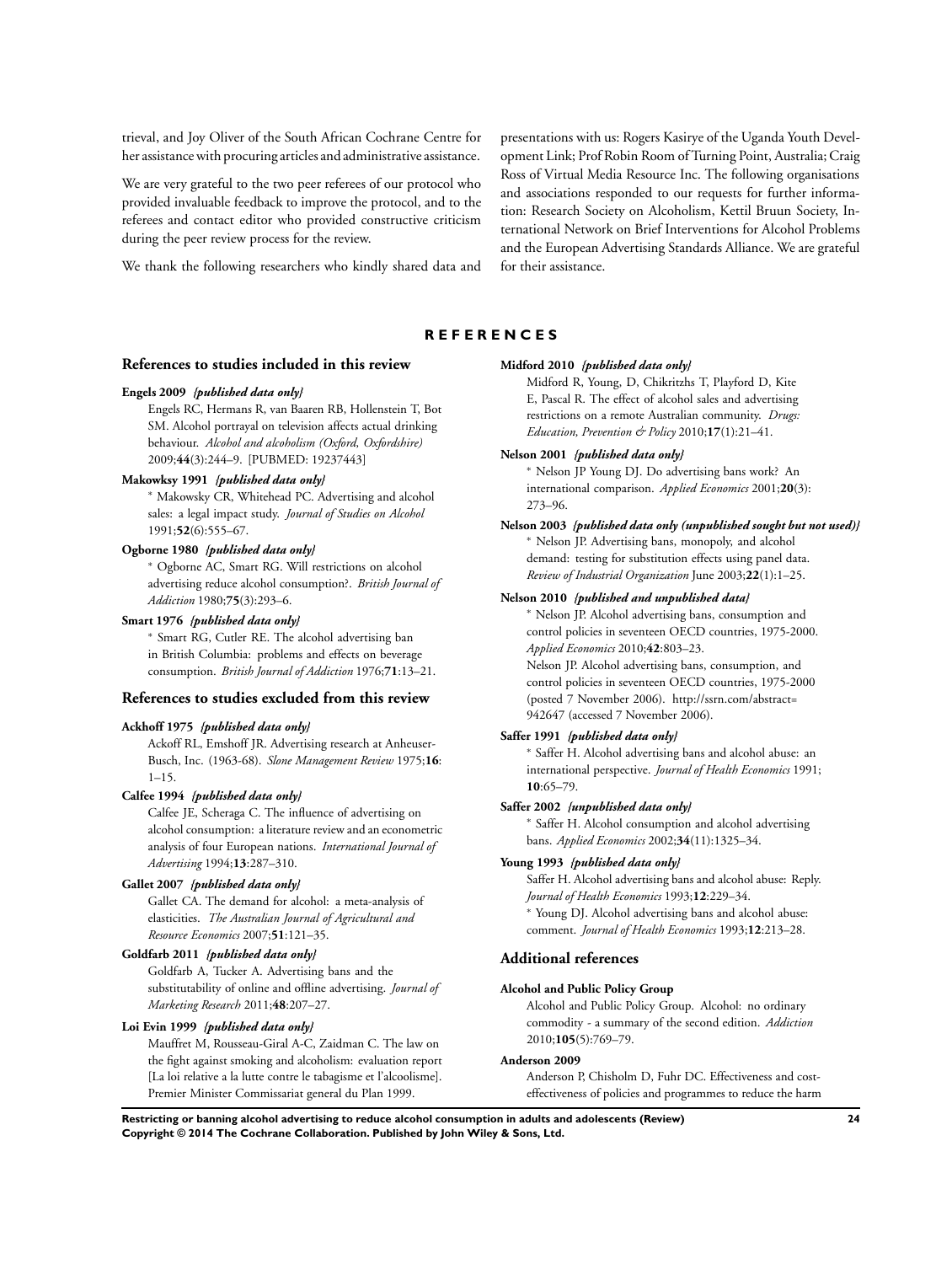caused by alcohol. *The Lancet* 2009;**373**(9682):2234–46. [PUBMED: 19560605]

#### **Anderson 2009a**

Anderson P, de Bruijn A, Angus K, Gordon R, Hastings G. Impact of alcohol advertising and media exposure on adolescent alcohol use: a systematic review of longitudinal studies. *Alcohol and Alcoholism* 2009;**44**(3):229–43. [PUBMED: 19144976]

#### **Aspara 2013**

Aspara J, Tikkanen H. A methodological critique of alcohol and addiction researchers' studies on the effect of advertising on adolescent alcohol. http://dx.doi.org/ 10.2139/ssrn.2205112 (accessed 14 October 2014).

## **Baumberg 2006**

Baumberg B. The global economic burden of alcohol: a review and some suggestions. *Drug and Alcohol Review* 2006;**25**(6):537–51. [PUBMED: 17132572]

#### **Bland 1997**

Bland JM, Kerry SM. Trials randomised in clusters. *BMJ* 1997;**315**:600.

# **Booth 2008**

Booth A, Meier P, Stockwell T, Sutton A, Wilkinson A, Wong R, et al. Independent review of the effects of alcohol pricing and promotion: systematic reviews. School of Health and Related Research. University of Sheffield, UK. 2008.

#### **Burd 2012**

Burd L, Blair J, Dropps K. Prenatal alcohol exposure, blood alcohol concentrations and alcohol elimination rates for the mother, fetus and newborn. *Journal of Perinatology* 2012;**32** (9):652–9. [PUBMED: 22595965]

#### **Casswell 2012**

Casswell S, Meier P, MacKintosh AM, Brown A, Hastings G, Thamarangsi T, et al. The International Alcohol Control (IAC) study-evaluating the impact of alcohol policies. *Alcoholism, Clinical, and Experimental Research* 2012;**36**(8): 1462–7.

#### **Divine 1992**

Divine GW, Brown JT, Frazer LM. The unit analysis error in studies about physicians' patient care behavior. *Journal of General Internal Medicine* 1992;**7**:623–9.

#### **Doran 2010**

Doran CM, Hall WD, Shakeshaft AP, Vos T, Cobiac LJ. Alcohol policy reform in Australia: what can we learn from the evidence?. *Medical Journal of Australia* 2010;**192**: 468–70.

# **EPOC 2008**

Cochrane Effective Practice and Organization of Care Group (EPOC). http://epoc.cochrane.org/ sites/epoc.cochrane.org/files/uploads/14%20Sug-(Accessed 14 October 2014).

#### **Gallet 2011**

Gallet CA, Andres AR. International evidence on the determinants of alcohol advertising restrictions. *Applied Economics Letters* 2011;**18**:1359–62.

#### **Guyatt 2011**

Guyatt G, Oxman AD, Akl EA, Kunz R, Vist G, Brozek J, et al. GRADE guidelines: 1. Introduction-GRADE evidence profiles and summary of findings tables. *Journal of Clinical Epidemiology* 2011;**64**(4):383–94. [PUBMED: 21195583]

## **Hastings 2010**

Hastings G, Brooks O, Stead M, Angus K, Anker T, Farrell T. Failure of self-regulation of UK alcohol advertising. *BMJ* 2010;**340**:http://dx.doi.org/10.1136/bmj.b5650.

#### **Hastings 2013**

Hastings G, Sheron N. Alcohol marketing: grooming the next generation: children are more exposed than adults and need much stronger protection. *BMJ* 2013;**346**:f1227. [PUBMED: 23449659]

#### **Higgins 2002**

Higgins JP, Thompson SG. Quantifying heterogeneity in a meta-analysis. *Statistics in Medicine* 2002;**21**(11):1539–58.

#### **Higgins 2011**

Higgins JPT, Green S (editors). Cochrane Handbook for Systematic Reviews of Interventions Version 5.1.0 [updated March 2011]. The Cochrane Collaboration, 2011. Available from www.cochrane-handbook.org.

#### **Lim 2012**

Lim SS, Vos T, Flaxman AD, Danaei G, Shibuya K, Adair-Rohani H, et al. A comparative risk assessment of burden of disease and injury attributable to 67 risk factors and risk factor clusters in 21 regions, 1990-2010: a systematic analysis for the Global Burden of Disease Study 2010. *The Lancet* 2012;**380**:2224–60.

#### **Newcastle-Ottawa**

Wells GA, Shea B, O'Connell D, Peterson J, Welch V, Losos M, et al. The Newcastle-Ottawa Scale (NOS) for assessing the quality of nonrandomised studies in meta-analyses. www.ohri.ca/programs/clinical˙epidemiology/oxford.htm (accessed 7 October 2014).

#### **Nutt 2010**

Nutt DJ, King LA, Phillips LD. Drug harms in the UK: a multicriteria decision analysis. *The Lancet* 2010;**376**(9752): 1558–65. [PUBMED: 21036393]

#### **Pinsky 2010**

Pinsky I, El Jundi SAJR, Sanches M, Zaleski MB, Lalanjeira RR, Caetano R. Exposure of adolescents and young adults to alcohol advertising in Brazil. *Journal of Public Affairs* 2010;**10**:50–8.

#### **Rehm 2009**

Rehm J, Mathers C, Popova S, Thavorncharoensap M, Teerawattananon Y, Patra J. Global burden of disease

gested%20risk%20of%20bias%20criteria%20for%20EPOC%20reviews%2**020lj5yiy2p03%lj5yiy2fo**st attributable to alcohol use and alcohol-use disorders. *The Lancet* 2009;**373**(9682): 2223–33. [PUBMED: 19560604]

#### **Rehm 2010**

Rehm J, Baliunas D, Borges GL, Graham K, Irving H, Kehoe T, et al. The relation between different dimensions

**Restricting or banning alcohol advertising to reduce alcohol consumption in adults and adolescents (Review) 25 Copyright © 2014 The Cochrane Collaboration. Published by John Wiley & Sons, Ltd.**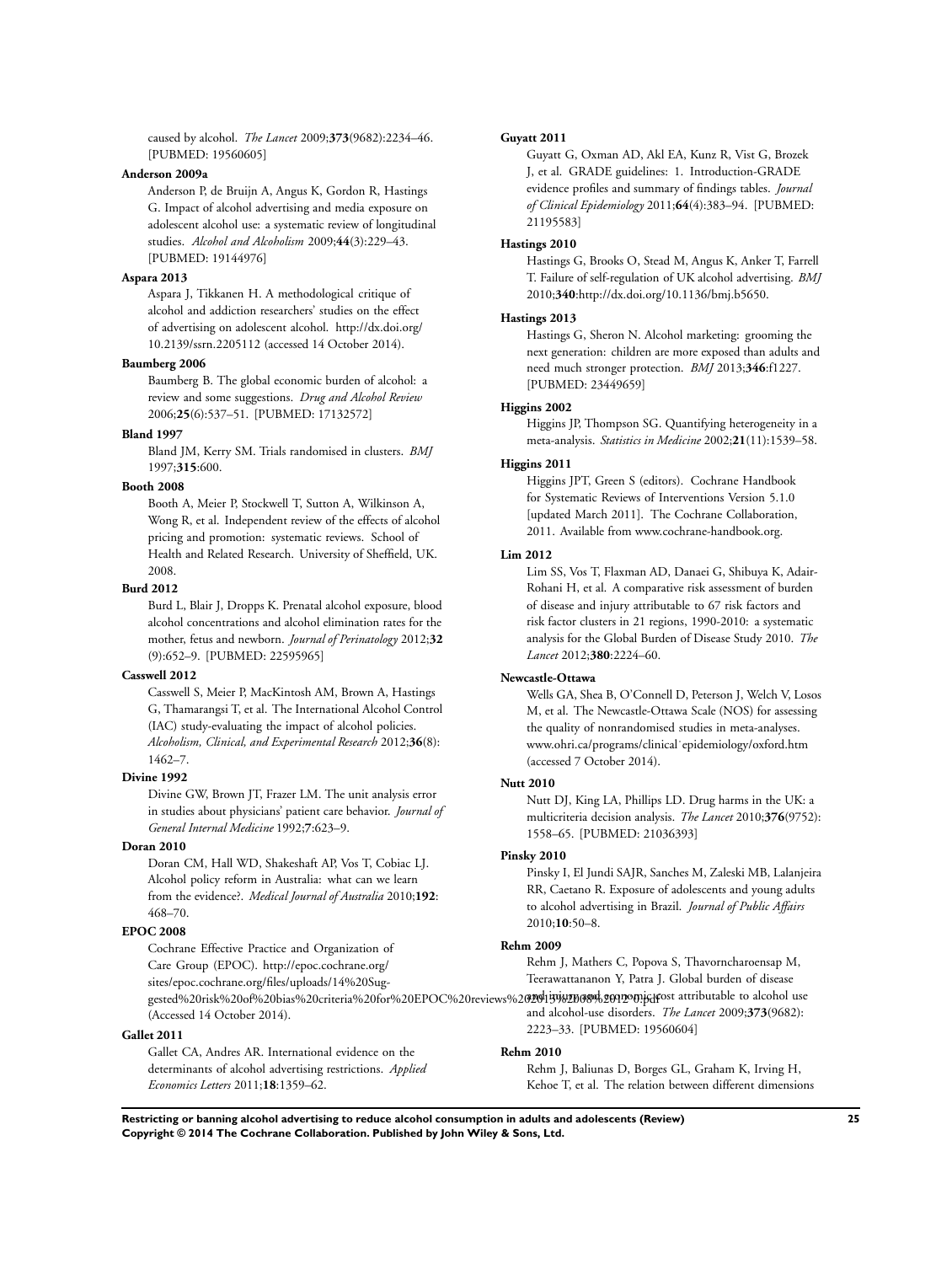of alcohol consumption and burden of disease: an overview. *Addiction* 2010;**105**(5):817–43. [PUBMED: 20331573]

#### **RevMan 2012 [Computer program]**

The Nordic Cochrane Centre, The Cochrane Collaboration. Review Manager (RevMan). Version 5.2. Copenhagen: The Nordic Cochrane Centre, The Cochrane Collaboration, 2012.

# **Smart 1988**

Smart R. Does alcohol advertising affect overall consumption? A review of empirical studies. *Journal of Studies on Alcohol* 1988;**49**(4):314–323.

# **Smith 2009**

Smith LA, Foxcroft DR. The effect of alcohol advertising, marketing and portrayal on drinking behaviour in young people: systematic review of prospective cohort studies. *BMC Public Health* 2009;**9**:51. [PUBMED: 19200352]

#### **Snyder 2006**

Snyder LB, Milici FF, Slater M, Sun H, Strizhakova Y. Effects of alcohol advertising exposure on drinking among youth. *Archives of Pediatrics & Adolescent Medicine* 2006; **160**:18–24.

#### **Stockwell 1999**

Stockwell CS, Donath T, Cooper-Stanbury S, Chikritzhs M, Catalano P, Mateo C. Under-reporting of alcohol consumption in household surveys: a comparison of quantity-frequency, graduated-frequency and recent recall. *Addiction* 1999;**8**:1024–33.

# **WHO 2010**

World Health Organization. Global strategy to reduce the harmful use of alcohol. www.who.int/substance˙abuse/ msbalcstragegy.pdf. Geneva, Switzerland: WHO, 2010 (accessed 7 October 2013).

∗ *Indicates the major publication for the study*

**Restricting or banning alcohol advertising to reduce alcohol consumption in adults and adolescents (Review) 26 Copyright © 2014 The Cochrane Collaboration. Published by John Wiley & Sons, Ltd.**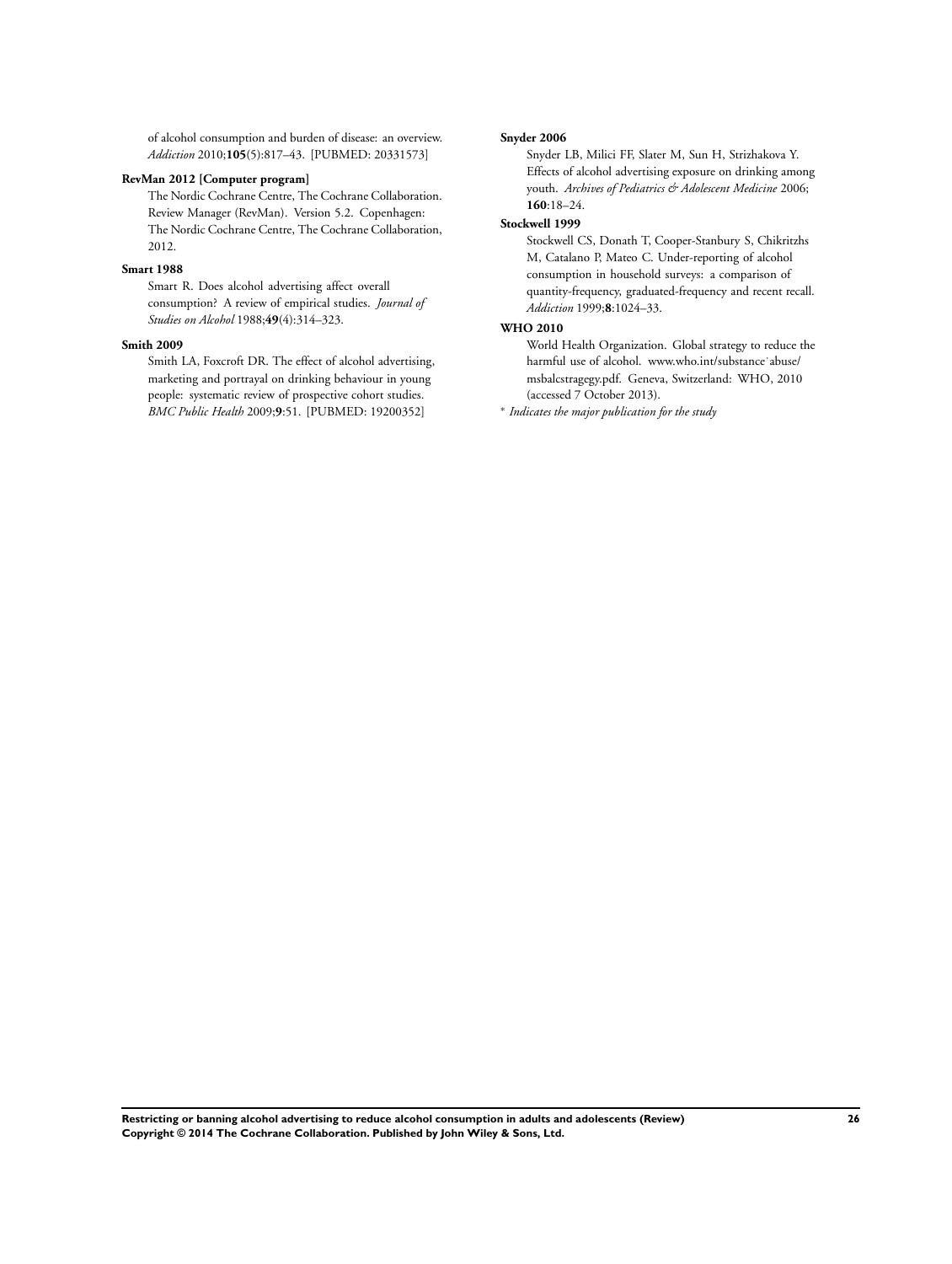# <span id="page-28-0"></span>**CHARACTERISTICS OF STUDIES**

# **Characteristics of included studies** *[ordered by study ID]*

**Engels 2009**

| Methods       | STUDY TYPE:<br>• Randomised controlled trial<br>COUNTRY:<br>• Netherlands<br><b>SETTING:</b><br>• Radboud University Nijmegen campus in a bar laboratory equipped as a relaxing<br>room with a comfortable couch and a big screen television. Ashtray, nuts and chips<br>were provided and a refrigerator was stocked with soft-alcoholic drinks (beer and wine)<br>and soft drinks<br>DURATION OF RECRUITMENT:<br>• Not reported<br>DURATION OF TRIAL:<br>• Not reported. The intervention took 1.5 hours<br>FOLLOW UP:<br>• Not applicable as the outcomes were measured during the intervention process<br>• A questionnaire was conducted with participants on completion of the<br>intervention                                                                                                                                                              |
|---------------|-------------------------------------------------------------------------------------------------------------------------------------------------------------------------------------------------------------------------------------------------------------------------------------------------------------------------------------------------------------------------------------------------------------------------------------------------------------------------------------------------------------------------------------------------------------------------------------------------------------------------------------------------------------------------------------------------------------------------------------------------------------------------------------------------------------------------------------------------------------------|
| Participants  | INCLUSION CRITERIA:<br>• Males aged 18 to 29 years<br>• Each male was invited to attend with a male friend so the units of analysis was at<br>the pair level<br><b>EXCLUSION CRITERIA:</b><br>• Not explicitly reported<br>Number of participants randomised: 80 in 40 pairs, each pair randomised to one of four<br>exposure groups (20 participants in each group)<br>Baseline data:<br>• No numeric data reported according to group allocation<br>• Mean age was 21.45 years with a SD 2.1<br>• There were reported differences in weekly drinking between allocated groups:<br>previous week's alcohol consumption was higher in the Alcohol Movie/Alcohol<br>Commercial (AM/AC) group than in the Non-alcohol Movie/Non-alcohol<br>Commercial (NM/NC) group (mean 31.2 drinks, SD 17.1 versus mean 17.8 drinks,<br>SD 11.7; $t(38) = 2.9$ ; p value < 0.01) |
| Interventions | Three discrete interventions and one control group were provided<br>Prior to the interventions, all participant pairs were told that they would see a movie clip<br>interrupted by two commercial breaks and to act like they were relaxing at home. Free<br>drinks were available in the refrigerator, nuts and chips were offered and smoking was<br>allowed. Taxi fare was provided for men who drank three or more bottles of wine or beer<br>and all participants received nine euros for their participation<br>INTERVENTION AM/AC (20 participants):<br>• Alcohol movie with alcohol commercials<br>○ Each pair watched a 1 hour movie clip from 'American Pie 2' - a comedy                                                                                                                                                                               |

**Restricting or banning alcohol advertising to reduce alcohol consumption in adults and adolescents (Review) 27 Copyright © 2014 The Cochrane Collaboration. Published by John Wiley & Sons, Ltd.**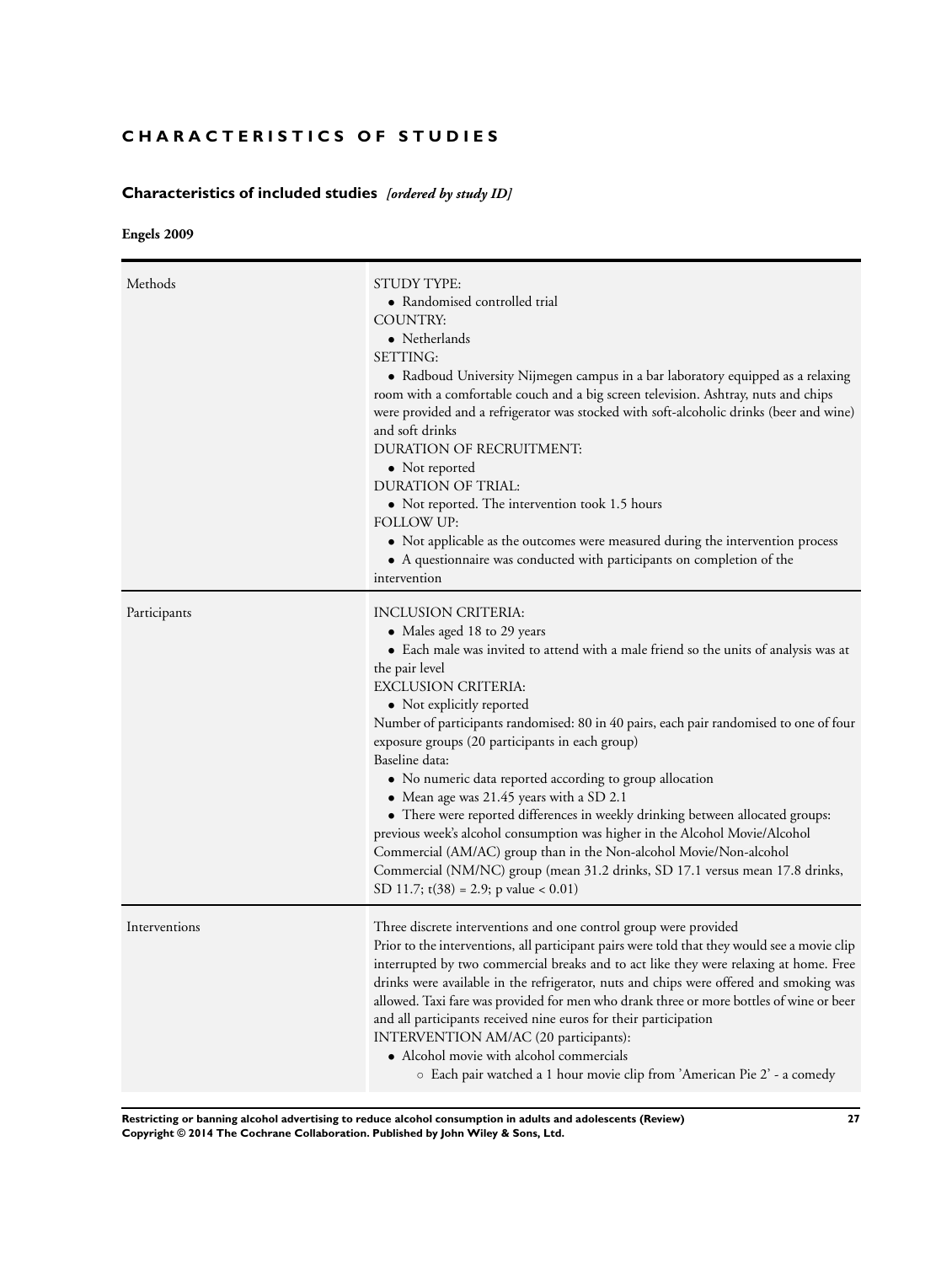|          | containing strong sexual content and nudity, and crude humour and drinking content<br>(characters drank alcohol 18 times and alcoholic beverages were portrayed an<br>additional 23 times)<br>○ After 14 and 33 minutes, the movie clip was interrupted with a commercial<br>break for 3.5 minutes for neutral content (cars or a video camera) and alcohol content<br>INTERVENTION Alcohol Movie/Neutral Commercial (AM/NC) (20 participants):<br>• Alcohol movie with neutral commercials<br>o Each pair watched a 1 hour movie clip from 'American Pie 2' (as above)<br>o After 14 and 33 minutes, the movie clip was interrupted with a commercial<br>break for 3.5 minutes for neutral content (cars or a video camera) only<br>INTERVENTION Neutral Movie/Alcohol Commercial (NM/AC) (20 participants):<br>• Non-alcoholic movie with alcohol commercials<br>○ Each pair watched a 1 hour movie clip from '40 days and 40 nights' - a<br>comedy containing strong sexual content and nudity and limited drinking content<br>(characters drank alcohol 3 times and alcoholic beverages were portrayed an additional<br>15 times)<br>$\circ$ After 14 and 33 minutes, the movie clip was interrupted with a commercial<br>break for 3.5 minutes for neutral content (cars or a video camera) and alcohol content<br>CONTROL NM/NC (20 participants):<br>• Non-alcoholic movie with neutral commercials<br>o Each pair watched a 1 hour movie clip from '40 days and 40 nights' (as<br>above)<br>o After 14 and 33 minutes, the movie clip was interrupted with a commercial<br>break for 3.5 minutes for neutral content (cars or a video camera) only<br>The commercials were selected to be similar in terms of number, length and diversity of<br>the presented products |
|----------|---------------------------------------------------------------------------------------------------------------------------------------------------------------------------------------------------------------------------------------------------------------------------------------------------------------------------------------------------------------------------------------------------------------------------------------------------------------------------------------------------------------------------------------------------------------------------------------------------------------------------------------------------------------------------------------------------------------------------------------------------------------------------------------------------------------------------------------------------------------------------------------------------------------------------------------------------------------------------------------------------------------------------------------------------------------------------------------------------------------------------------------------------------------------------------------------------------------------------------------------------------------------------------------------------------------------------------------------------------------------------------------------------------------------------------------------------------------------------------------------------------------------------------------------------------------------------------------------------------------------------------------------------------------------------------------------------------------------------------------------------------------------------------|
| Outcomes | The outcomes were not clearly reported as primary or secondary<br><b>OUTCOMES:</b><br>• Alcohol consumption:<br>○ Observed number of drinks consumed in the 1 hour movie session. Bottles of<br>beer contained 200 mL; bottles of wine contained 250 mL. To assess the total amount<br>of alcohol consumed, the counted number of bottles of wine consumed was multiplied<br>by 1.6, to attain an outcome relating to the amount of alcohol in one bottle of beer<br>○ Self-reported number of drinks drunk during a typical 1 hour television<br>viewing (via questionnaire)<br>o Self-reported frequency of drinking<br>○ Self-reported incidence of drunkenness in past 12 months<br>• Appreciation of the movie: nine question 5-point rating scale                                                                                                                                                                                                                                                                                                                                                                                                                                                                                                                                                                                                                                                                                                                                                                                                                                                                                                                                                                                                                         |
| Notes    | ETHICS:<br>The local ethics committee approved the laboratory protocols<br><b>INFORMED CONSENT:</b><br>This is unlikely as the article states that none of the participants guessed the real aim<br>of the study indicating that this was withheld from them. Participants provided written<br>permission to be video and audio recorded and to allow the footage to be used afterwards<br>FUNDING:<br>The lead author was funded by a fellowship of the Netherlands Organisation for Scientific<br>Research. Funding for the study was received from The Netherlands Organisation for                                                                                                                                                                                                                                                                                                                                                                                                                                                                                                                                                                                                                                                                                                                                                                                                                                                                                                                                                                                                                                                                                                                                                                                          |

**Restricting or banning alcohol advertising to reduce alcohol consumption in adults and adolescents (Review) 28 Copyright © 2014 The Cochrane Collaboration. Published by John Wiley & Sons, Ltd.**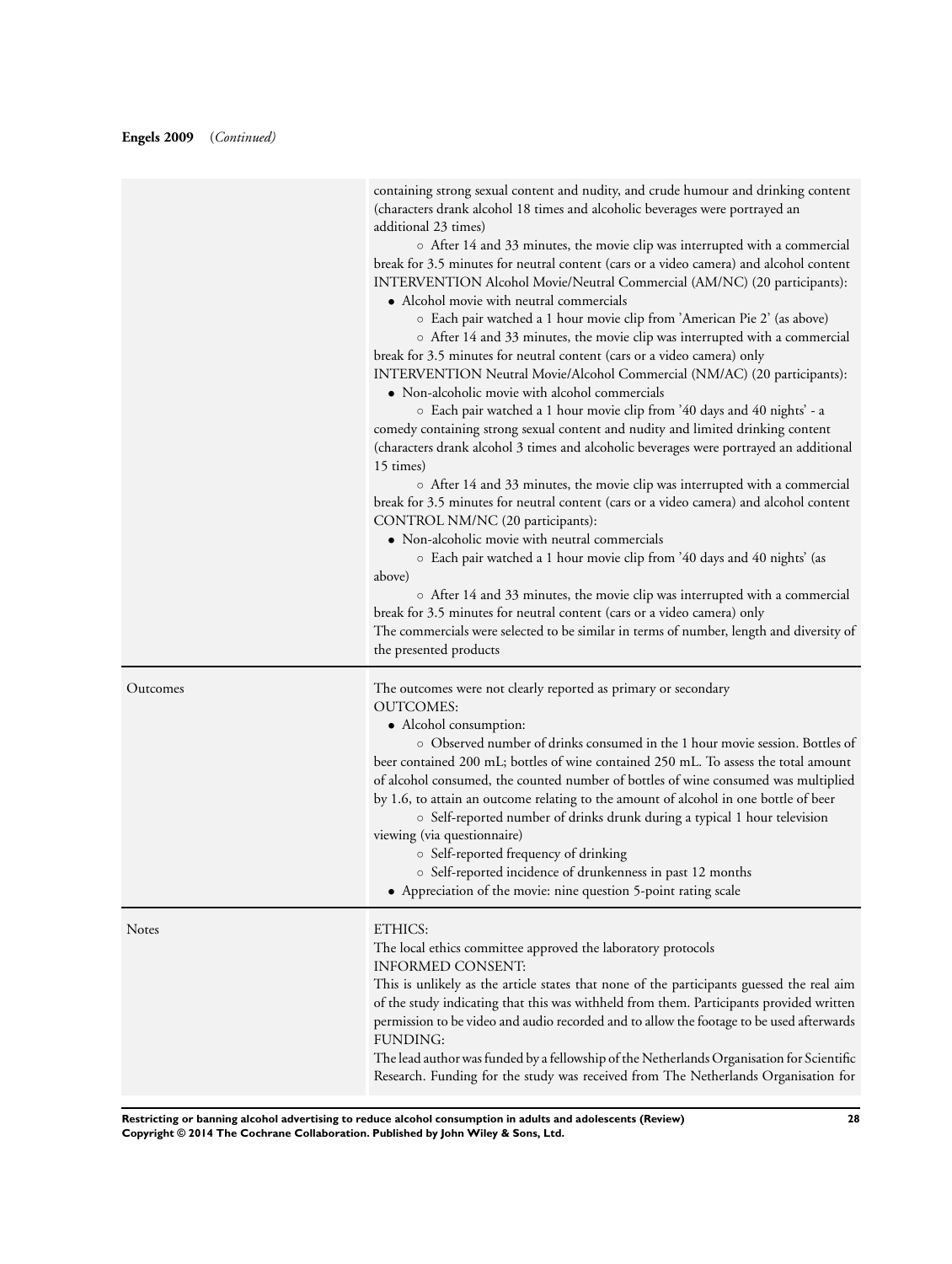| Scientific Research and a private organisation called STAP, an organisation against alcohol |
|---------------------------------------------------------------------------------------------|
| misuse and its consequences. The report states that both organisations were not involved    |
| in the development of design, collection of the data, writing the paper or decision to      |
| submit the paper for publication                                                            |

# *Risk of bias*

| <b>Bias</b>                                                                                          | Authors' judgement | Support for judgement                                                                                                                                                                                                                                                                           |
|------------------------------------------------------------------------------------------------------|--------------------|-------------------------------------------------------------------------------------------------------------------------------------------------------------------------------------------------------------------------------------------------------------------------------------------------|
| Random sequence generation (selection High risk<br>bias)                                             |                    | The method of generating the sequence is<br>not reported. The article states that men<br>who were in the group allocated to watch<br>movies with a high alcohol content re-<br>ported higher rates of drinking in the week<br>prior to the study indicating randomisation<br>was not successful |
| Allocation concealment (selection bias)                                                              | Unclear risk       | Not reported                                                                                                                                                                                                                                                                                    |
| Was knowledge of the allocated inter- High risk<br>ventions adequately prevented during the<br>study |                    | The research staff were aware of the allo-<br>cated groups. Participants were aware of the<br>content they were watching but were un-<br>aware whether they were in an intervention<br>or control group                                                                                         |
| Were incomplete outcome data adequately Low risk<br>addressed                                        |                    | All participants completed the trial and<br>outcomes were available for all 80 partici-<br>pants                                                                                                                                                                                                |
| Was the study free from selective outcome Low risk<br>reporting bias                                 |                    | The trial was not registered on a trial<br>database but results were reported for all<br>outcomes identified in the methods section<br>of the paper                                                                                                                                             |
| Was the intervention unlikely to affect data Low risk<br>collection (ITS)                            |                    | Not applicable to RCT                                                                                                                                                                                                                                                                           |
| Was the intervention independent of other Low risk<br>changes (ITS)                                  |                    | Not applicable to RCT                                                                                                                                                                                                                                                                           |
| Was the shape of the intervention effect Low risk<br>pre-specified (ITS)                             |                    | Not applicable to RCT                                                                                                                                                                                                                                                                           |
| Was the study free from other risks of bias Low risk                                                 |                    | There is no indication of other bias                                                                                                                                                                                                                                                            |

**Restricting or banning alcohol advertising to reduce alcohol consumption in adults and adolescents (Review) 29 Copyright © 2014 The Cochrane Collaboration. Published by John Wiley & Sons, Ltd.**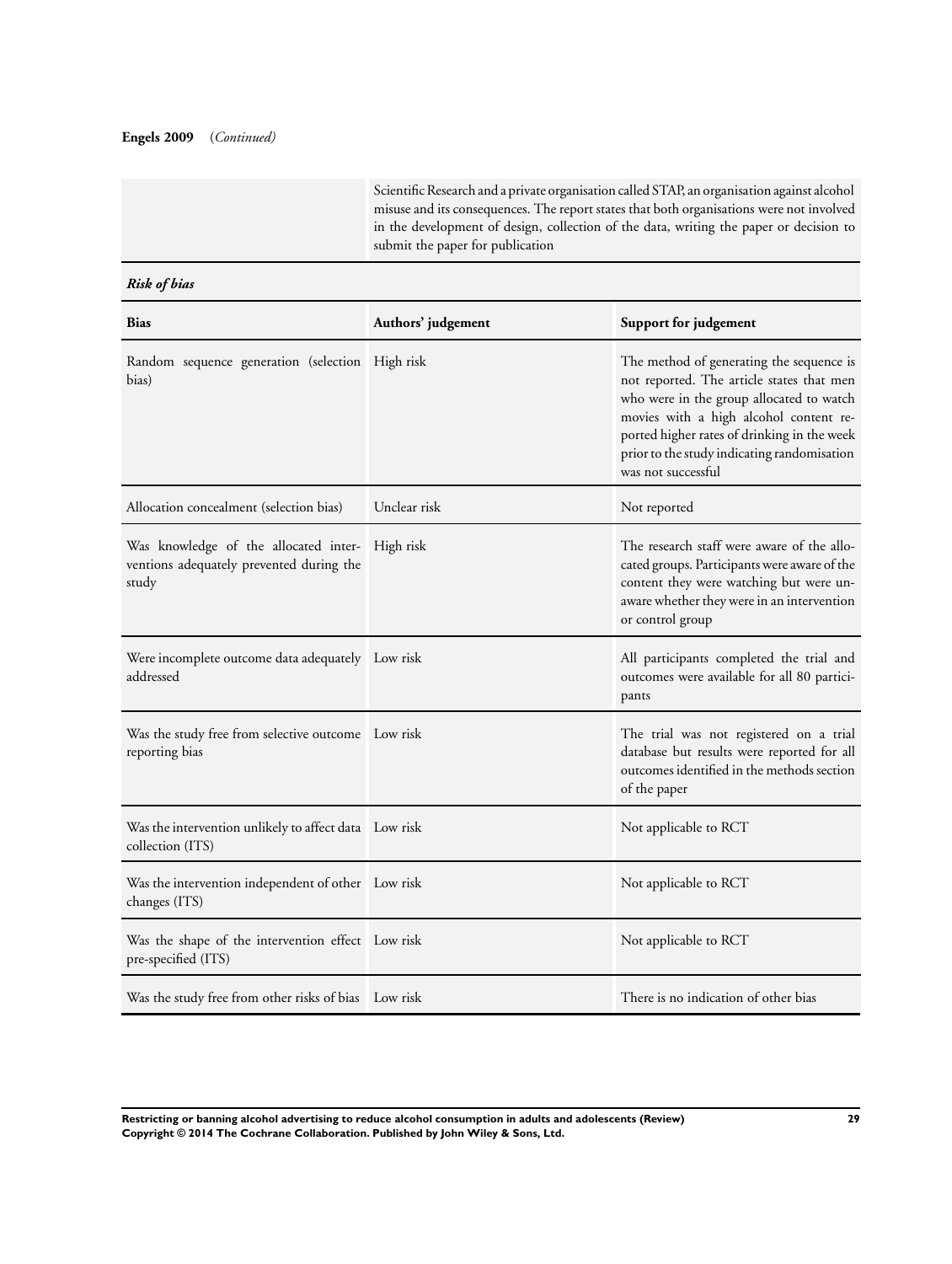# **Makowksy 1991**

| Methods       | STUDY TYPE:<br>• Interrupted Time Series<br>COUNTRY:<br>$\bullet$ Canada<br>SETTING:<br>• Provinces of Saskatchewan and New Brunswick<br>DURATION OF STUDY PERIOD:<br>• 1 April 1981 to 31 March 1987<br><b>ANALYSIS TYPE:</b><br>Reported as time series analysis using the methods of Box and Jenkins (1970). Auto-<br>regressive, integrated moving average (ARIMA) models were used                                                                                                                                                                                                                                                                                                                                                                                                                                                                                                                                                                                                                                                                                                                                                                                                                                                                                                  |
|---------------|------------------------------------------------------------------------------------------------------------------------------------------------------------------------------------------------------------------------------------------------------------------------------------------------------------------------------------------------------------------------------------------------------------------------------------------------------------------------------------------------------------------------------------------------------------------------------------------------------------------------------------------------------------------------------------------------------------------------------------------------------------------------------------------------------------------------------------------------------------------------------------------------------------------------------------------------------------------------------------------------------------------------------------------------------------------------------------------------------------------------------------------------------------------------------------------------------------------------------------------------------------------------------------------|
| Participants  | Adult population 15 years and older purchasing alcohol                                                                                                                                                                                                                                                                                                                                                                                                                                                                                                                                                                                                                                                                                                                                                                                                                                                                                                                                                                                                                                                                                                                                                                                                                                   |
| Interventions | <b>INTERVENTION:</b><br>Type:<br>• Total ban on beer, wine and spirits advertising (the report describes the ban as<br>partial as advertising from other media originating from outside the province (e.g.<br>cable television), was not possible to ban; for the purposes of this review, the ban is<br>considered total within the province)<br>Media:<br>• Radio (beer, wine, spirits)<br>• Television (beer, wine, spirits)<br>• Newspapers and magazines (beer, wine and spirits)<br>Duration of intervention:<br>• 1 April 1981 to 3 October 1983<br>• The ban had been in effect for 58 years prior to being lifted in October 1983. The<br>intervention period includes the final two years of the ban period, i.e. 1981 to 1983.<br>CONTROL:<br>Type:<br>• Partial ban for spirits only (the ban on advertising for spirits continued to be<br>applied, with the exception of the print media where spirits could be advertised)<br>Media:<br>• Radio (spirits)<br>• Television (spirits)<br>Duration of control:<br>• Post-ban after lifting of the ban in October 1983 until 31 March 1987<br>COMPARISON:<br>The consumption rates were compared to those in the province of New Brunswick where<br>a similar ban had been in place and was not lifted during the same period |
| Outcomes      | PRIMARY OUTCOME:<br>• Per capita consumption:<br>o The initial unit of measure was monthly sales data for alcohol beverages<br>across the province. Sales data were derived from monthly reports of the Saskatchewan<br>and New Brunswick Liquor Commissions that were sent to Statistics Canada. Total<br>volume of sales was measured in terms of sales of absolute alcohol per litres for the<br>population 15 years and older. Volumes of absolute alcohol were derived from the<br>relative alcohol content using the following percentages per alcohol type:                                                                                                                                                                                                                                                                                                                                                                                                                                                                                                                                                                                                                                                                                                                       |

**Restricting or banning alcohol advertising to reduce alcohol consumption in adults and adolescents (Review) 30 Copyright © 2014 The Cochrane Collaboration. Published by John Wiley & Sons, Ltd.**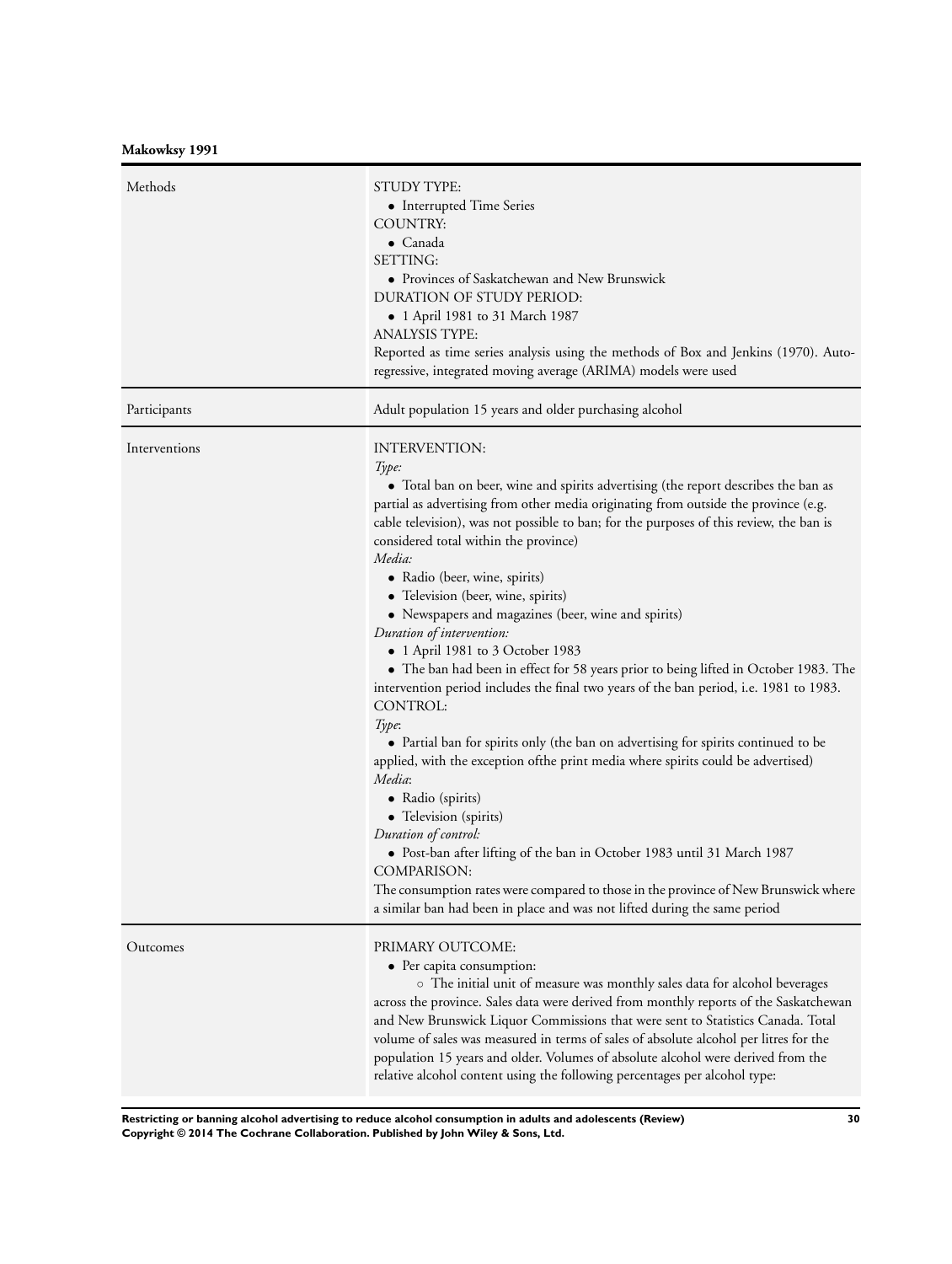# **Makowksy 1991** (*Continued)*

|              | $\diamond$ Spirits: 39%<br>$\Diamond$ Wine: 10%<br>$\Diamond$ Beer: 5%<br>SECONDARY OUTCOMES:<br>• None reported                                                                                               |
|--------------|----------------------------------------------------------------------------------------------------------------------------------------------------------------------------------------------------------------|
| <b>Notes</b> | ETHICS:<br>Not applicable as nationally aggregated data.<br><b>FUNDING:</b><br>Not clearly reported; study undertaken by employees of Health Services and Promotion<br>branch of the Health and Welfare Canada |

# *Risk of bias*

| <b>Bias</b>                                                                                         | Authors' judgement | Support for judgement                                                                                                                                                                                                           |
|-----------------------------------------------------------------------------------------------------|--------------------|---------------------------------------------------------------------------------------------------------------------------------------------------------------------------------------------------------------------------------|
| Random sequence generation (selection High risk<br>bias)                                            |                    | Not a RCT                                                                                                                                                                                                                       |
| Allocation concealment (selection bias)                                                             | High risk          | Not a RCT                                                                                                                                                                                                                       |
| Was knowledge of the allocated inter- Low risk<br>ventions adequately prevented during the<br>study |                    | The outcome of monthly alcohol sales was<br>objectively measured by routine data col-<br>lection and was thus unlikely to have been<br>influenced by knowledge of the interven-<br>tion                                         |
| Were incomplete outcome data adequately Low risk<br>addressed                                       |                    | There is no report of missing data as each<br>month is accounted for. The methodology<br>that the liquor commissions used to collect<br>data was not reported                                                                   |
| Was the study free from selective outcome Low risk<br>reporting bias                                |                    | There is no indication that other outcomes<br>would be of interest                                                                                                                                                              |
| Was the intervention unlikely to affect data Low risk<br>collection (ITS)                           |                    | The data were collected from routine<br>source before and after the lifting of the ban                                                                                                                                          |
| Was the intervention independent of other Unclear risk<br>changes (ITS)                             |                    | No report of historical or political reasons<br>underpinning decision to lift the ban                                                                                                                                           |
| Was the shape of the intervention effect Low risk<br>pre-specified (ITS)                            |                    | Yes, the lifting of the ban was predicted to<br>increase sales of alcohol                                                                                                                                                       |
| Was the study free from other risks of bias High risk                                               |                    | There is an acknowledged possibility that<br>advertising from other provinces and coun-<br>tries would not have been stopped by the<br>ban, causing a dilution effect. Seasonality<br>may have affected results and this is ad- |

**Restricting or banning alcohol advertising to reduce alcohol consumption in adults and adolescents (Review) 31 Copyright © 2014 The Cochrane Collaboration. Published by John Wiley & Sons, Ltd.**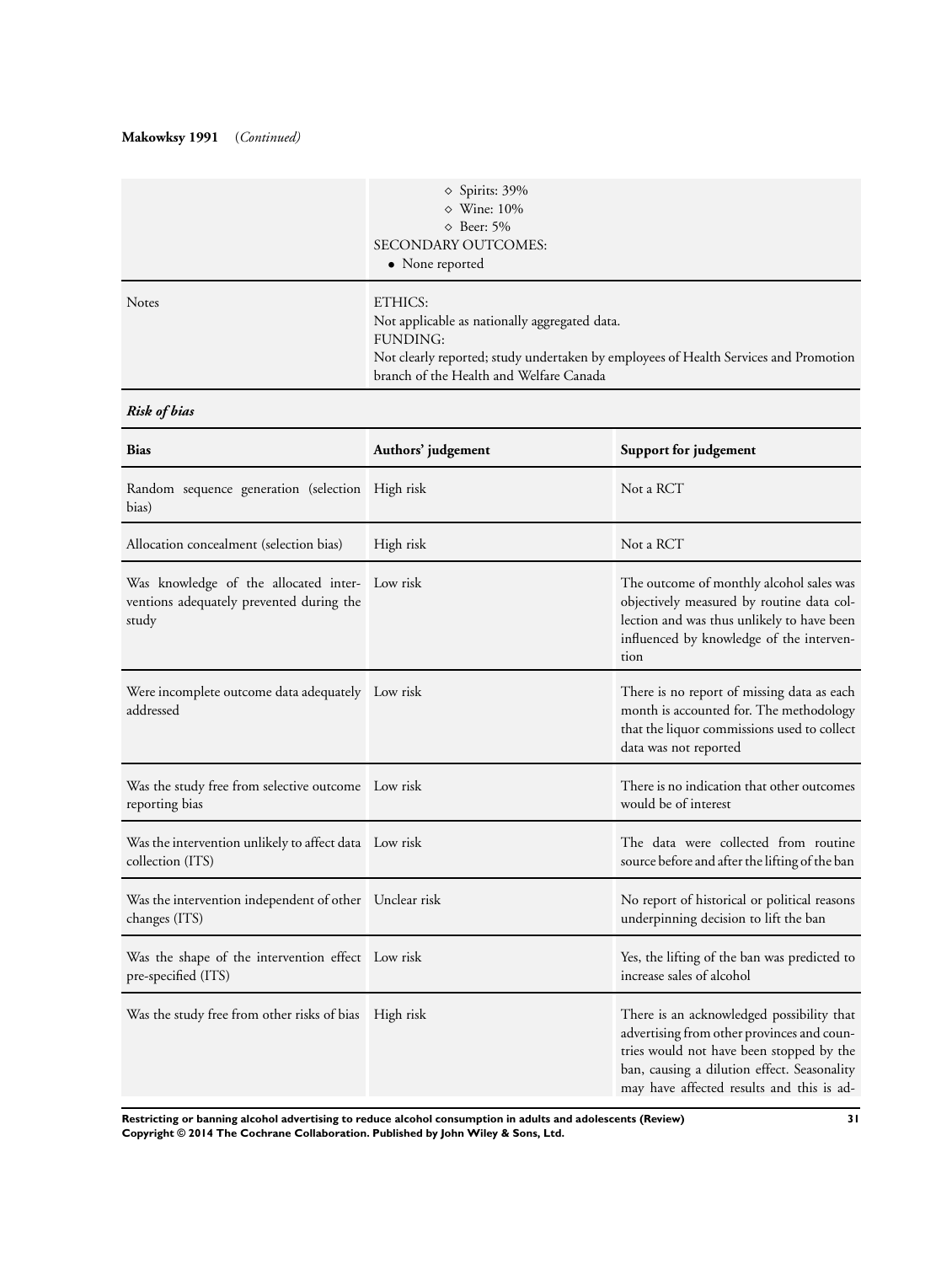dressed in the analysis

| Ogborne 1980  |                                                                                                                                                                                                                                                                                                                                                                                                                                                                                                                |
|---------------|----------------------------------------------------------------------------------------------------------------------------------------------------------------------------------------------------------------------------------------------------------------------------------------------------------------------------------------------------------------------------------------------------------------------------------------------------------------------------------------------------------------|
| Methods       | STUDY TYPE:<br>• Interrupted Time Series<br><b>COUNTRY:</b><br>$\bullet$ Canada<br>SETTING:<br>• Province of Manitoba<br>DURATION OF STUDY PERIOD:<br>• January 1970 to January 1978<br><b>ANALYSIS TYPE:</b><br>Reported as time series analysis using the methods of Glass, Wilson and Gottman. t test<br>values reported                                                                                                                                                                                    |
| Participants  | Defined as adult population purchasing alcohol                                                                                                                                                                                                                                                                                                                                                                                                                                                                 |
| Interventions | INTERVENTION:<br>Type:<br>• Partial ban on beer advertising<br>Media:<br>$\bullet$ Print<br>• Electronic<br>Duration of intervention:<br>• 1974 to 1978<br>CONTROL:<br>Type:<br>$\bullet$ No ban<br>Duration of control:<br>• Pre-ban before 1974<br><b>COMPARISON:</b><br>The beer consumption rates were compared to those in the province of Alberta where<br>no ban had been in place during the same period                                                                                               |
| Outcomes      | PRIMARY OUTCOME:<br>• Per capita alcohol consumption:<br>o Monthly beer sales were obtained from the Brewers' Association of Canada<br>and sales data for alcohol beverages from Statistics Canada for British Columbia and<br>Ontario. Per capita consumption was calculated for each month by dividing the<br>monthly sales figures by the year's estimate of the size of the provincial adult population<br>(over 15 years of age) published by Statistics Canada<br>SECONDARY OUTCOMES:<br>• None reported |
| Notes         | ETHICS:<br>Not applicable as nationally aggregated data<br>FUNDING:                                                                                                                                                                                                                                                                                                                                                                                                                                            |

**Restricting or banning alcohol advertising to reduce alcohol consumption in adults and adolescents (Review) 32 Copyright © 2014 The Cochrane Collaboration. Published by John Wiley & Sons, Ltd.**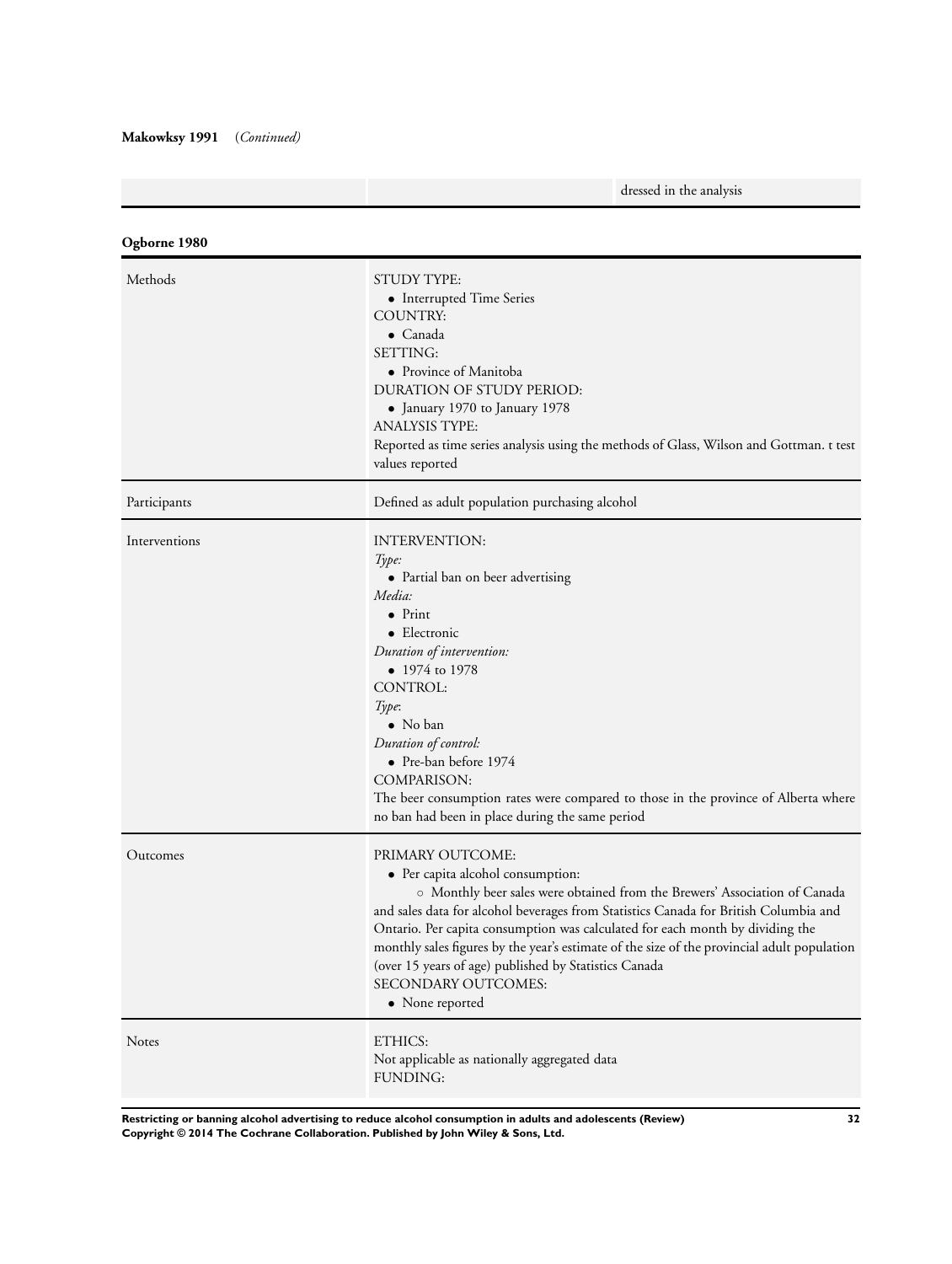Conducted by the Addiction Research Foundation, Canada, and assumed to be the funding source

# *Risk of bias*

| <b>Bias</b>                                                                                         | Authors' judgement | Support for judgement                                                                                                                                                                                                                                                         |  |
|-----------------------------------------------------------------------------------------------------|--------------------|-------------------------------------------------------------------------------------------------------------------------------------------------------------------------------------------------------------------------------------------------------------------------------|--|
| Random sequence generation (selection High risk<br>bias)                                            |                    | Not a RCT                                                                                                                                                                                                                                                                     |  |
| Allocation concealment (selection bias)                                                             | High risk          | Not a RCT                                                                                                                                                                                                                                                                     |  |
| Was knowledge of the allocated inter- Low risk<br>ventions adequately prevented during the<br>study |                    | The outcome of consumption was objec-<br>tively measured by routine data collection<br>and was thus unlikely to have been influ-<br>enced by knowledge of the intervention                                                                                                    |  |
| Were incomplete outcome data adequately Low risk<br>addressed                                       |                    | There is no report of missing data as each<br>month is accounted for                                                                                                                                                                                                          |  |
| Was the study free from selective outcome Low risk<br>reporting bias                                |                    | There is no indication that other outcomes<br>would be of interest                                                                                                                                                                                                            |  |
| Was the intervention unlikely to affect data Low risk<br>collection (ITS)                           |                    | The data were collected from routine<br>source before and after the ban                                                                                                                                                                                                       |  |
| Was the intervention independent of other Unclear risk<br>changes (ITS)                             |                    | No report of historical or political reasons<br>underpinning decision to implement ban                                                                                                                                                                                        |  |
| Was the shape of the intervention effect Low risk<br>pre-specified (ITS)                            |                    | It was predicted that beer sales would de-<br>crease                                                                                                                                                                                                                          |  |
| Was the study free from other risks of bias High risk                                               |                    | Seasonality was not addressed although the<br>analysis may have adjusted for this but no<br>details are given. Broadcast and printed me-<br>dia originating outside the province were<br>not subject to regulation or control by the<br>Manitoba Provincial Liquor Commission |  |

**Restricting or banning alcohol advertising to reduce alcohol consumption in adults and adolescents (Review) 33 Copyright © 2014 The Cochrane Collaboration. Published by John Wiley & Sons, Ltd.**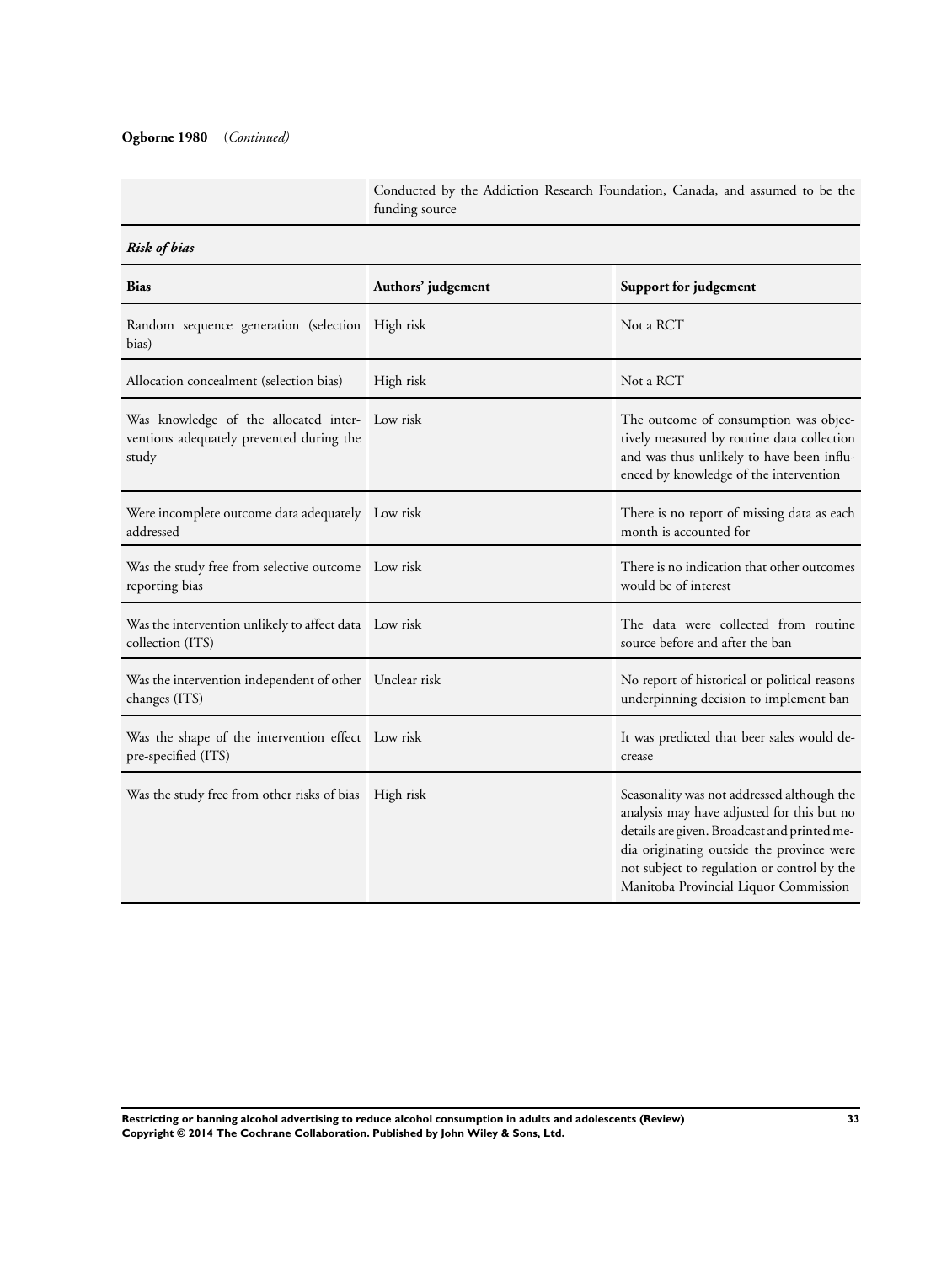| Methods       | <b>STUDY TYPE:</b><br>• Interrupted Time Series<br><b>COUNTRY:</b><br>$\bullet$ Canada<br>SETTING:<br>• Provinces of British Columbia and Ontario<br>DURATION OF STUDY PERIOD:<br>• 1962 to 1972<br>ANALYSIS:<br>Simple mean comparisons using t test on de-trended data                                                                                                                                                                                                                                                                                                                                                                                                                                                                                                                                                                                                                                                                                                                                                                                                         |
|---------------|----------------------------------------------------------------------------------------------------------------------------------------------------------------------------------------------------------------------------------------------------------------------------------------------------------------------------------------------------------------------------------------------------------------------------------------------------------------------------------------------------------------------------------------------------------------------------------------------------------------------------------------------------------------------------------------------------------------------------------------------------------------------------------------------------------------------------------------------------------------------------------------------------------------------------------------------------------------------------------------------------------------------------------------------------------------------------------|
| Participants  | Adult population purchasing alcohol                                                                                                                                                                                                                                                                                                                                                                                                                                                                                                                                                                                                                                                                                                                                                                                                                                                                                                                                                                                                                                              |
| Interventions | <b>INTERVENTION:</b><br>Type:<br>• Complete ban on alcohol (beer, wine and spirits) and tobacco advertising<br>Media:<br>• Newspaper<br>• Radio<br>• Television<br>· Billboards<br>• Notice-boards<br>Duration of intervention:<br>• 1 September 1971 to 31 October 1972<br>CONTROL:<br>Type:<br>$\bullet$ No ban<br>Duration of control:<br>• Pre-ban before 1 September 1971<br>o Variable depending on data type (monthly or yearly) and type of alcohol<br>○ Monthly data:<br>◇ Beer: 1968 to 1 September 1971<br>◇ Wine: 1968 to 1 September 1971<br>◇ Spirits: October 1970 to 1 September 1971<br>• Post-ban after 31 October 1972<br>o Variable depending on data type (monthly or yearly) and type of alcohol<br>○ Monthly data:<br>◇ Beer: 31 October 1972 to August 1972 (note no monthly data for post-<br>ban period)<br>$\diamond$ Wine: 31 October 1972 to 1974<br>◇ Spirits: 31 October 1972 to December 1973<br>COMPARISON:<br>The consumption rates were compared to those in the province of Ontario where no<br>ban had been in place during the same period |
| Outcomes      | PRIMARY OUTCOME:<br>• Per capita alcohol consumption:<br>o Measured by sales data for alcohol beverages from Statistics Canada for<br>British Columbia and Ontario. Using population estimates from the dicennial censuses<br>(1961 to 1971) per capita consumption estimates were made for beer, wine and spirits                                                                                                                                                                                                                                                                                                                                                                                                                                                                                                                                                                                                                                                                                                                                                               |

**Restricting or banning alcohol advertising to reduce alcohol consumption in adults and adolescents (Review) 34 Copyright © 2014 The Cochrane Collaboration. Published by John Wiley & Sons, Ltd.**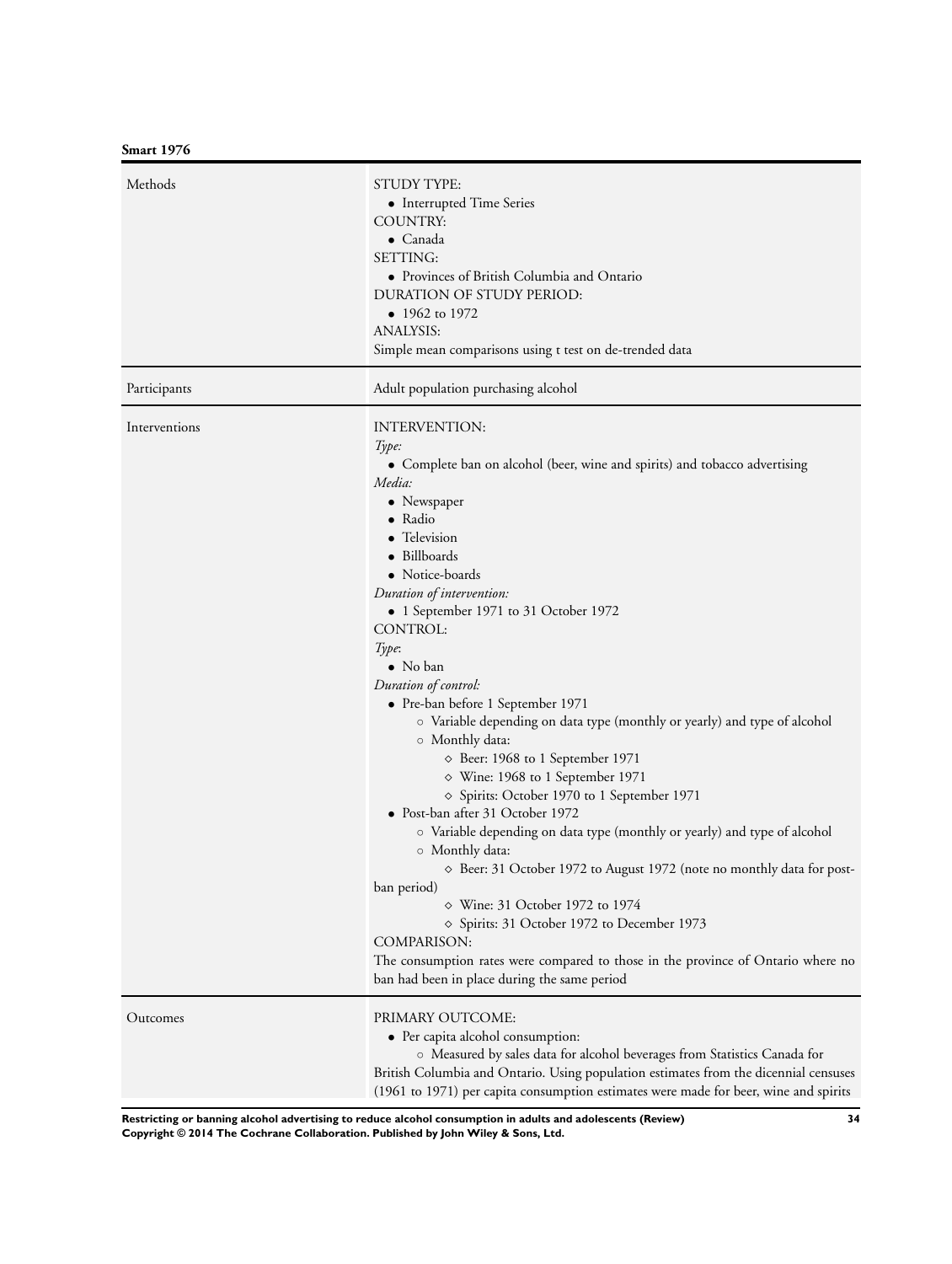|                                                                                                     | SECONDARY OUTCOMES:<br>• None reported                                                                                                                                |                                                                                                                                                                                                                                                                          |  |  |  |  |  |
|-----------------------------------------------------------------------------------------------------|-----------------------------------------------------------------------------------------------------------------------------------------------------------------------|--------------------------------------------------------------------------------------------------------------------------------------------------------------------------------------------------------------------------------------------------------------------------|--|--|--|--|--|
| Notes                                                                                               | ETHICS:<br>Not applicable as nationally aggregated data.<br><b>FUNDING:</b><br>Addiction Research Foundation, Canada and Alcoholism Foundation of British<br>Columbia |                                                                                                                                                                                                                                                                          |  |  |  |  |  |
| <b>Risk of bias</b>                                                                                 |                                                                                                                                                                       |                                                                                                                                                                                                                                                                          |  |  |  |  |  |
| <b>Bias</b>                                                                                         | Authors' judgement                                                                                                                                                    | Support for judgement                                                                                                                                                                                                                                                    |  |  |  |  |  |
| Random sequence generation (selection High risk<br>bias)                                            |                                                                                                                                                                       | Not a RCT                                                                                                                                                                                                                                                                |  |  |  |  |  |
| Allocation concealment (selection bias)                                                             | High risk                                                                                                                                                             | Not a RCT                                                                                                                                                                                                                                                                |  |  |  |  |  |
| Was knowledge of the allocated inter- Low risk<br>ventions adequately prevented during the<br>study |                                                                                                                                                                       | The outcome of consumption was objec-<br>tively measured by routine data collection<br>and was thus unlikely to have been influ-<br>enced by knowledge of the intervention                                                                                               |  |  |  |  |  |
| Were incomplete outcome data adequately Unclear risk<br>addressed                                   |                                                                                                                                                                       | Data were not available for all alcohol types<br>across all the same periods. The author<br>states that he was unable to obtain the data<br>despite requests                                                                                                             |  |  |  |  |  |
| Was the study free from selective outcome Low risk<br>reporting bias                                |                                                                                                                                                                       | There is no indication that other outcomes<br>would be of interest                                                                                                                                                                                                       |  |  |  |  |  |
| Was the intervention unlikely to affect data Low risk<br>collection (ITS)                           |                                                                                                                                                                       | The data were collected from routine<br>sources before and after the ban                                                                                                                                                                                                 |  |  |  |  |  |
| Was the intervention independent of other High risk<br>changes (ITS)                                |                                                                                                                                                                       | The ban was initiated by a unanimous po-<br>litical vote, but the ban was stopped after<br>elections when there was a change in polit-<br>ical power. There is a likelihood that other<br>political or social changes may have coin-<br>cided with the period of the ban |  |  |  |  |  |
| Was the shape of the intervention effect Low risk<br>pre-specified (ITS)                            |                                                                                                                                                                       | An increase in consumption was predicted<br>after the ban was removed. This was tested<br>and the point was dated                                                                                                                                                        |  |  |  |  |  |
| Was the study free from other risks of bias                                                         | High risk                                                                                                                                                             | There is an acknowledged possibility that<br>advertising from other states would not<br>have been stopped by the ban, causing a di-<br>lution effect. Seasonality may have affected                                                                                      |  |  |  |  |  |

**Restricting or banning alcohol advertising to reduce alcohol consumption in adults and adolescents (Review) 35 Copyright © 2014 The Cochrane Collaboration. Published by John Wiley & Sons, Ltd.**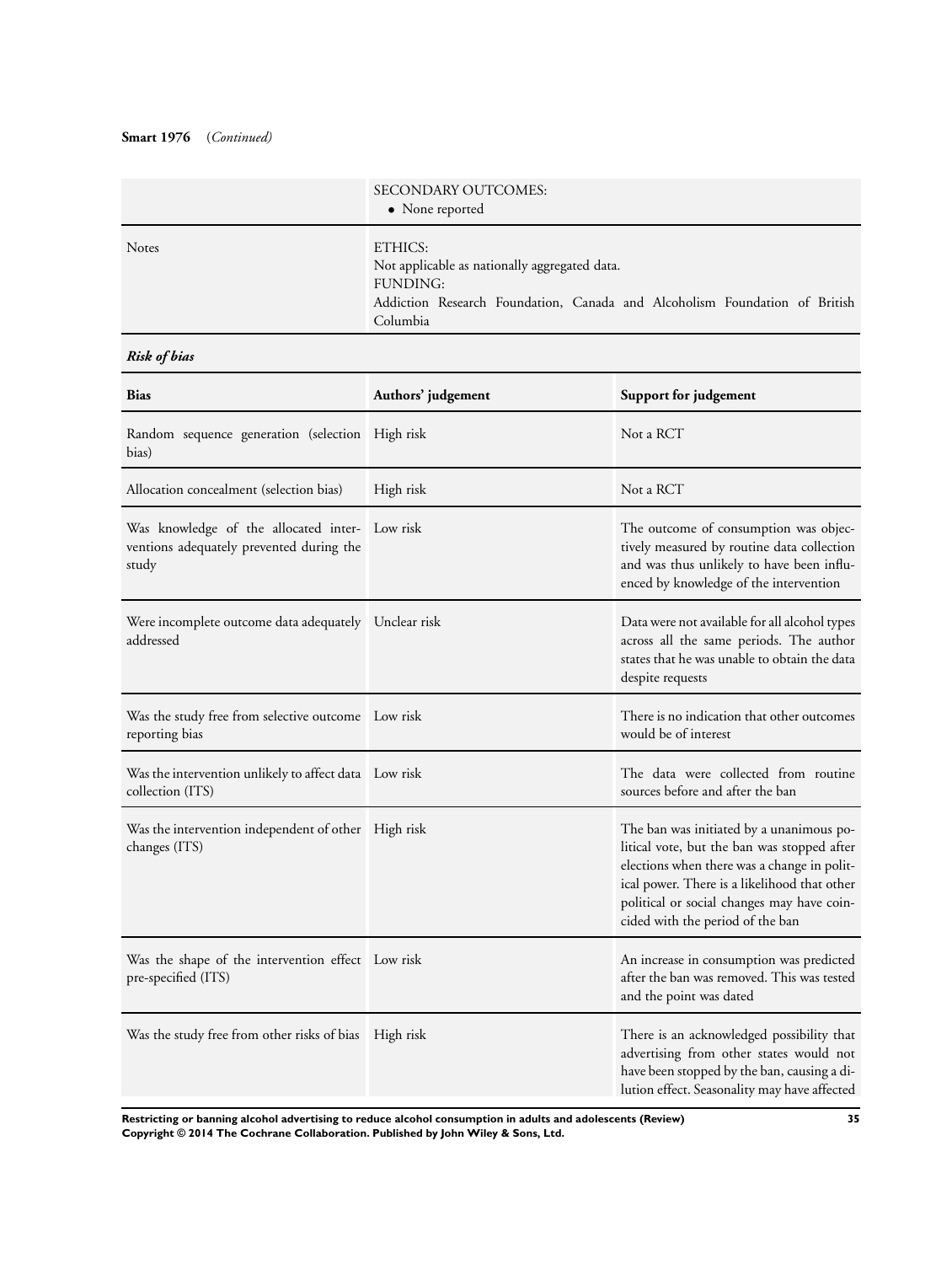results and this is addressed in the analysis. Mediators of alcohol use, other than advertising, are not discussed

<span id="page-37-0"></span>RCT: randomised controlled trial SD: standard deviation

# **Characteristics of excluded studies** *[ordered by study ID]*

| Study         | Reason for exclusion                                                                                                                                                                                                                                                                                                                                                                                                                                                                                                                                                                                                                                                                                                                                                                                                                                                                                                                                                                                                                                                                                                                                                                                                                                                          |
|---------------|-------------------------------------------------------------------------------------------------------------------------------------------------------------------------------------------------------------------------------------------------------------------------------------------------------------------------------------------------------------------------------------------------------------------------------------------------------------------------------------------------------------------------------------------------------------------------------------------------------------------------------------------------------------------------------------------------------------------------------------------------------------------------------------------------------------------------------------------------------------------------------------------------------------------------------------------------------------------------------------------------------------------------------------------------------------------------------------------------------------------------------------------------------------------------------------------------------------------------------------------------------------------------------|
| Ackhoff 1975  | This marketing study performed several interrupted time series of restrictions of advertising on beer sales within<br>Anheuser-Busch Inc. (the company that manufacturer BUDWEISER beer) between 1963 and 1968. No numerical<br>data were presented in the report, only graphical representation of the stimuli-response curve and we were therefore<br>unable to extract useful data                                                                                                                                                                                                                                                                                                                                                                                                                                                                                                                                                                                                                                                                                                                                                                                                                                                                                         |
| Calfee 1994   | This econometric analysis of four European nations (France, Germany, Netherlands, UK) evaluated the effects<br>of advertising using two different models between years spanning 1968 to 1991. Bans were not in place in these<br>countries. The authors also consider Sweden in the years 1970 to 1989 with a ban implemented in 1979. The data<br>are not presented but the authors report that the results did not differ between the dataset spanning the period<br>1970 to 1989 compared with the period after the ban (1979 to 1989). The actual data are not presented and we<br>could not therefore extract them                                                                                                                                                                                                                                                                                                                                                                                                                                                                                                                                                                                                                                                       |
| Gallet 2007   | This is a meta-regression of elasticities of alcohol demand in 132 studies. The specific intervention time point was<br>not possible to identify for the individual studies from the aggregated data                                                                                                                                                                                                                                                                                                                                                                                                                                                                                                                                                                                                                                                                                                                                                                                                                                                                                                                                                                                                                                                                          |
| Goldfarb 2011 | This US-based study used data from a large database of surveys collected by a media metrics agency to measure<br>the effectiveness of 275 different online alcohol advertising campaigns between 2001 and 2008. 61,580 consumers<br>browsing the website on which a campaign ran were either exposed to an advertisement for alcohol or a dummy<br>advertisement for a neutral product, based on a randomised numerical algorithm placed on the advertisement server.<br>Both exposed and not exposed (control) respondents were then recruited using an online survey invitation typically<br>issued by a pop-up window. Respondents were asked whether they were likely or not likely to purchase a variety<br>of products including the alcohol product advertised. These results were then evaluated against the background<br>advertising restrictions of the relevant state. The study reported that results show that people are 8% less likely to<br>say that they will purchase an alcoholic beverage in states that have alcohol advertising bans compared with states<br>that do not. For consumers exposed to online advertising, this gap narrows to 3%. We excluded this study as the<br>outcome measured intent to purchase and not sales and consumption data |
| Loi Evin 1999 | This French government report of 1999 details the consumption of alcohol in France before, during and after the<br>introduction of the Loi Evin (ban on alcohol and smoking advertising) implemented in 1991. The law curtails<br>alcohol advertising on television and in cinemas, and disallows sport sponsorship. Data are not presented in a<br>manner which allowed us to extract them and are in the form of reporting of cross-sectional surveys. Only annual<br>percentages of consumption are presented as reported in different surveys. No methodology, variance or significance<br>levels were provided. The report states that in France alcohol consumption was declining prior to the introduction of<br>the banning law and that internal surveys have produced contradictory results. The report notes that the proportion                                                                                                                                                                                                                                                                                                                                                                                                                                   |

**Restricting or banning alcohol advertising to reduce alcohol consumption in adults and adolescents (Review) 36 Copyright © 2014 The Cochrane Collaboration. Published by John Wiley & Sons, Ltd.**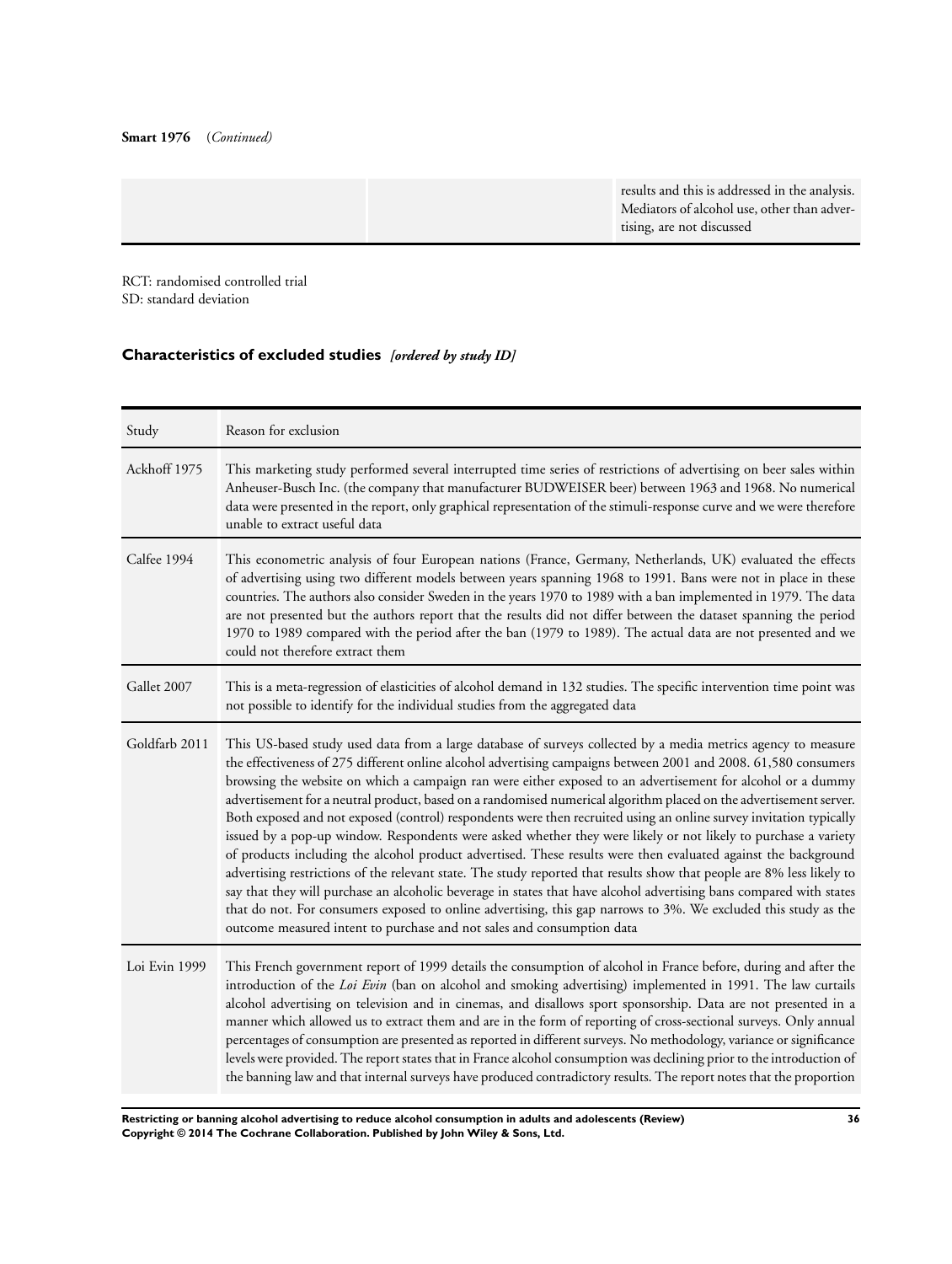|              | of alcohol consumers aged 12 to 18 years had a tendency to decline in the 1980s, but then increased significantly<br>between 1991 and 1995, from 47% in 1991 to 65% in 1995                                                                                                                                                                                                                                                                                                   |
|--------------|-------------------------------------------------------------------------------------------------------------------------------------------------------------------------------------------------------------------------------------------------------------------------------------------------------------------------------------------------------------------------------------------------------------------------------------------------------------------------------|
| Midford 2010 | This pre-post controlled study was conducted in an Australian community with a recognised substantial alcohol<br>problem. Restriction of promotion or advertising of full strength beer, spirits mixers or 2 litre casks of wine was<br>introduced simultaneously with restrictions on hours of sales of alcohol and container types for selling alcohol. The<br>intervention was thus complex and the effects could not be disaggregated to restrictions on advertising only |
| Nelson 2001  | This study conducted regression analyses on cross-country panel data from seventeen OECD countries for the<br>period 1977 to 1995. Within the aggregated data, there was no indication of a specific point in time where the<br>restrictions were implemented within individual countries. The country-specific data were not available from the<br>author for further analysis                                                                                               |
| Nelson 2003  | This study analysed panel data from 45 US states for the period 1982 to 1997. Within the aggregated data, there<br>was no indication of a specific point in time where the restrictions were implemented within states. The state-<br>specific data were not available from the author for further analysis                                                                                                                                                                   |
| Nelson 2010  | This study conducted regression analyses of cross-country panel data from seventeen OECD countries for the period<br>1975 to 2000. It is an update of the Nelson 2001 study. Within the aggregated data, there was no indication of a<br>specific point in time where the restrictions were implemented within individual countries. The country-specific<br>data were not available from the author for further analysis                                                     |
| Saffer 1991  | This is a pooled time series from 17 OECD countries for the period 1970 to 1983. Within the aggregated data, there<br>was no indication of a specific point in time where the restrictions were implemented within individual countries.<br>The country-specific data were not available from the author for further analysis                                                                                                                                                 |
| Saffer 2002  | This economic analysis evaluates a pooled time series of data from 20 OECD countries for the period from 1970 to<br>1995. It is an update of the earlier analysis by Saffer 1991. Within the aggregated data, there was no indication of<br>a specific point in time where the restrictions were implemented within individual countries. The country-specific<br>data were not available from the author for further analysis                                                |
| Young 1993   | This analysis re-examines the same dataset from Saffer 1991 evaluating 17 OECD countries from 1970 to 1983<br>and employs a different analysis and set of assumptions. An additional reference, Saffer 1993, offers a response to<br>this analysis. Within the aggregated data, there was no indication of a specific point in time where the restrictions<br>were implemented within individual countries                                                                    |

OECD: Organization for Economic and Cooperation Development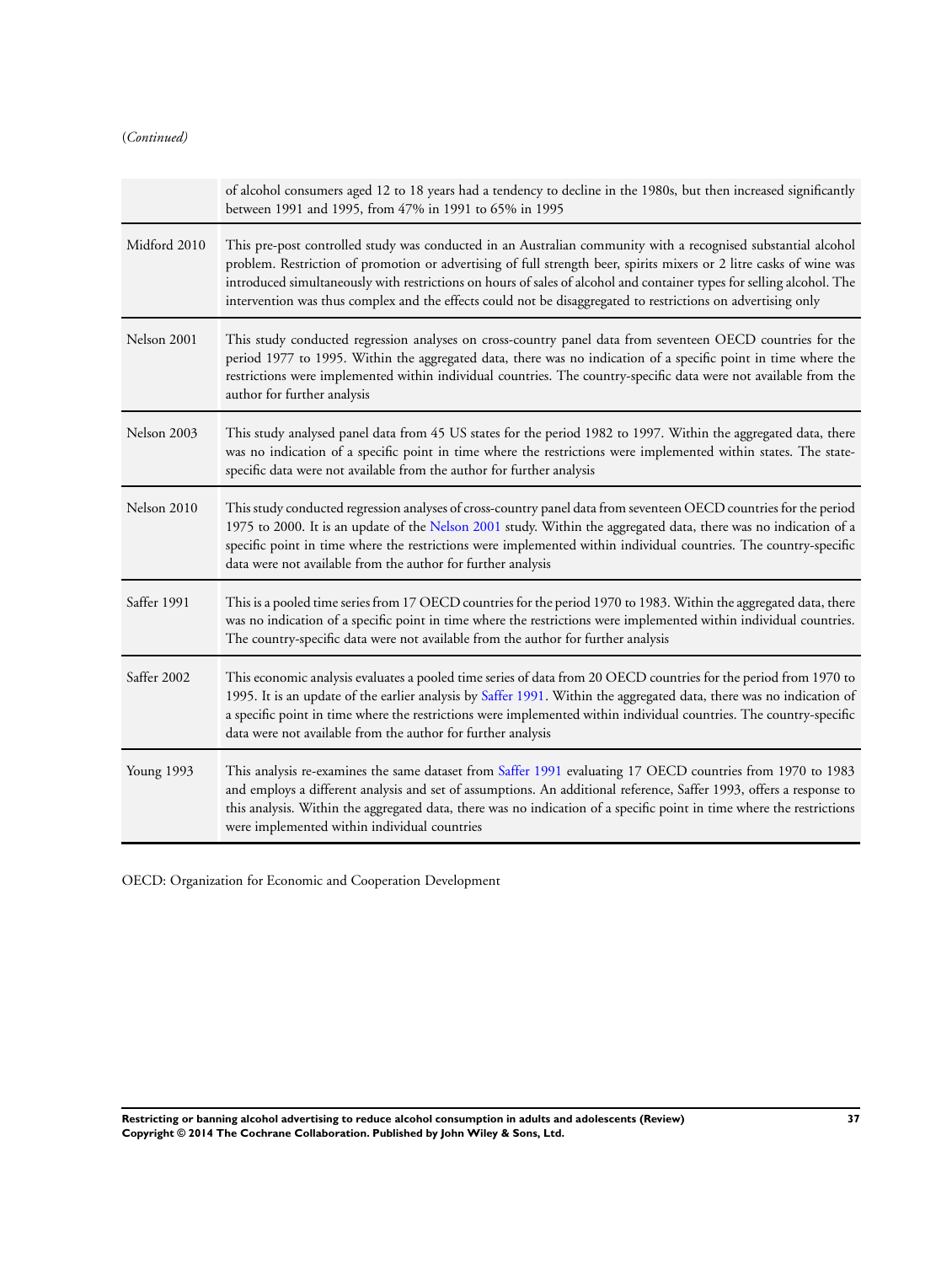# **D A T A A N D A N A L Y S E S**

| No. of | No. of | <b>Statistical method</b>           | <b>Effect</b> size            |
|--------|--------|-------------------------------------|-------------------------------|
|        | 80     | Mean Difference (IV, Fixed, 95% CI) | $-0.65$ [ $-1.23$ , $-0.07$ ] |
|        |        | studies participants                |                               |

# **Comparison 1. Low-alcohol content movies versus high-alcohol content movies**

#### **Comparison 2. Non-alcohol commercials versus alcohol commercials**

| Outcome or subgroup title      | No. of | No. of<br>studies participants | <b>Statistical method</b>           | <b>Effect</b> size            |
|--------------------------------|--------|--------------------------------|-------------------------------------|-------------------------------|
| 1 Total alcohol consumption in |        | 80                             | Mean Difference (IV, Fixed, 95% CI) | $-0.73$ [ $-1.30$ , $-0.16$ ] |
| number of glasses              |        |                                |                                     |                               |

# **Comparison 3. High-alcohol content movies versus low-alcohol content movies adjusted for clustering effects**

| Outcome or subgroup title   | No. of | No. of<br>studies participants | <b>Statistical method</b>   | <b>Effect</b> size  |
|-----------------------------|--------|--------------------------------|-----------------------------|---------------------|
| 1 Total alcohol consumption |        |                                | Coefficient (Fixed, 95% CI) | $0.74$ [0.05, 1.43] |

# **Comparison 4. Alcohol commercials versus non-alcohol commercials adjusted for clustering effects**

| Outcome or subgroup title   | No. of | No. of<br>studies participants | <b>Statistical method</b>   | <b>Effect</b> size  |
|-----------------------------|--------|--------------------------------|-----------------------------|---------------------|
| 1 Total alcohol consumption |        |                                | Coefficient (Fixed, 95% CI) | $0.83$ [0.14, 1.52] |

**Restricting or banning alcohol advertising to reduce alcohol consumption in adults and adolescents (Review) 38 Copyright © 2014 The Cochrane Collaboration. Published by John Wiley & Sons, Ltd.**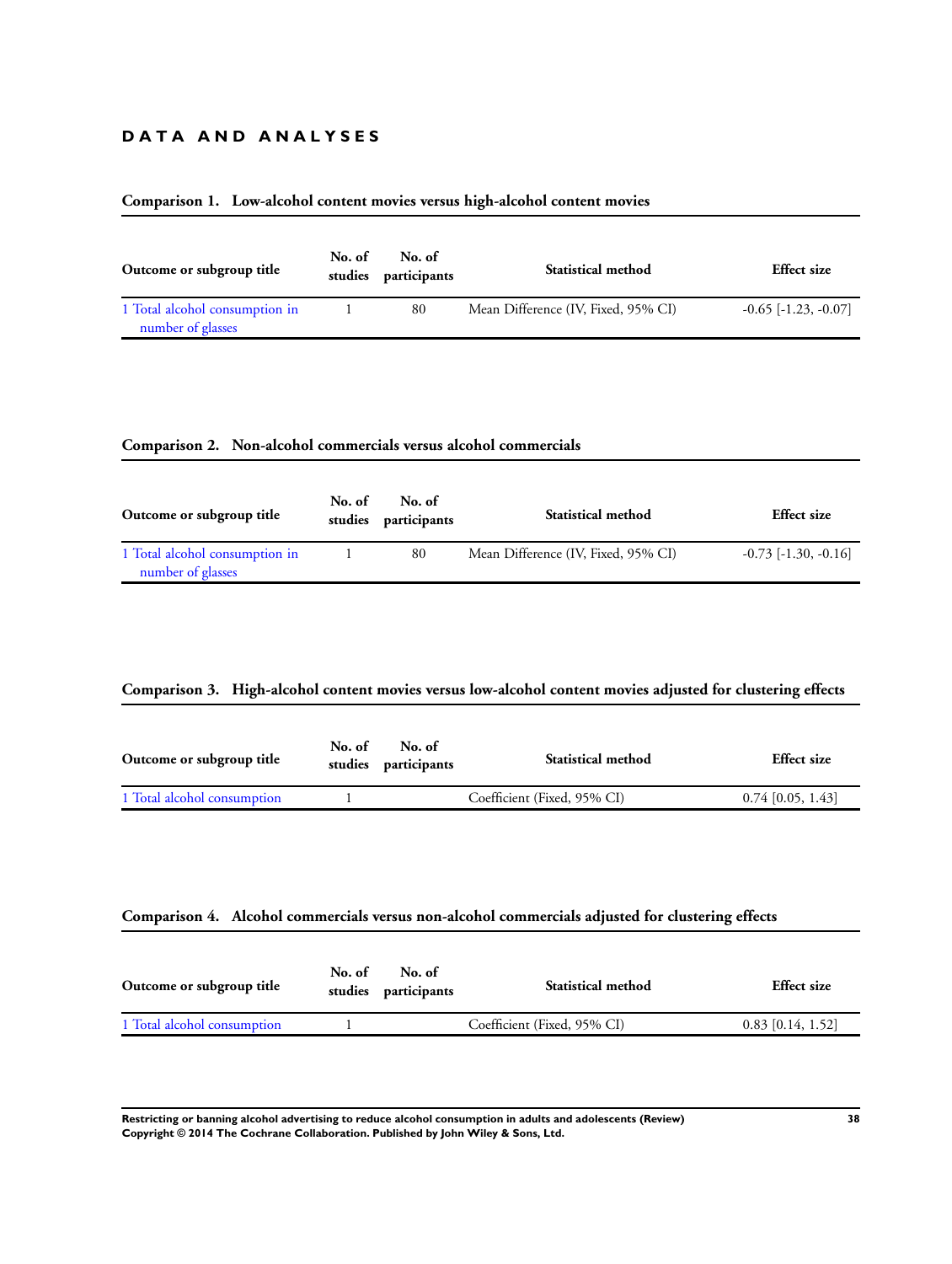| Comparison 5. Total advertising ban versus Partial advertising ban Abrupt permanent model |  |  |  |  |  |
|-------------------------------------------------------------------------------------------|--|--|--|--|--|
|                                                                                           |  |  |  |  |  |

| Outcome or subgroup title                                           | No. of<br>studies | No. of<br>participants | Statistical method              | <b>Effect size</b>               |
|---------------------------------------------------------------------|-------------------|------------------------|---------------------------------|----------------------------------|
| 1 Volume of alcohol (beer, wine<br>and spirits) sales in kilolitres |                   |                        | Mean Difference (Fixed, 95% CI) | $-11.11$ $[-27.56, 5.$<br>34]    |
| 2 Volume of beer sales in kilolitres                                |                   |                        | Mean Difference (Fixed, 95% CI) | 14.89 [0.39, 29.39]              |
| 3 Volume of wine sales in kilolitres                                |                   |                        | Mean Difference (Fixed, 95% CI) | $1.15$ [-0.91, 3.21]             |
| 4 Volume of spirits sales in<br>kilolitres                          |                   |                        | Mean Difference (Fixed, 95% CI) | $-22.49$ $[-36.83, -8]$ .<br>15] |

# **Comparison 6. Total advertising ban versus Partial advertising ban Gradual permanent model**

| Outcome or subgroup title                                           | No. of<br>studies | No. of<br>participants | Statistical method              | <b>Effect size</b>                |
|---------------------------------------------------------------------|-------------------|------------------------|---------------------------------|-----------------------------------|
| 1 Volume of alcohol (beer, wine<br>and spirits) sales in kilolitres |                   |                        | Mean Difference (Fixed, 95% CI) | $-11.96$ [ $-55.42, 31$ ].<br>501 |
| 2 Volume of beer sales in kilolitres                                |                   |                        | Mean Difference (Fixed, 95% CI) | $-0.54$ [ $-1.57, 0.49$ ]         |
| 3 Volume of wine sales in kilolitres                                |                   |                        | Mean Difference (Fixed, 95% CI) | $-.00$ [ $-0.04$ , $0.04$ ]       |
| 4 Volume of spirits sales in<br>kilolitres                          |                   |                        | Mean Difference (Fixed, 95% CI) | $-27.8$ [ $-59.34$ , $3.74$ ]     |

# **Comparison 7. Alcohol ban versus no ban**

| Outcome or subgroup title      | No. of | No. of<br>studies participants | <b>Statistical method</b>      | <b>Effect</b> size          |
|--------------------------------|--------|--------------------------------|--------------------------------|-----------------------------|
| 1 % Change in beer consumption |        |                                | Mean % change (Random, 95% CI) | $1.10$ [ $-5.26$ , $7.47$ ] |

**Restricting or banning alcohol advertising to reduce alcohol consumption in adults and adolescents (Review) 39 Copyright © 2014 The Cochrane Collaboration. Published by John Wiley & Sons, Ltd.**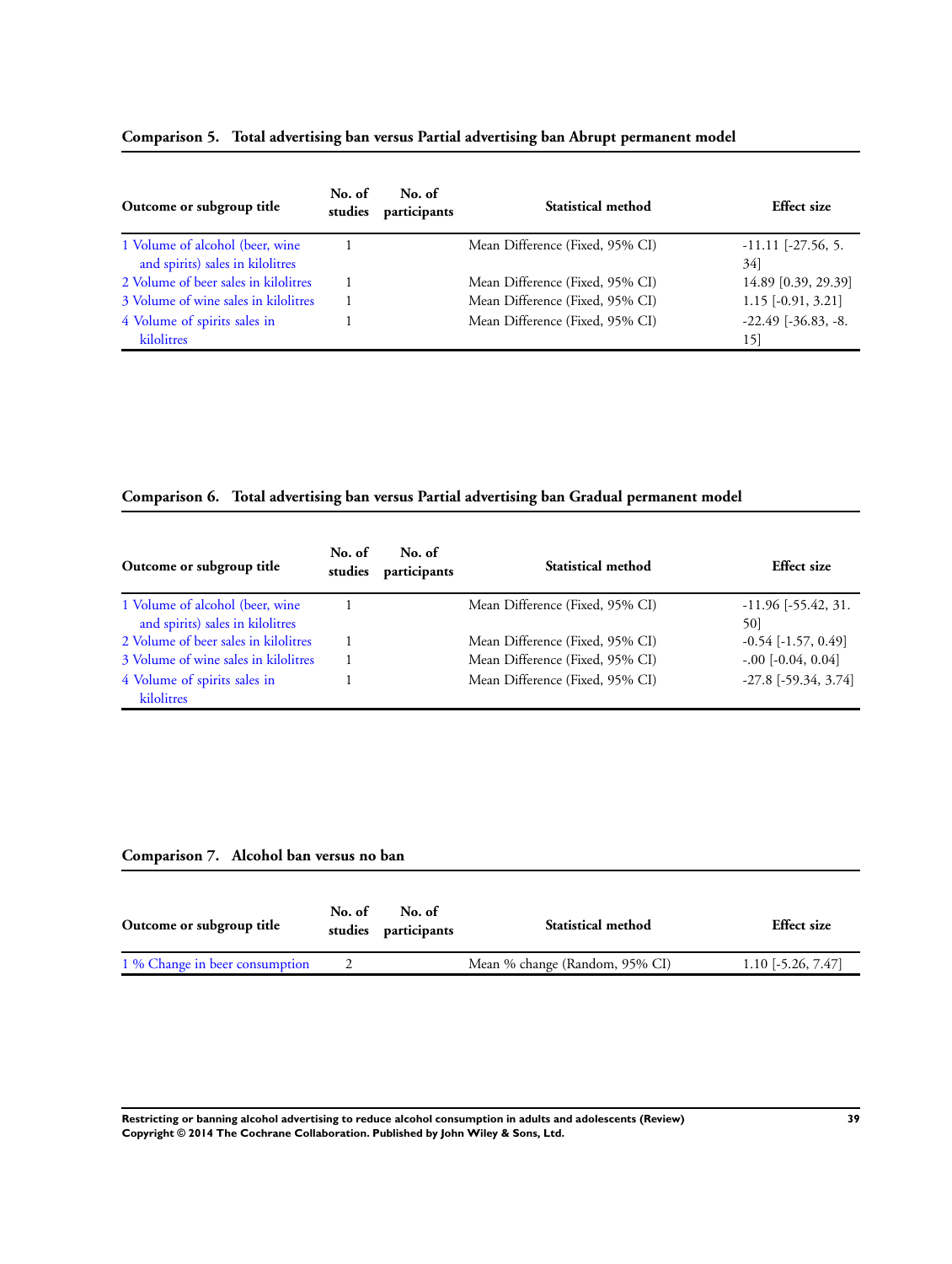# <span id="page-41-0"></span>**Analysis 1.1. Comparison 1 Low-alcohol content movies versus high-alcohol content movies, Outcome 1 Total alcohol consumption in number of glasses.**

Review: Restricting or banning alcohol advertising to reduce alcohol consumption in adults and adolescents

Comparison: 1 Low-alcohol content movies versus high-alcohol content movies

Outcome: 1 Total alcohol consumption in number of glasses

| Study or subgroup                               | Low alcohol-content |                    | High alcohol-content |                    |                     | Mean<br>Difference | Weight               | Mear<br>Difference                   |
|-------------------------------------------------|---------------------|--------------------|----------------------|--------------------|---------------------|--------------------|----------------------|--------------------------------------|
|                                                 | Ν                   | Mean(SD)           | N                    | Mean(SD)           |                     | IV, Fixed, 95% CI  |                      | IV,Fixed,95% C                       |
| Engels 2009                                     |                     | 40 1.73 (1.328157) |                      | 40 2.38 (1.328157) |                     |                    | 100.0 %              | $-0.65$ $\lceil -1.23, -0.07 \rceil$ |
| <b>Total (95% CI)</b>                           | 40                  |                    | 40                   |                    |                     |                    |                      | 100.0 % -0.65 [ $-1.23, -0.07$ ]     |
| Heterogeneity: not applicable                   |                     |                    |                      |                    |                     |                    |                      |                                      |
| Test for overall effect: $Z = 2.19$ (P = 0.029) |                     |                    |                      |                    |                     |                    |                      |                                      |
| Test for subgroup differences: Not applicable   |                     |                    |                      |                    |                     |                    |                      |                                      |
|                                                 |                     |                    |                      |                    |                     |                    |                      |                                      |
|                                                 |                     |                    |                      |                    | $-2$<br>н.          | $\circ$            |                      |                                      |
|                                                 |                     |                    |                      |                    | Favours low-alcohol |                    | Favours high-alcohol |                                      |

# **Analysis 2.1. Comparison 2 Non-alcohol commercials versus alcohol commercials, Outcome 1 Total alcohol consumption in number of glasses.**

Review: Restricting or banning alcohol advertising to reduce alcohol consumption in adults and adolescents

Comparison: 2 Non-alcohol commercials versus alcohol commercials

Outcome: 1 Total alcohol consumption in number of glasses

| Study or subgroup                               | Non-alcohol<br>commercials    |                   | Alcohol commercials |                          |                | Mean<br>Difference |                | Weight               | Mean<br>Difference            |  |
|-------------------------------------------------|-------------------------------|-------------------|---------------------|--------------------------|----------------|--------------------|----------------|----------------------|-------------------------------|--|
|                                                 | $\mathbb N$                   | Mean(SD)          | N                   | Mean(SD)                 |                | IV, Fixed, 95% CI  |                |                      | IV, Fixed, 95% CI             |  |
| Engels 2009                                     | 40                            | $1.69$ (1.328157) |                     | 40 2.42 (1.264911)       |                |                    |                | 100.0%               | $-0.73$ [ $-1.30$ , $-0.16$ ] |  |
| <b>Total (95% CI)</b>                           | 40                            |                   | 40                  |                          |                |                    |                |                      | 100.0 % -0.73 [-1.30, -0.16]  |  |
|                                                 | Heterogeneity: not applicable |                   |                     |                          |                |                    |                |                      |                               |  |
| Test for overall effect: $Z = 2.52$ (P = 0.012) |                               |                   |                     |                          |                |                    |                |                      |                               |  |
| Test for subgroup differences: Not applicable   |                               |                   |                     |                          |                |                    |                |                      |                               |  |
|                                                 |                               |                   |                     |                          |                |                    |                |                      |                               |  |
|                                                 |                               |                   |                     | $-2$                     | $\overline{a}$ | $\circ$            | $\overline{2}$ |                      |                               |  |
|                                                 |                               |                   |                     | Favours Non-alcohol comm |                |                    |                | Favours alcohol comm |                               |  |

**Restricting or banning alcohol advertising to reduce alcohol consumption in adults and adolescents (Review) 40 Copyright © 2014 The Cochrane Collaboration. Published by John Wiley & Sons, Ltd.**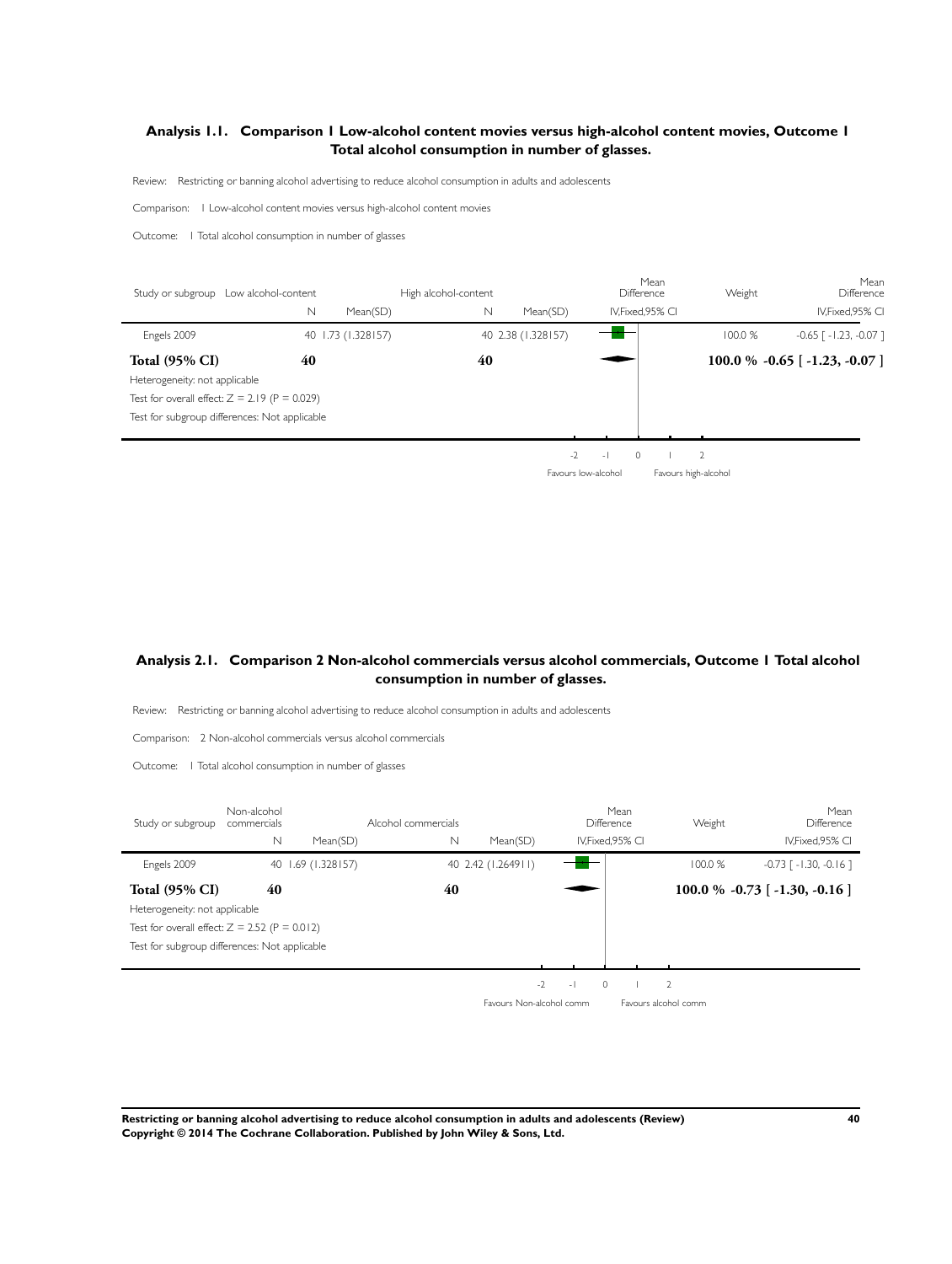# <span id="page-42-0"></span>**Analysis 3.1. Comparison 3 High-alcohol content movies versus low-alcohol content movies adjusted for clustering effects, Outcome 1 Total alcohol consumption.**

Review: Restricting or banning alcohol advertising to reduce alcohol consumption in adults and adolescents

Comparison: 3 High-alcohol content movies versus low-alcohol content movies adjusted for clustering effects

Outcome: 1 Total alcohol consumption

| Study or subgroup                               | Coefficient (SE) |                      |      |         | Coefficient       |                     | Weight  | Coefficient           |
|-------------------------------------------------|------------------|----------------------|------|---------|-------------------|---------------------|---------|-----------------------|
|                                                 |                  |                      |      |         | IV, Fixed, 95% CI |                     |         | IV, Fixed, 95% CI     |
| Engels 2009                                     | 0.74(0.35)       |                      |      |         |                   |                     | 100.0 % | $0.74$ $[0.05, 1.43]$ |
| <b>Total (95% CI)</b>                           |                  |                      |      |         |                   |                     | 100.0%  | $0.74$ [ 0.05, 1.43 ] |
| Heterogeneity: not applicable                   |                  |                      |      |         |                   |                     |         |                       |
| Test for overall effect: $Z = 2.11$ (P = 0.034) |                  |                      |      |         |                   |                     |         |                       |
| Test for subgroup differences: Not applicable   |                  |                      |      |         |                   |                     |         |                       |
|                                                 |                  |                      |      |         |                   |                     |         |                       |
|                                                 |                  | $-4$                 | $-2$ | $\circ$ |                   | $\overline{4}$      |         |                       |
|                                                 |                  | Favours high-alcohol |      |         |                   | Favours low-alcohol |         |                       |

# **Analysis 4.1. Comparison 4 Alcohol commercials versus non-alcohol commercials adjusted for clustering effects, Outcome 1 Total alcohol consumption.**

Review: Restricting or banning alcohol advertising to reduce alcohol consumption in adults and adolescents

Comparison: 4 Alcohol commercials versus non-alcohol commercials adjusted for clustering effects

Outcome: 1 Total alcohol consumption

J.

| Study or subgroup                               | Coefficient (SE) | Coefficient<br>IV, Fixed, 95% CI |      |         |   |                          | Weight  | Coefficient<br>IV, Fixed, 95% CI |
|-------------------------------------------------|------------------|----------------------------------|------|---------|---|--------------------------|---------|----------------------------------|
| Engels 2009                                     | 0.83(0.35)       |                                  |      |         |   |                          | 100.0 % | $0.83$ [ 0.14, 1.52 ]            |
| <b>Total (95% CI)</b>                           |                  |                                  |      |         |   |                          | 100.0%  | $0.83$ [ 0.14, 1.52 ]            |
| Heterogeneity: not applicable                   |                  |                                  |      |         |   |                          |         |                                  |
| Test for overall effect: $Z = 2.37$ (P = 0.018) |                  |                                  |      |         |   |                          |         |                                  |
| Test for subgroup differences: Not applicable   |                  |                                  |      |         |   |                          |         |                                  |
|                                                 |                  |                                  |      |         |   |                          |         |                                  |
|                                                 |                  | $-10$                            | $-5$ | $\circ$ | 5 | $ 0\rangle$              |         |                                  |
|                                                 |                  | Favours Alcohol comm             |      |         |   | Favours non-alcohol comm |         |                                  |

**Restricting or banning alcohol advertising to reduce alcohol consumption in adults and adolescents (Review) 41 Copyright © 2014 The Cochrane Collaboration. Published by John Wiley & Sons, Ltd.**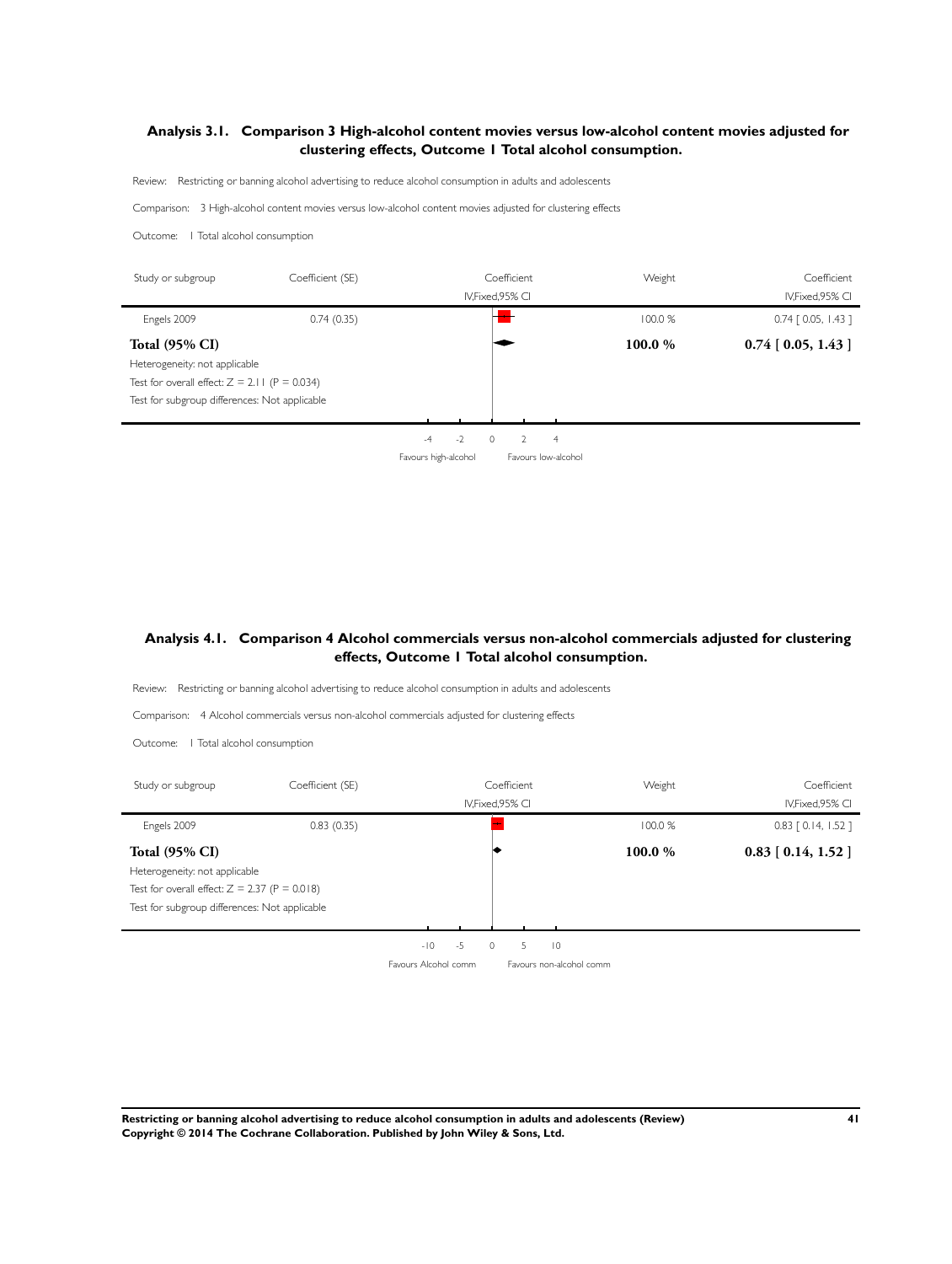# <span id="page-43-0"></span>**Analysis 5.1. Comparison 5 Total advertising ban versus Partial advertising ban Abrupt permanent model, Outcome 1 Volume of alcohol (beer, wine and spirits) sales in kilolitres.**

Review: Restricting or banning alcohol advertising to reduce alcohol consumption in adults and adolescents

Comparison: 5 Total advertising ban versus Partial advertising ban Abrupt permanent model

Outcome: 1 Volume of alcohol (beer, wine and spirits) sales in kilolitres



# **Analysis 5.2. Comparison 5 Total advertising ban versus Partial advertising ban Abrupt permanent model, Outcome 2 Volume of beer sales in kilolitres.**

Review: Restricting or banning alcohol advertising to reduce alcohol consumption in adults and adolescents

Comparison: 5 Total advertising ban versus Partial advertising ban Abrupt permanent model

Outcome: 2 Volume of beer sales in kilolitres

| Study or subgroup                               | Mean Difference (SE) |                | Mean<br>Difference |    | Weight  | Mean<br>Difference      |
|-------------------------------------------------|----------------------|----------------|--------------------|----|---------|-------------------------|
|                                                 |                      |                | IV, Fixed, 95% CI  |    |         | IV, Fixed, 95% CI       |
| Makowksy 1991                                   | 14.89 (7.397)        |                |                    |    | 100.0 % | 14.89 [0.39, 29.39]     |
| <b>Total (95% CI)</b>                           |                      |                |                    |    | 100.0%  | $14.89$ [ 0.39, 29.39 ] |
| Heterogeneity: not applicable                   |                      |                |                    |    |         |                         |
| Test for overall effect: $Z = 2.01$ (P = 0.044) |                      |                |                    |    |         |                         |
| Test for subgroup differences: Not applicable   |                      |                |                    |    |         |                         |
|                                                 |                      |                |                    |    |         |                         |
|                                                 |                      | $-50$<br>$-25$ | 25<br>$\Omega$     | 50 |         |                         |
|                                                 |                      | Favours No ban | Favours Ban        |    |         |                         |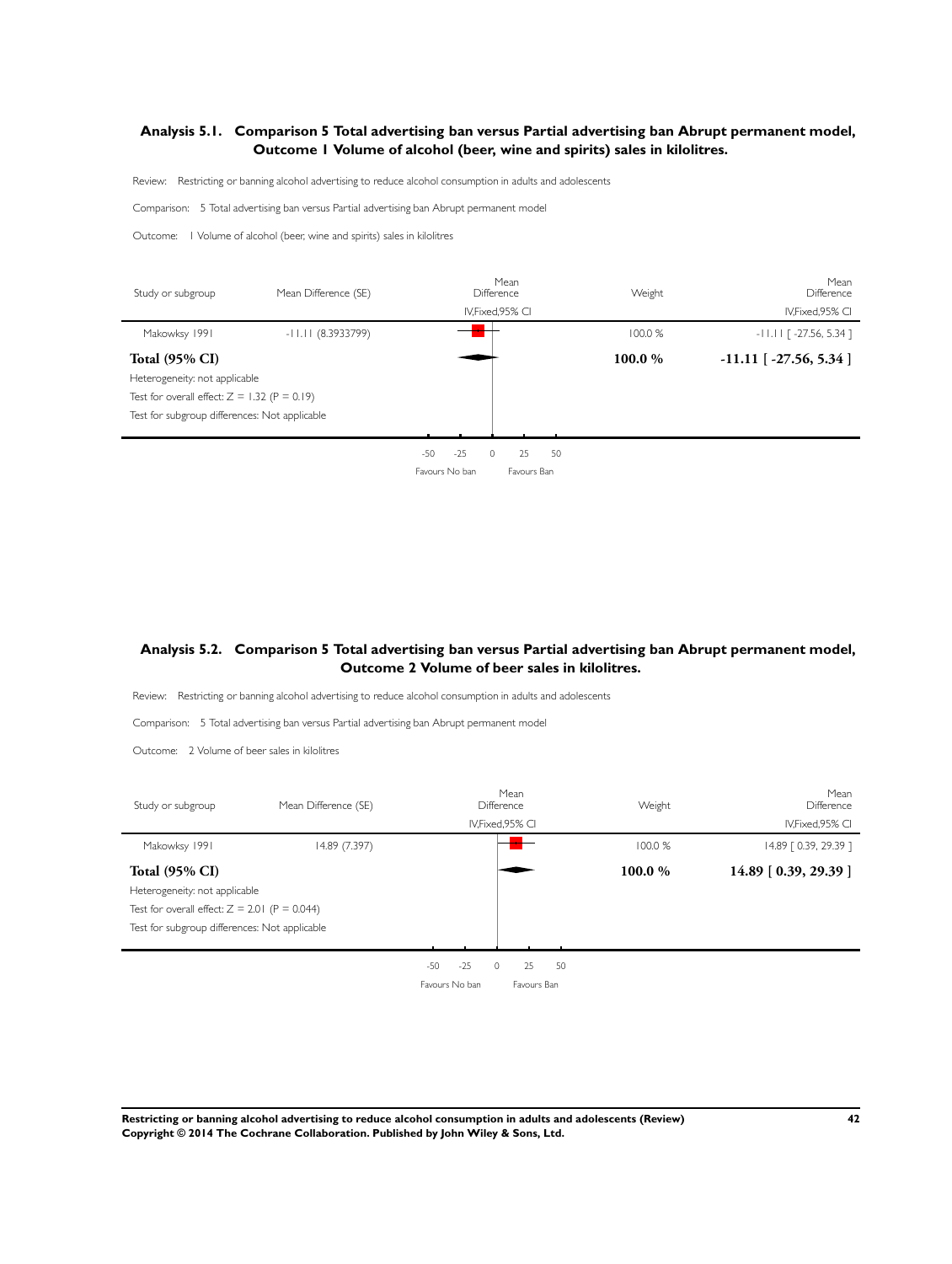# <span id="page-44-0"></span>**Analysis 5.3. Comparison 5 Total advertising ban versus Partial advertising ban Abrupt permanent model, Outcome 3 Volume of wine sales in kilolitres.**

Review: Restricting or banning alcohol advertising to reduce alcohol consumption in adults and adolescents

Comparison: 5 Total advertising ban versus Partial advertising ban Abrupt permanent model

Outcome: 3 Volume of wine sales in kilolitres



# **Analysis 5.4. Comparison 5 Total advertising ban versus Partial advertising ban Abrupt permanent model, Outcome 4 Volume of spirits sales in kilolitres.**

Review: Restricting or banning alcohol adver tising to reduce alcohol consumption in adults and adolescents

Comparison: 5 Total advertising ban versus Partial advertising ban Abrupt permanent model

Outcome: 4 Volume of spirits sales in kilolitres

| Study or subgroup                                | Mean Difference (SE) | Mean<br>Difference |                         | Weight   | Mean<br>Difference |    |         |                                 |
|--------------------------------------------------|----------------------|--------------------|-------------------------|----------|--------------------|----|---------|---------------------------------|
|                                                  |                      |                    |                         |          | IV, Fixed, 95% CI  |    |         | IV, Fixed, 95% CI               |
| Makowksy 1991                                    | $-22.49(7.3187695)$  |                    |                         |          |                    |    | 100.0%  | $-22.49$ [ $-36.83$ , $-8.15$ ] |
| <b>Total (95% CI)</b>                            |                      |                    |                         |          |                    |    | 100.0 % | $-22.49$ [ $-36.83, -8.15$ ]    |
| Heterogeneity: not applicable                    |                      |                    |                         |          |                    |    |         |                                 |
| Test for overall effect: $Z = 3.07$ (P = 0.0021) |                      |                    |                         |          |                    |    |         |                                 |
| Test for subgroup differences: Not applicable    |                      |                    |                         |          |                    |    |         |                                 |
|                                                  |                      |                    |                         |          |                    |    |         |                                 |
|                                                  |                      | $-50$              | $-25$<br>Favours No ban | $\Omega$ | 25<br>Favours Ban  | 50 |         |                                 |
|                                                  |                      |                    |                         |          |                    |    |         |                                 |

**Restricting or banning alcohol advertising to reduce alcohol consumption in adults and adolescents (Review) 43 Copyright © 2014 The Cochrane Collaboration. Published by John Wiley & Sons, Ltd.**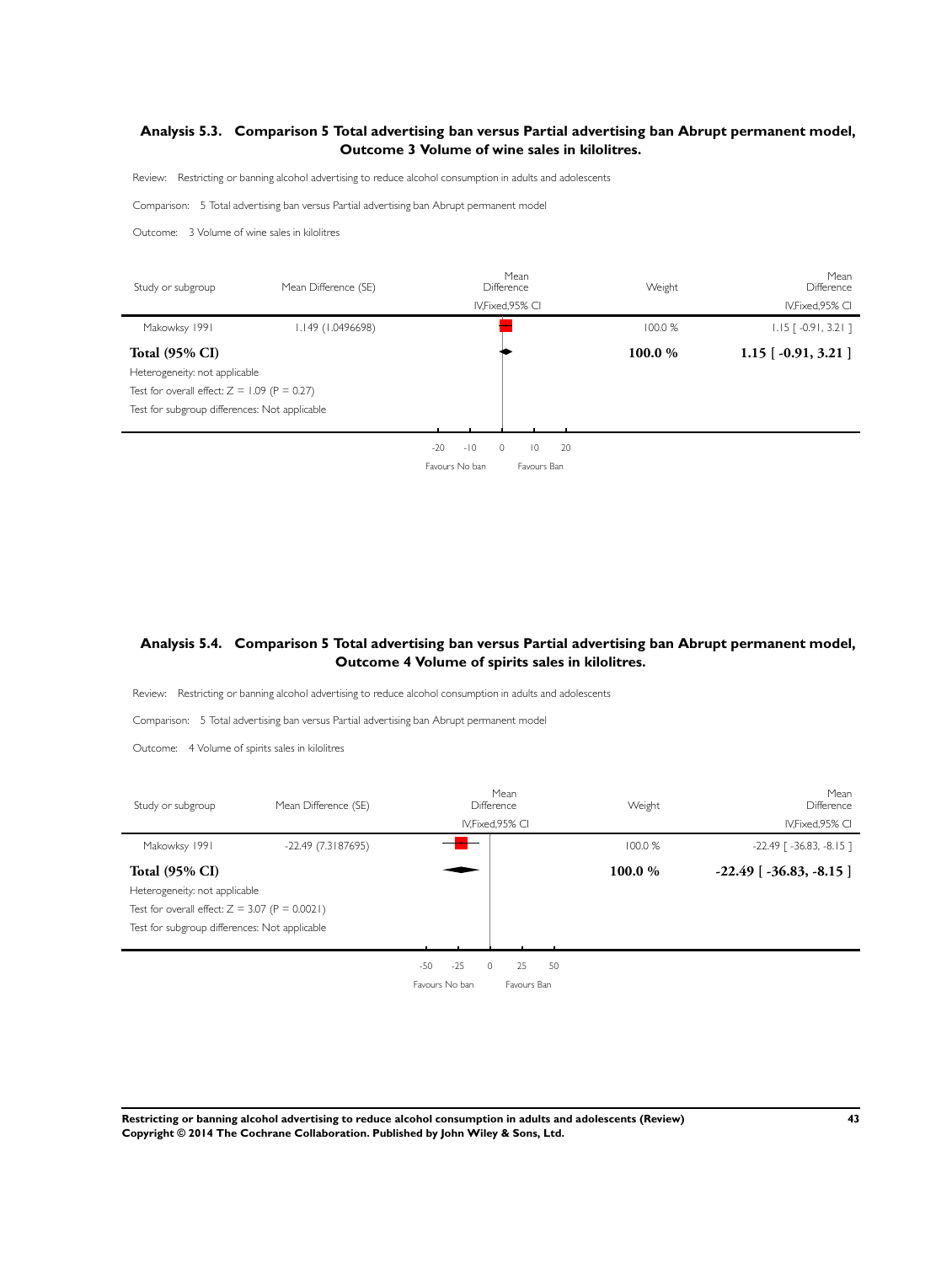# <span id="page-45-0"></span>**Analysis 6.1. Comparison 6 Total advertising ban versus Partial advertising ban Gradual permanent model, Outcome 1 Volume of alcohol (beer, wine and spirits) sales in kilolitres.**

Review: Restricting or banning alcohol advertising to reduce alcohol consumption in adults and adolescents

Comparison: 6 Total advertising ban versus Partial advertising ban Gradual permanent model

Outcome: 1 Volume of alcohol (beer, wine and spirits) sales in kilolitres



# **Analysis 6.2. Comparison 6 Total advertising ban versus Partial advertising ban Gradual permanent model, Outcome 2 Volume of beer sales in kilolitres.**

Review: Restricting or banning alcohol advertising to reduce alcohol consumption in adults and adolescents

Comparison: 6 Total advertising ban versus Partial advertising ban Gradual permanent model

Outcome: 2 Volume of beer sales in kilolitres

| Study or subgroup                                                                                                                                         | Mean Difference (SE) |       |                         | Difference | Mean<br>IV, Fixed, 95% CI |    | Weight | Mean<br>Difference<br>IV, Fixed, 95% CI |
|-----------------------------------------------------------------------------------------------------------------------------------------------------------|----------------------|-------|-------------------------|------------|---------------------------|----|--------|-----------------------------------------|
| Makowksy 1991                                                                                                                                             | -0.5399 (0.5239248)  |       |                         |            |                           |    | 100.0% | $-0.54$ [ $-1.57$ , 0.49]               |
| <b>Total (95% CI)</b><br>Heterogeneity: not applicable<br>Test for overall effect: $Z = 1.03$ (P = 0.30)<br>Test for subgroup differences: Not applicable |                      |       |                         |            |                           |    | 100.0% | $-0.54$ [ $-1.57$ , 0.49 ]              |
|                                                                                                                                                           |                      | $-50$ | $-25$<br>Favours No ban | $\Omega$   | 25<br>Favours Ban         | 50 |        |                                         |

**Restricting or banning alcohol advertising to reduce alcohol consumption in adults and adolescents (Review) 44 Copyright © 2014 The Cochrane Collaboration. Published by John Wiley & Sons, Ltd.**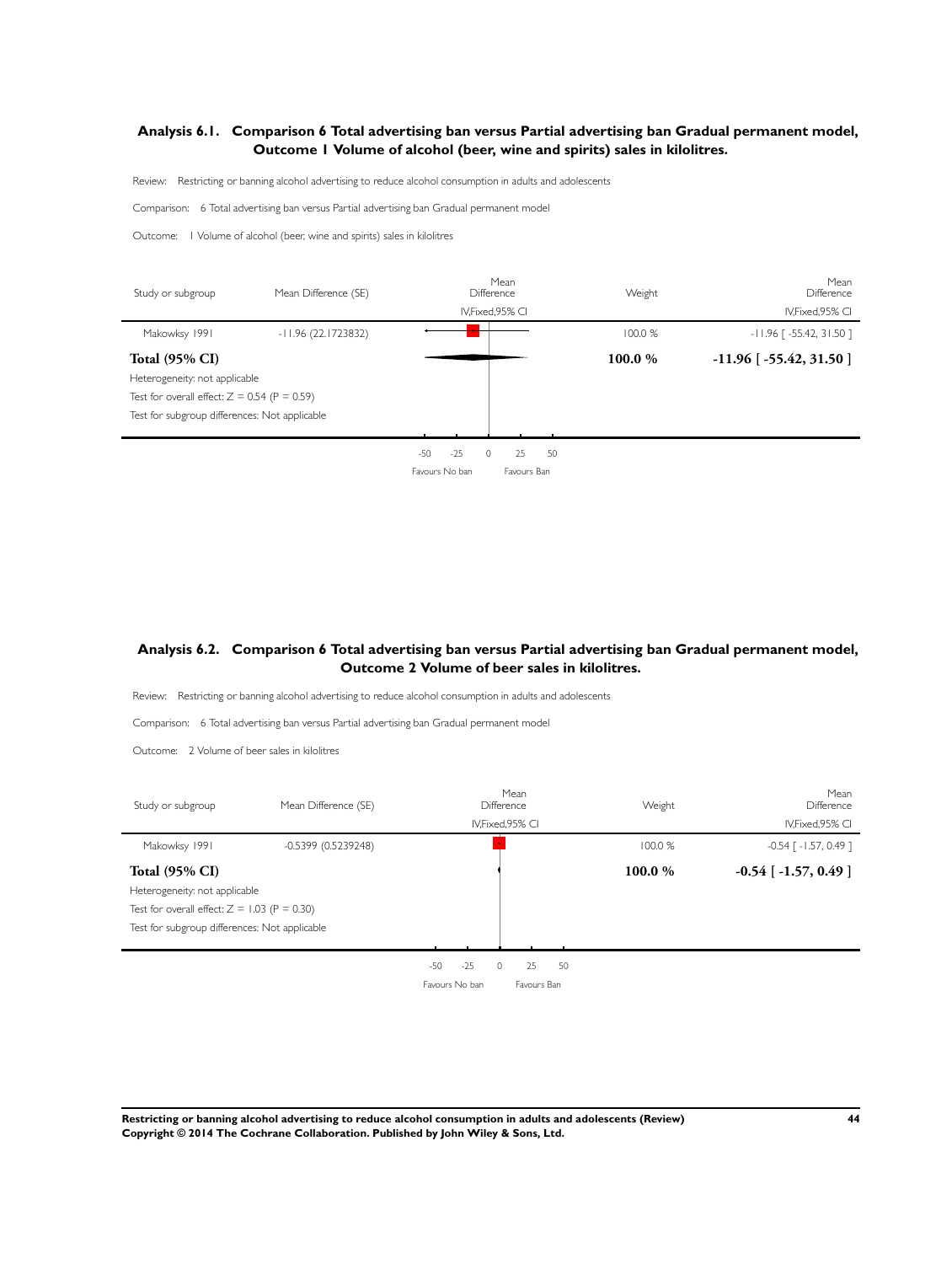# <span id="page-46-0"></span>**Analysis 6.3. Comparison 6 Total advertising ban versus Partial advertising ban Gradual permanent model, Outcome 3 Volume of wine sales in kilolitres.**

Review: Restricting or banning alcohol advertising to reduce alcohol consumption in adults and adolescents

Comparison: 6 Total advertising ban versus Partial advertising ban Gradual permanent model

Outcome: 3 Volume of wine sales in kilolitres

Î.

| Mean Difference (SE)<br>Study or subgroup      |                         |                          |                | Mean<br>Difference<br>IV, Fixed, 95% CI | Weight  | Mean<br>Difference                 |
|------------------------------------------------|-------------------------|--------------------------|----------------|-----------------------------------------|---------|------------------------------------|
|                                                |                         |                          |                |                                         |         | IV, Fixed, 95% CI                  |
| Makowksy 1991                                  | $-0.0007318(0.0191688)$ |                          |                |                                         | 100.0 % | $0.00$ $\lceil -0.04, 0.04 \rceil$ |
| <b>Total (95% CI)</b>                          |                         |                          |                |                                         | 100.0%  | $0.00$ [ -0.04, 0.04 ]             |
| Heterogeneity: not applicable                  |                         |                          |                |                                         |         |                                    |
| Test for overall effect: $Z = 0.04$ (P = 0.97) |                         |                          |                |                                         |         |                                    |
| Test for subgroup differences: Not applicable  |                         |                          |                |                                         |         |                                    |
|                                                |                         |                          |                |                                         |         |                                    |
|                                                |                         | $\overline{\phantom{a}}$ | $-0.5$         | 0.5<br>$\Omega$                         |         |                                    |
|                                                |                         |                          | Favours No ban | Favours Ban                             |         |                                    |

# **Analysis 6.4. Comparison 6 Total advertising ban versus Partial advertising ban Gradual permanent model, Outcome 4 Volume of spirits sales in kilolitres.**

Review: Restricting or banning alcohol advertising to reduce alcohol consumption in adults and adolescents

Comparison: 6 Total advertising ban versus Partial advertising ban Gradual permanent model

Outcome: 4 Volume of spirits sales in kilolitres

| Study or subgroup                               | Mean Difference (SE) | Mean<br>Difference                      | Weight | Mean<br>Difference           |
|-------------------------------------------------|----------------------|-----------------------------------------|--------|------------------------------|
|                                                 |                      | IV, Fixed, 95% CI                       |        | IV, Fixed, 95% CI            |
| Makowksy 1991                                   | $-27.8$ (16.0909609) |                                         | 100.0% | $-27.80$ [ $-59.34$ , 3.74 ] |
| <b>Total (95% CI)</b>                           |                      |                                         | 100.0% | $-27.80$ [ $-59.34$ , 3.74 ] |
| Heterogeneity: not applicable                   |                      |                                         |        |                              |
| Test for overall effect: $Z = 1.73$ (P = 0.084) |                      |                                         |        |                              |
| Test for subgroup differences: Not applicable   |                      |                                         |        |                              |
|                                                 |                      |                                         |        |                              |
|                                                 |                      | $-50$<br>$-100$<br>$\circ$<br>50<br>100 |        |                              |
|                                                 |                      | Favours No ban<br>Favours Ban           |        |                              |

**Restricting or banning alcohol advertising to reduce alcohol consumption in adults and adolescents (Review) 45 Copyright © 2014 The Cochrane Collaboration. Published by John Wiley & Sons, Ltd.**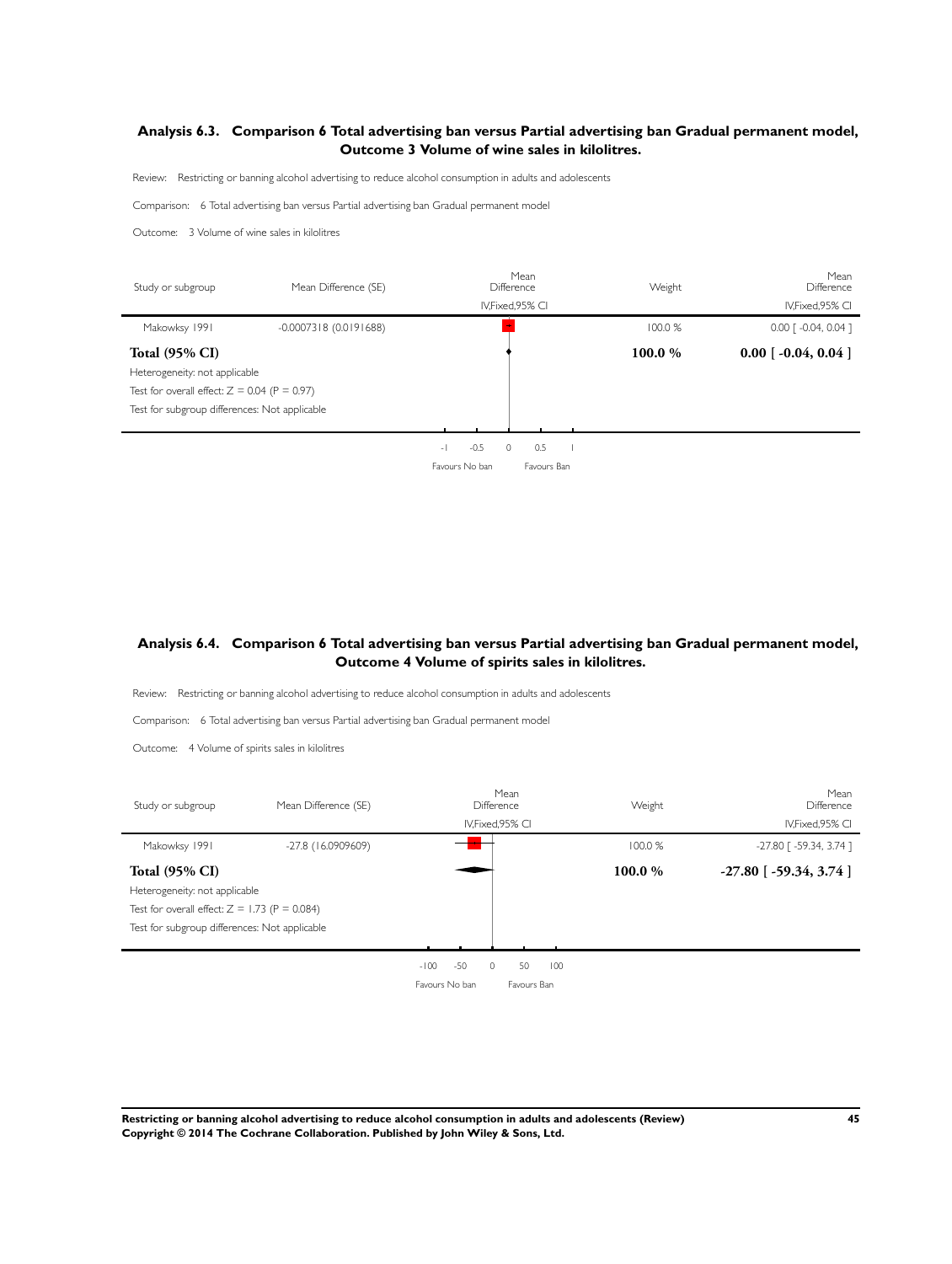# **Analysis 7.1. Comparison 7 Alcohol ban versus no ban, Outcome 1 % Change in beer consumption.**

<span id="page-47-0"></span>Review: Restricting or banning alcohol advertising to reduce alcohol consumption in adults and adolescents

Comparison: 7 Alcohol ban versus no ban

Outcome: 1 % Change in beer consumption

| Study or subgroup                                                                                        | Mean % change (SE) |               | Mean %<br>change |                | Weight  | Mean %<br>change            |
|----------------------------------------------------------------------------------------------------------|--------------------|---------------|------------------|----------------|---------|-----------------------------|
|                                                                                                          |                    |               | IV.Random.95% CI |                |         | IV, Random, 95% CI          |
| Ogborne 1980                                                                                             | 4.5(2.15311)       |               |                  |                | 47.8%   | 4.50 [ 0.28, 8.72 ]         |
| Smart 1976                                                                                               | $-2(1.65837)$      |               |                  |                | 52.2 %  | $-2.00$ $[-5.25, 1.25]$     |
| <b>Total (95% CI)</b>                                                                                    |                    |               |                  |                | 100.0 % | $1.10$ [ $-5.26$ , $7.47$ ] |
| Heterogeneity: Tau <sup>2</sup> = 17.43; Chi <sup>2</sup> = 5.72, df = 1 (P = 0.02); l <sup>2</sup> =83% |                    |               |                  |                |         |                             |
| Test for overall effect: $Z = 0.34$ (P = 0.73)                                                           |                    |               |                  |                |         |                             |
| Test for subgroup differences: Not applicable                                                            |                    |               |                  |                |         |                             |
|                                                                                                          |                    |               |                  |                |         |                             |
|                                                                                                          |                    | $-5$<br>$-10$ | 5<br>$\mathbf 0$ | $\overline{0}$ |         |                             |
|                                                                                                          |                    | Favours Ban   |                  | Favours No Ban |         |                             |

# **A P P E N D I C E S**

# **Appendix 1. PubMed search strategy**

| Search | Query                                                                                                                                                                         |
|--------|-------------------------------------------------------------------------------------------------------------------------------------------------------------------------------|
| #22    | Search (#20) NOT #21                                                                                                                                                          |
| #21    | Search animals [mh] NOT humans [mh]                                                                                                                                           |
| #20    | Search ((#6) AND #10) AND #19                                                                                                                                                 |
| #19    | Search (((((((#11) OR #12) OR #13) OR #14) OR #15) OR #16) OR #17) OR #18                                                                                                     |
| #18    | Search policy[tiab] OR policies[tiab]                                                                                                                                         |
| #17    | Search forbid*[tiab] OR prohibit*[tiab] OR interdict*[tiab] OR regulat*[tiab] OR reducing[tiab] OR reduce[tiab]<br>OR reduced [tiab] OR reduction* [tiab] OR restrict* [tiab] |
| #16    | Search ban[tiab] OR bans[tiab] OR banned[tiab] OR banning[tiab]                                                                                                               |

**Restricting or banning alcohol advertising to reduce alcohol consumption in adults and adolescents (Review) 46 Copyright © 2014 The Cochrane Collaboration. Published by John Wiley & Sons, Ltd.**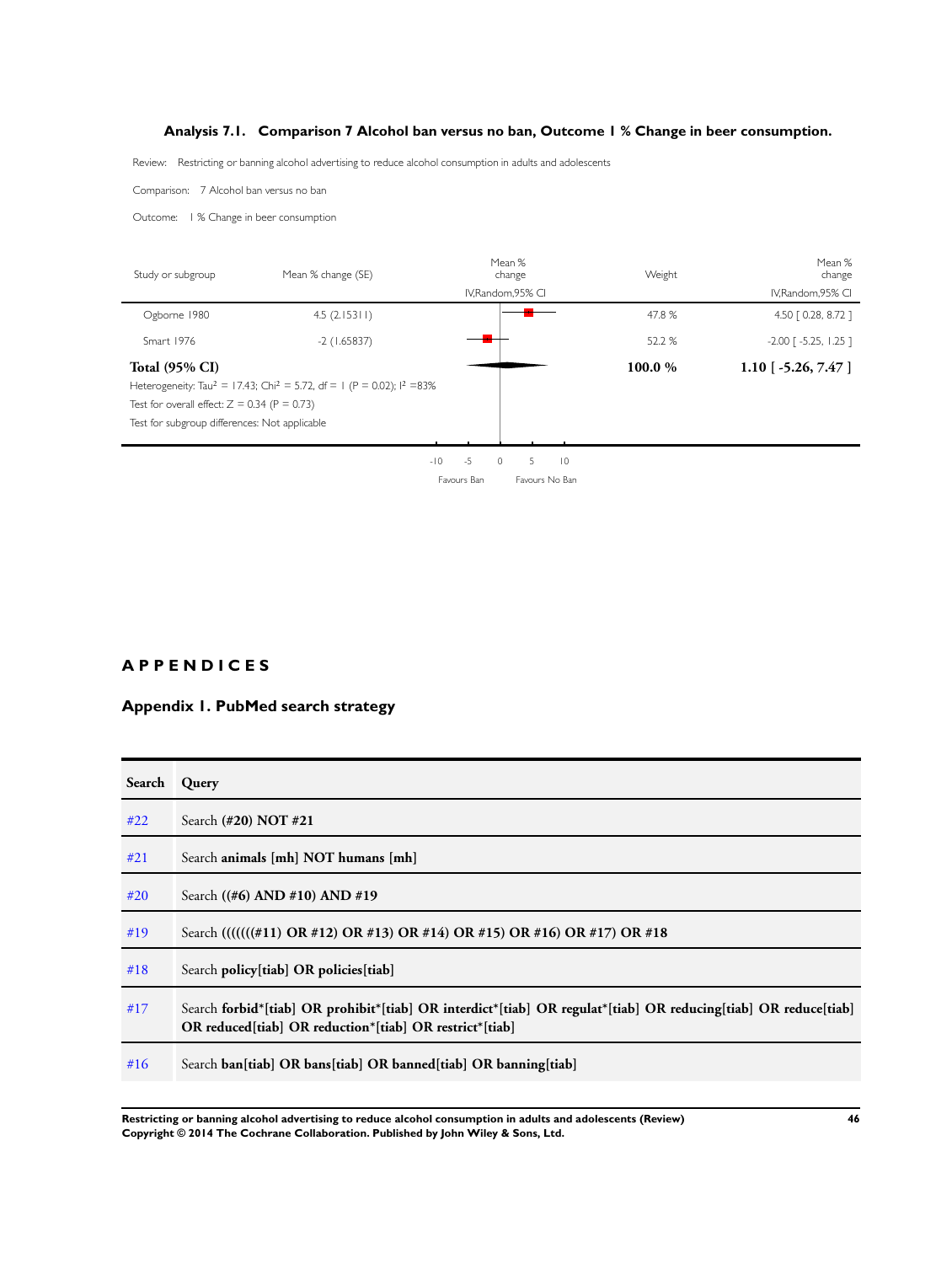<span id="page-48-0"></span>

| #15 | Search limit*[tiab]                                                                                                                                                                                                                             |
|-----|-------------------------------------------------------------------------------------------------------------------------------------------------------------------------------------------------------------------------------------------------|
| #14 | Search law[tiab] OR laws[tiab]                                                                                                                                                                                                                  |
| #13 | Search "Legislation as Topic"[MeSH]                                                                                                                                                                                                             |
| #12 | Search "Health Policy"[MeSH]                                                                                                                                                                                                                    |
| #11 | Search "Policy" [MeSH]                                                                                                                                                                                                                          |
| #10 | Search ((#7) OR #8) OR #9                                                                                                                                                                                                                       |
| #9  | Search ((ad[tiab] OR ads[tiab] OR spot[tiab]) AND (Televis*[tiab] OR TV*[tiab] OR Radio[tiab] OR Radios[tiab]<br>OR Movie*[tiab] OR Film*[tiab] OR Display*[tiab] OR media[tiab] OR Newspaper*[tiab] OR Magazine*[tiab] OR<br>internet[tiab]))  |
| #8  | Search Advert*[tiab] OR Promot*[tiab] OR Sponsor*[tiab] OR Billboard*[tiab] OR Poster[tiab] OR Posters[tiab]<br>OR branding[tiab] OR social marketing[mh] OR marketing[mh:noexp] OR marketing[tiab] OR commercial[tiab]<br>OR commercials[tiab] |
| #7  | Search "Advertising as Topic"[MeSH]                                                                                                                                                                                                             |
| #6  | Search ((((#1) OR #2) OR #3) OR #4) OR #5                                                                                                                                                                                                       |
| #5  | Search Wine*[tiab] OR Liquor*[tiab] OR Spirits[tiab] OR Beer*[tiab]                                                                                                                                                                             |
| #4  | Search (alcohol*[tiab] AND (drink*[tiab] OR beverage*[tiab] OR intoxicat*[tiab] OR abus*[tiab] OR misus*[tiab]<br>OR risk*[tiab] OR consum*[tiab] OR excess*[tiab] OR problem*[tiab]))                                                          |
| #3  | Search (drink*[tiab] AND (excess*[tiab] OR heavy[tiab] OR heavily[tiab] OR hazard*[tiab] OR binge[tiab] OR<br>harmful[tiab] OR problem*[tiab]))                                                                                                 |
| #2  | Search "Alcohol Drinking"[MeSH]                                                                                                                                                                                                                 |
| #1  | Search "Alcohol-Related Disorders"[MeSH]                                                                                                                                                                                                        |

# **Appendix 2. EMBASE search strategy**

| No. | Query                     | Results |
|-----|---------------------------|---------|
| #1  | alcohol abuse'/exp        | 20.128  |
| #2  | alcohol intoxication'/exp | 11.57   |

**Restricting or banning alcohol advertising to reduce alcohol consumption in adults and adolescents (Review) 47 Copyright © 2014 The Cochrane Collaboration. Published by John Wiley & Sons, Ltd.**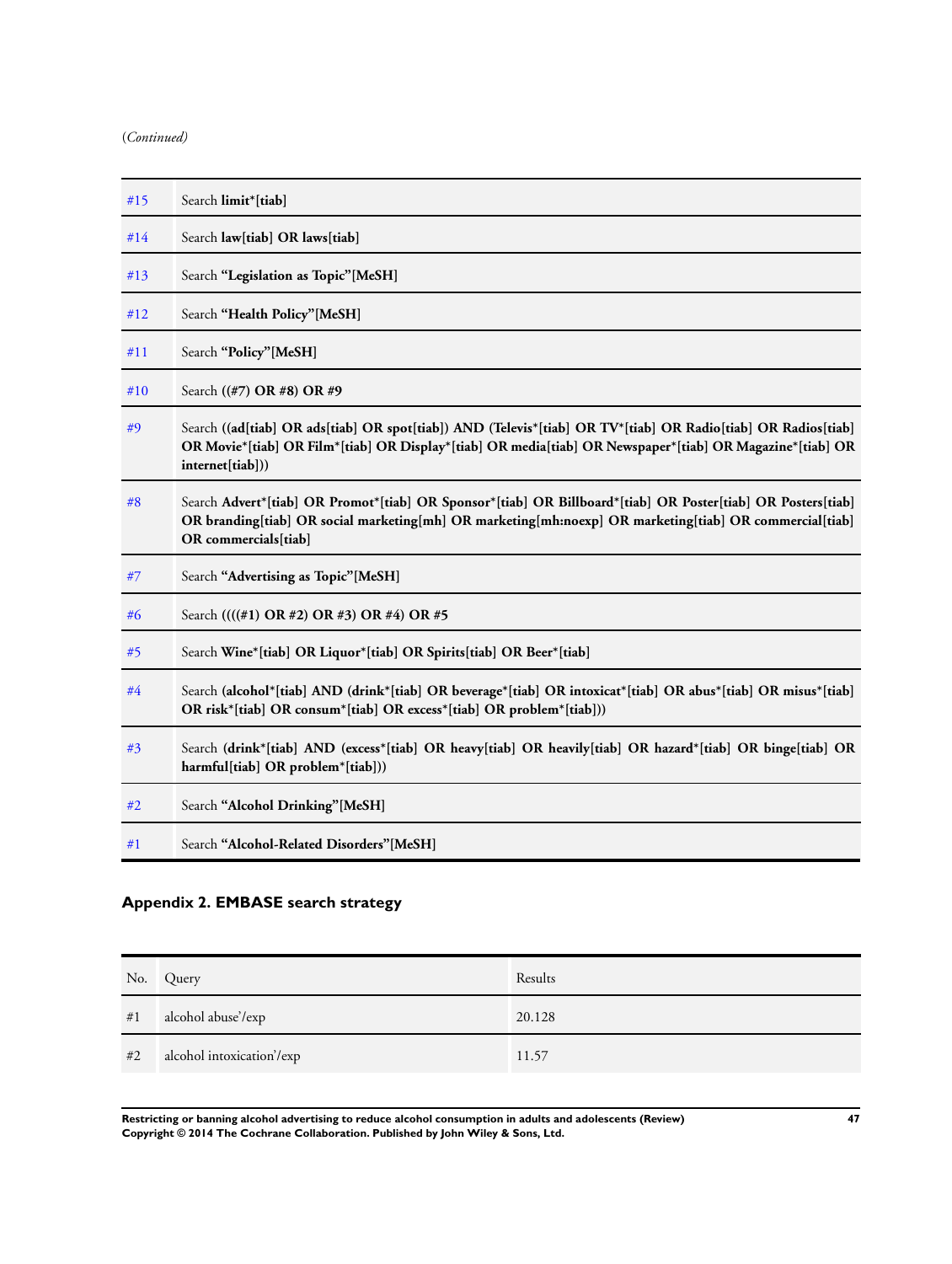| #3  | drinking behavior'/exp                                                                                                                                                                                                                                            | 32.649    |
|-----|-------------------------------------------------------------------------------------------------------------------------------------------------------------------------------------------------------------------------------------------------------------------|-----------|
| #4  | (drink* NEAR/3 (excess* OR heavy OR heavily OR hazard*<br>OR binge OR harmful OR problem*)):ab,ti                                                                                                                                                                 | 15.566    |
| #5  | (alcohol* NEAR/3 (drink* OR beverage* OR intoxicat* OR 82.144<br>abus* OR misus* OR risk* OR consum* OR excess* OR prob-<br>lem*)):ab,ti                                                                                                                          |           |
| #6  | wine*:ab,ti OR liquor*:ab,ti OR spirits:ab,ti OR beer*:ab,ti                                                                                                                                                                                                      | 33.266    |
| #7  | #1 OR #2 OR #3 OR #4 OR #5 OR #6                                                                                                                                                                                                                                  | 148.236   |
| #8  | advertizing'/exp                                                                                                                                                                                                                                                  | 15.076    |
| #9  | advert*:ab,ti OR promot*:ab,ti OR sponsor*:ab,ti OR bill-<br>board*:ab,ti OR poster:ab,ti OR posters:ab,ti OR branding:<br>ab,ti OR marketing:ab,ti OR commercial:ab,ti OR commer-<br>cials:ab,ti                                                                 | 800.025   |
| #10 | ((ad OR ads OR spot) NEAR/5 (televis* OR tv OR radio 1.556<br>OR radios OR movie* OR film* OR display* OR media OR<br>newspaper* OR magazine* OR OR film* OR display* OR<br>media OR newspaper* OR magazine* OR internet)):ab,ti                                  |           |
| #11 | social marketing'/exp                                                                                                                                                                                                                                             | 2.211     |
| #12 | marketing'/de                                                                                                                                                                                                                                                     | 14.236    |
| #13 | #8 OR #9 OR #10 OR #11 OR #12                                                                                                                                                                                                                                     | 817.051   |
| #14 | policy'/exp OR policy:ab,ti OR policies:ab,ti                                                                                                                                                                                                                     | 192.939   |
| #15 | law'/exp                                                                                                                                                                                                                                                          | 79.431    |
| #16 | law:ab,ti OR laws:ab,ti                                                                                                                                                                                                                                           | 83.918    |
| #17 | limit*:ab,ti OR forbid*:ab,ti OR prohibit*:ab,ti OR interdict*: 4,530,066<br>ab,ti OR regulat*:ab,ti OR reducing:ab,ti OR reduce:ab,ti OR<br>reduced:ab,ti OR reduction*:ab,ti OR restrict*:ab,ti OR ban:<br>ab,ti OR bans:ab,ti OR banned:ab,ti OR banning:ab,ti |           |
| #18 | #14 OR #15 OR #16 OR #17                                                                                                                                                                                                                                          | 4,775,966 |
| #19 | #7 AND #13 AND #18                                                                                                                                                                                                                                                | 3.424     |
| #20 | #7 AND #13 AND #18 AND [humans]/lim AND [embase]/ 1.569<br>lim                                                                                                                                                                                                    |           |

**Restricting or banning alcohol advertising to reduce alcohol consumption in adults and adolescents (Review) 48 Copyright © 2014 The Cochrane Collaboration. Published by John Wiley & Sons, Ltd.**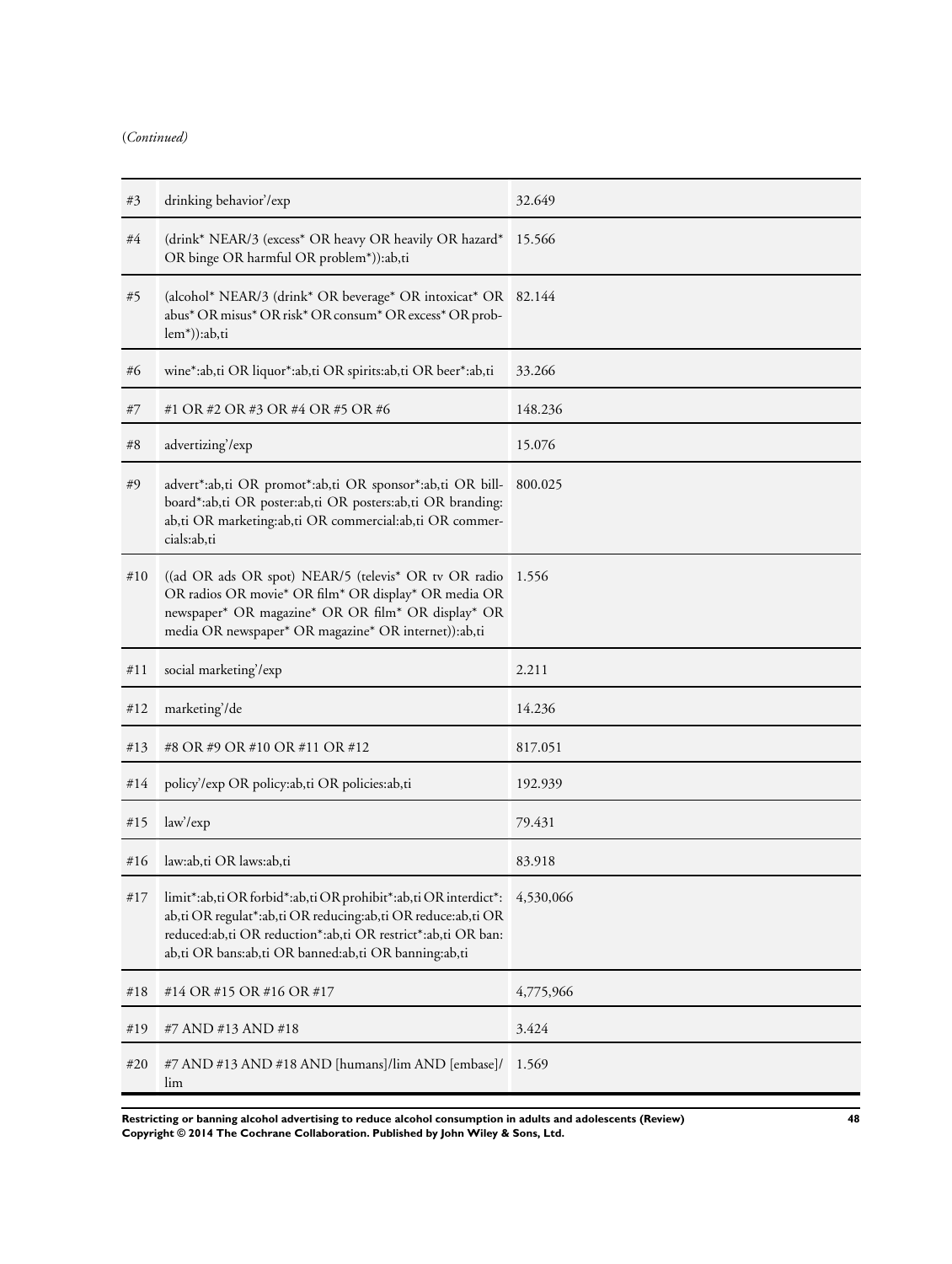<span id="page-50-0"></span>**Appendix 3. Cochrane Library search strategy**

| No. | Query                                                                                                                                                                                                             | Results |
|-----|-------------------------------------------------------------------------------------------------------------------------------------------------------------------------------------------------------------------|---------|
| #1  | MeSH descriptor: [Alcohol-Related Disorders] explode all 3159<br>trees                                                                                                                                            |         |
| #2  | MeSH descriptor: [Alcohol Drinking] explode all trees                                                                                                                                                             | 2082    |
| #3  | (drink* near (excess* or heavy or heavily or hazard* or binge<br>or harmful or problem*)):ti,ab,kw (Word variations have been<br>searched)                                                                        | 1034    |
| #4  | alcohol:ti,ab, kw (Word variations have been searched)                                                                                                                                                            | 9402    |
| #5  | (Wine* or Liquor* or Spirits or Beer*):ti,ab,kw (Word varia-<br>tions have been searched)                                                                                                                         | 867     |
| #6  | #1 or #2 or #3 or #4 or #5                                                                                                                                                                                        | 10846   |
| #7  | MeSH descriptor: [Advertising as Topic] explode all trees                                                                                                                                                         | 130     |
| #8  | MeSH descriptor: [Marketing] this term only                                                                                                                                                                       | 18      |
| #9  | (Advert* or Promot* or Sponsor* or Billboard* or Poster or<br>Posters or branding or marketing or commercial or commer-<br>cials):ti,ab, kw (Word variations have been searched)                                  | 18515   |
| #10 | ((ad or ads or spot) near (Televis* or TV or Radio or Radios 83<br>or Movie* or Film* or Display* or media or Newspaper* or<br>Magazine* or internet)):ti,ab,kw (Word variations have been<br>searched)           |         |
| #11 | #7 or #8 or #9 or #10                                                                                                                                                                                             | 18572   |
| #12 | MeSH descriptor: [Policy] explode all trees                                                                                                                                                                       | 534     |
| #13 | MeSH descriptor: [Health Policy] explode all trees                                                                                                                                                                | 417     |
|     | #14 MeSH descriptor: [Legislation as Topic] explode all trees                                                                                                                                                     | 607     |
| #15 | (law or laws):ti,ab, kw (Word variations have been searched)                                                                                                                                                      | 576     |
| #16 | (limit* or ban or bans or banned or banning or forbid* or<br>prohibit* or interdict* or regulat* or reducing or reduce or<br>reduced or reduction* or restrict*):ti,ab,kw (Word variations<br>have been searched) | 176183  |

**Restricting or banning alcohol advertising to reduce alcohol consumption in adults and adolescents (Review) 49 Copyright © 2014 The Cochrane Collaboration. Published by John Wiley & Sons, Ltd.**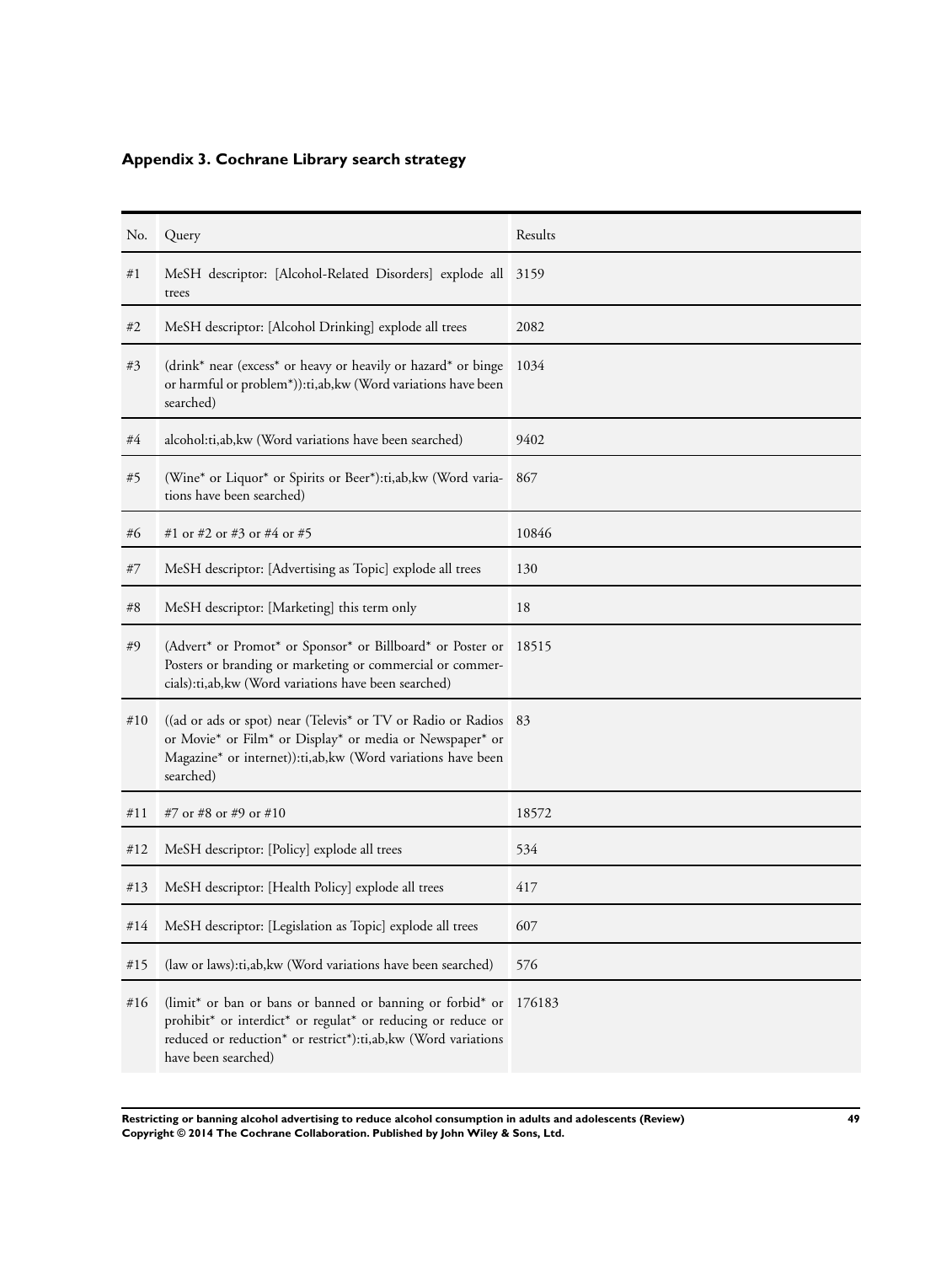<span id="page-51-0"></span>

| #17 | (policy or policies):ti,ab, kw (Word variations have been 3534<br>searched) |        |
|-----|-----------------------------------------------------------------------------|--------|
| #18 | #12 or #13 or #14 or #15 or #16 or #17                                      | 179102 |
| #19 | $\#6$ and $\#11$ and $\#18$ in Trials                                       | 242    |
| #20 | $#6$ and $#11$ and $#18$ in Economic Evaluations                            | 4      |

# **Appendix 4. PsycINFOsearch strategy**

**No. Query**

- S20 S6 AND S10 AND S19
- S19 S11 OR S12 OR S13 OR S14 OR S15 OR S16 OR S17 OR S18
- S18 TI policy OR AB policy OR TI policies OR AB policies
- S17 TI forbid\* OR AB forbid\* OR TI prohibit\* OR AB prohibit\* OR TI interdict\* OR AB interdict\* OR TI regulat\* OR AB regulat\* OR TI reducing OR AB reducing OR TI reduce OR AB reduce OR TI reduced OR AB reduced OR TI reduction\* OR AB reduction OR TI restrict\* OR AB restrict\*
- S16 TI ban OR AB ban OR TI bans OR AB bans OR TI banned OR AB banned OR TI banning OR AB banning
- S15 TI limit\* OR AB limit\*
- S14 TI law OR AB law OR TI laws OR AB laws
- S13 SU Legislation as Topic
- S12 SU Health Policy
- S11 SU Policy
- S10 S7 OR S8 OR S9
- S9 (TI ad OR AB ad OR TI ads OR AB ads OR TI spot OR AB spot) AND (TI Televis\* OR AB Televis\* OR TI TV\* OR AB TV OR TI Radio OR AB Radio OR TI Radios OR AB Radios OR TI Movie\* OR AB Movie\* OR TI Film\* Or AB Film\* OR TI Display\* OR AB Display\* OR TI media OR AB media OR TI Newspaper\* OR AB Newspaper\* OR TI Magazine\* OR AB Magazine\* OR TI internet OR AB Internet)
- S8 TI Advert\* OR AB Advert\* OR TI Promot\* OR AB Promot\* OR TI Sponsor\* OR AB Sponsor OR TI Billboard\* OR AB Billboard OR TI Poster OR AB Poster OR TI Posters OR AB Posters OR TI branding OR AB branding OR MJ social marketing OR MJ marketing OR TI marketing OR AB marketing OR TI commercial OR AB commercial OR TI commercials

**Restricting or banning alcohol advertising to reduce alcohol consumption in adults and adolescents (Review) 50 Copyright © 2014 The Cochrane Collaboration. Published by John Wiley & Sons, Ltd.**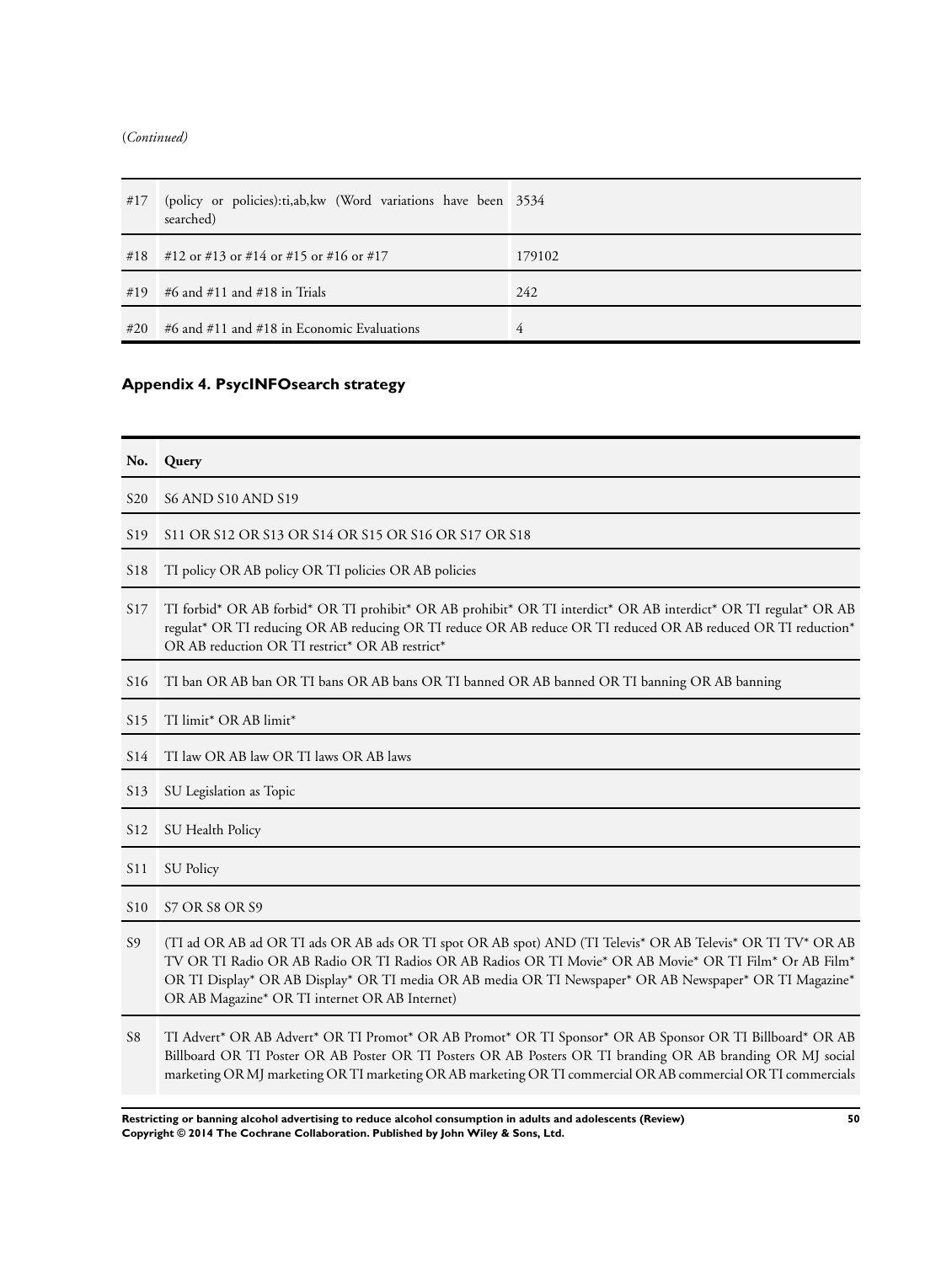<span id="page-52-0"></span>

|                | OR AB commercials                                                                                                                                                                                                                                                                                                                                              |
|----------------|----------------------------------------------------------------------------------------------------------------------------------------------------------------------------------------------------------------------------------------------------------------------------------------------------------------------------------------------------------------|
| S7             | SU Advertising as Topic                                                                                                                                                                                                                                                                                                                                        |
| S6             | S1 OR S2 OR S3 OR S4 OR S5                                                                                                                                                                                                                                                                                                                                     |
| S <sub>5</sub> | TI Wine* OR AB Wine* OR TI Liquor* OR AB Liquor OR TI Spirits OR AB Spirits OR TI Beer* OR AB Beer*                                                                                                                                                                                                                                                            |
| S4             | (TI alcohol* OR AB alcohol*) AND (TI drink* OR AB drink* OR TI beverage* OR AB beverage* OR TI intoxicat* OR<br>AB intoxicat* OR TI abus* OR AB abus OR TI misus* OR AB misus* OR TI risk* OR AB misus* OR TI consum* OR AB<br>consum <sup>*</sup> OR TI excess <sup>*</sup> Or AB excess <sup>*</sup> OR TI problem <sup>*</sup> OR AB problem <sup>*</sup> ) |
| S <sub>3</sub> | (TI drink* OR AB drink*) AND (TI excess* OR AB excess* OR TI heavy OR AB heavy OR TI heavily OR AB heavily OR<br>TI hazard* OR AB hazard* OR TI binge OR AB binge OR TI harmful OR AB harmful OR TI problem* OR AB problem*)                                                                                                                                   |
| S <sub>2</sub> | SU Alcohol Drinking                                                                                                                                                                                                                                                                                                                                            |
| S <sub>1</sub> | SU Alcohol-Related Disorders                                                                                                                                                                                                                                                                                                                                   |

# **Appendix 5. 'Risk of bias' criteria for RCTs, CCTs and prospective observational studies**

| Item                                                                                  | Low risk                                                   | High risk                                                                                                                                                                                                                                                                                                                                                                                                                                                                                                                        | Unclear risk |
|---------------------------------------------------------------------------------------|------------------------------------------------------------|----------------------------------------------------------------------------------------------------------------------------------------------------------------------------------------------------------------------------------------------------------------------------------------------------------------------------------------------------------------------------------------------------------------------------------------------------------------------------------------------------------------------------------|--------------|
| bias)                                                                                 | velope shuffling                                           | Sequence generation (Selection Investigators described a ran- Investigators described a non- Insufficient information to per-<br>dom component in the se- random component in the se- mit judgement of the sequence<br>quence generation process such quence generation process such generation process<br>as the use of random number as the use of odd or even date<br>table, coin tossing, cards or en- of birth, algorithm based on the<br>day/date of birth, hospital or<br>clinic record number                            |              |
| tion bias)                                                                            | tors enrolling participants can-<br>envelopes              | Allocation concealment (Selec- Participants and the investiga- Participants and investigators Insufficient information to per-<br>enrolling participants can fore- mit judgement of the allocation<br>not foresee assignment, e.g. see upcoming assignment, e. concealment or the method not<br>central allocation; or sequen- g. an open random allocation described<br>tially numbered, opaque, sealed schedule (e.g. a list of random<br>numbers); or envelopes were<br>unsealed or nonopaque or not<br>sequentially numbered |              |
| Blinding<br>of participants and providers<br>(Performance bias)<br>Objective outcomes | likely to be influenced by lack of blinding<br>of blinding | No blinding or incomplete No blinding or incomplete Insufficient information to per-<br>blinding, but the review authors blinding, and the outcome is mit judgement of low or high<br>judge that the outcome is not likely to be influenced by lack risk<br>Blinding of key study partici-<br>Blinding of participants and key pants and personnel attempted,                                                                                                                                                                    |              |

**Restricting or banning alcohol advertising to reduce alcohol consumption in adults and adolescents (Review) 51 Copyright © 2014 The Cochrane Collaboration. Published by John Wiley & Sons, Ltd.**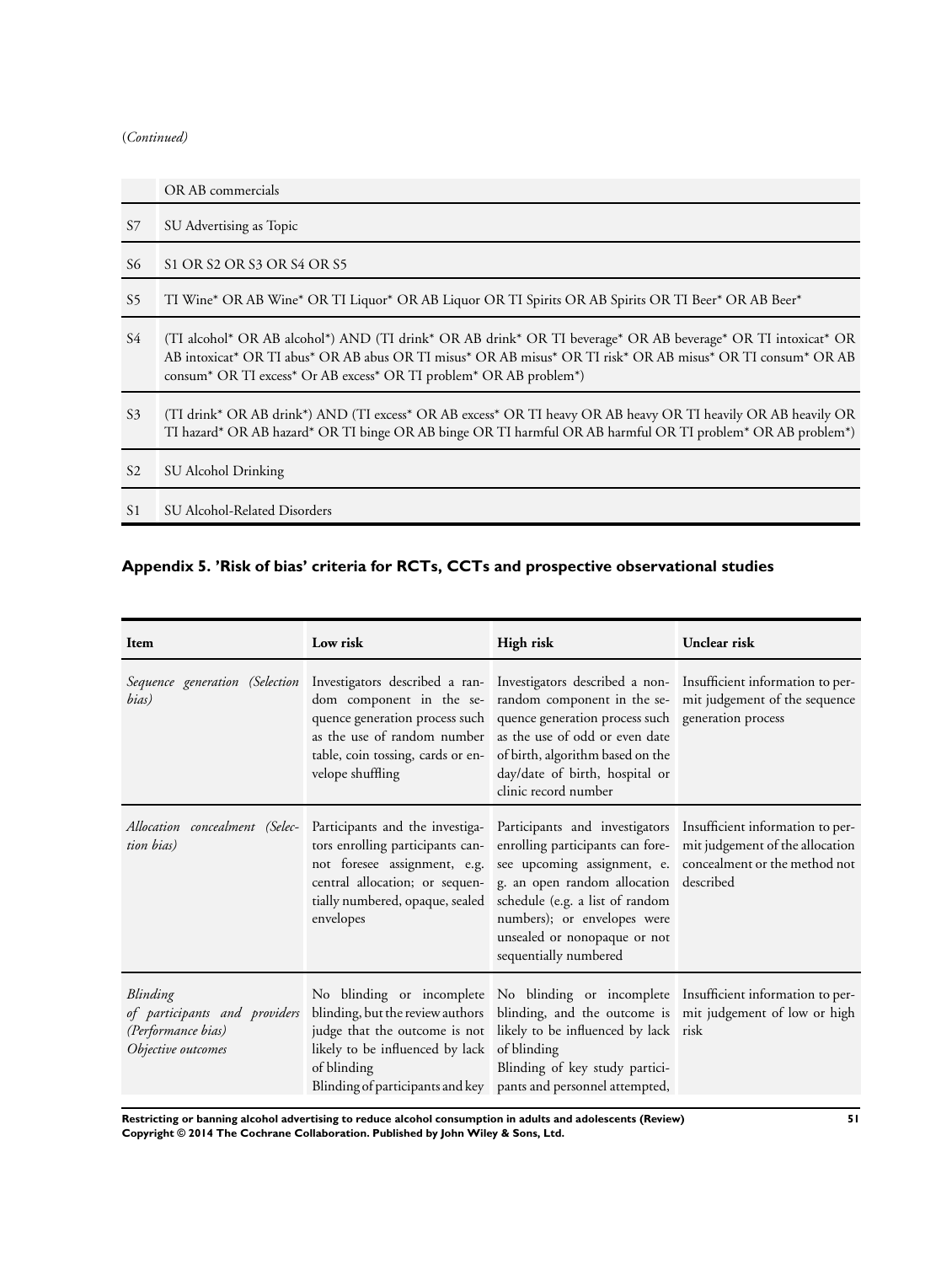|                                                                                        | study personnel ensured, and but likely that the blinding<br>unlikely that the blinding could<br>have been broken                                                                                                                                                                                                                                     | could have been broken, and<br>the outcome is likely to be in-<br>fluenced by lack of blinding                                                                                                                                                                                                                                                                                                                    |                                                                                                                                                                                                  |
|----------------------------------------------------------------------------------------|-------------------------------------------------------------------------------------------------------------------------------------------------------------------------------------------------------------------------------------------------------------------------------------------------------------------------------------------------------|-------------------------------------------------------------------------------------------------------------------------------------------------------------------------------------------------------------------------------------------------------------------------------------------------------------------------------------------------------------------------------------------------------------------|--------------------------------------------------------------------------------------------------------------------------------------------------------------------------------------------------|
| Blinding<br>of participants and providers<br>(Performance bias)<br>Subjective outcomes | providers and unlikely that the<br>blinding could have been bro-<br>ken                                                                                                                                                                                                                                                                               | Blinding of participants and No blinding or incomplete Insufficient information to per-<br>blinding, and the outcome is mit judgement of low or high<br>likely to be influenced by lack risk<br>of blinding<br>Blinding of key study partici-<br>pants and personnel attempted,<br>but likely that the blinding<br>could have been broken, and<br>the outcome is likely to be in-<br>fluenced by lack of blinding |                                                                                                                                                                                                  |
| Blinding<br>of outcome assessor (Detection<br>bias)<br>Objective outcomes              | No blinding of outcome assess-<br>ment, but the review authors<br>judge that the outcome mea-<br>surement is not likely to be in-<br>fluenced by lack of blinding<br>Blinding of outcome assess-<br>ment ensured, and unlikely that<br>the blinding could have been<br>broken                                                                         | No blinding of outcome assess- Insufficient information to per-<br>ment, and the outcome mea-<br>surement is likely to be influ-<br>enced by lack of blinding<br>Blinding of outcome assess-<br>ment, but likely that the blind-<br>ing could have been broken,<br>and the outcome measurement<br>is likely to be influenced by lack<br>of blinding                                                               | mit judgement of low or high<br>risk                                                                                                                                                             |
| Blinding<br>of outcome assessor (Detection<br>bias)<br>Subjective outcomes             | No blinding of outcome assess-<br>ment, but the review authors<br>judge that the outcome mea-<br>surement is not likely to be in-<br>fluenced by lack of blinding<br>Blinding of outcome assess-<br>ment ensured, and unlikely that<br>the blinding could have been<br>broken                                                                         | No blinding of outcome assess-<br>ment, and the outcome mea-<br>surement is likely to be influ- risk<br>enced by lack of blinding<br>Blinding of outcome assess-<br>ment, but likely that the blind-<br>ing could have been broken,<br>and the outcome measurement<br>is likely to be influenced by lack<br>of blinding                                                                                           | Insufficient information to per-<br>mit judgement of low or high                                                                                                                                 |
| Incomplete outcome data                                                                | No missing outcome data, rea-<br>sons for missing outcome data<br>unlikely to be related to true<br>outcome, or missing outcome<br>data balanced in number across<br>groups<br>For<br>dichotomous<br>outcome<br>data, the proportion of missing<br>outcomes compared with ob-<br>served event risk not enough to<br>have a clinically relevant impact | Reason for missing outcome<br>data likely to be related to true<br>outcome, with either imbalance<br>in number across groups or rea-<br>sons for missing data<br>dichotomous<br>For<br>outcome<br>data, the proportion of missing<br>outcomes compared with ob-<br>served event risk enough to in-<br>duce clinically relevant bias in<br>intervention effect estimate                                            | Insufficient reporting of attri-<br>tion or exclusions (e.g. num-<br>ber randomised not stated, no<br>reasons for missing data pro-<br>vided; number of drop out not<br>reported for each group) |

**Restricting or banning alcohol advertising to reduce alcohol consumption in adults and adolescents (Review) 52 Copyright © 2014 The Cochrane Collaboration. Published by John Wiley & Sons, Ltd.**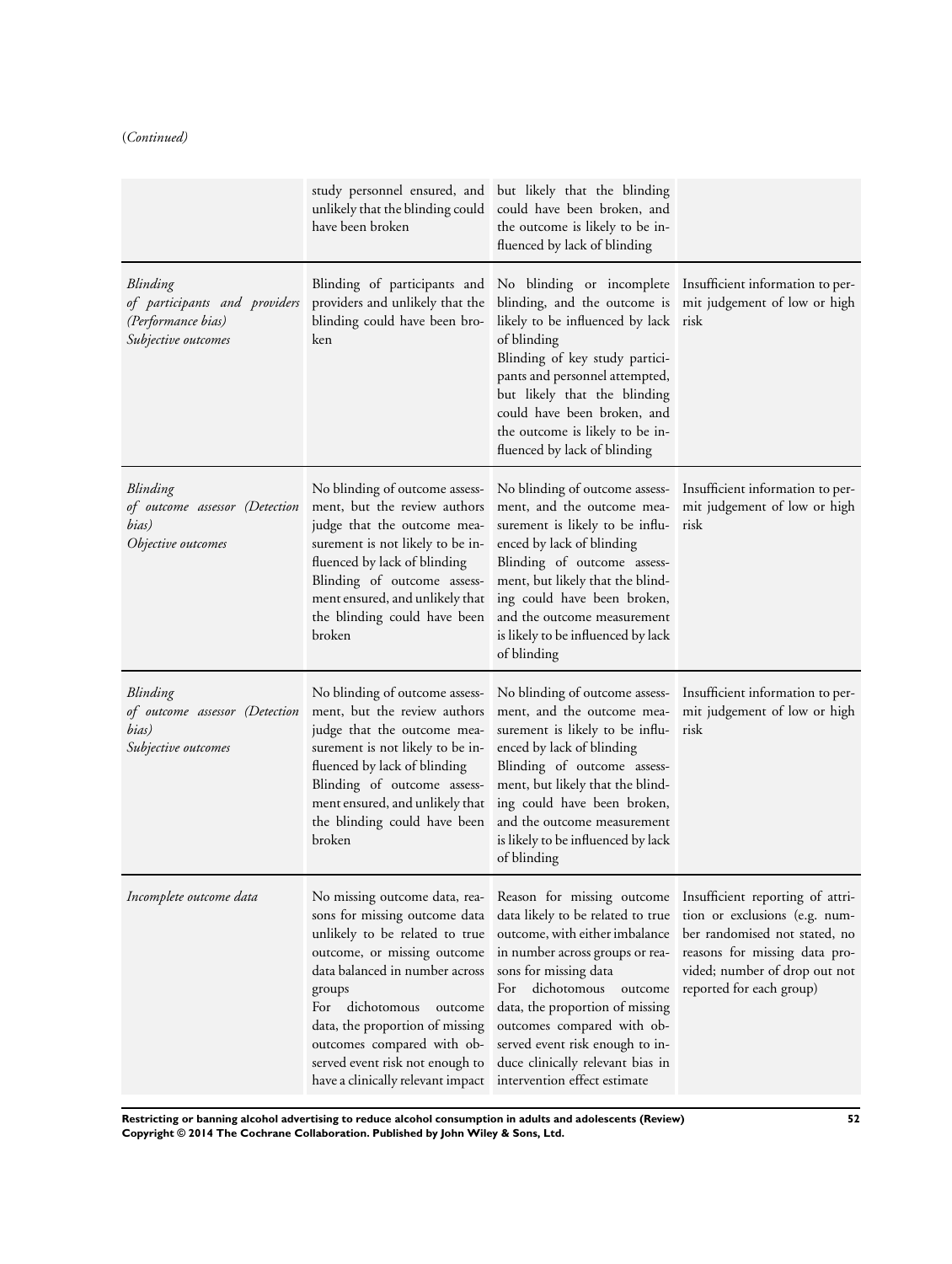|                                                                           | on the intervention effect esti- For continuous outcome data,<br>mate<br>For continuous outcome data,<br>plausible effect size (difference<br>in means or standardised differ-<br>ence in means) among missing<br>outcomes not enough to have<br>a clinically relevant impact on<br>observed effect size<br>Missing data have been im-<br>puted using appropriate meth-<br>ods<br>All randomised patients are re-<br>ported/analysed in the group<br>they were allocated to by ran-<br>domisation irrespective of non-<br>compliance and co-interven-<br>tions (intention to treat) | plausible effect size (difference<br>in means or standardised dif-<br>ference in means) among miss-<br>ing outcomes enough to induce<br>clinically relevant bias in ob-<br>served effect size<br>'As-treated' analysis done with<br>substantial departure of the in-<br>tervention received from that<br>assigned at randomisation                                                                                                                                                                                                               |                                                                                      |
|---------------------------------------------------------------------------|-------------------------------------------------------------------------------------------------------------------------------------------------------------------------------------------------------------------------------------------------------------------------------------------------------------------------------------------------------------------------------------------------------------------------------------------------------------------------------------------------------------------------------------------------------------------------------------|--------------------------------------------------------------------------------------------------------------------------------------------------------------------------------------------------------------------------------------------------------------------------------------------------------------------------------------------------------------------------------------------------------------------------------------------------------------------------------------------------------------------------------------------------|--------------------------------------------------------------------------------------|
| Selective reporting                                                       | A protocol is available which<br>clearly states the primary out-<br>come as the same as in the final<br>trial report<br>The study protocol is not avail-<br>able but it is clear that the<br>published reports include all for their reporting is provided,<br>expected outcomes, including<br>those that were pre-specified<br>(convincing text of this nature<br>may be uncommon)                                                                                                                                                                                                 | The primary outcome differs No trial protocol is available or<br>between the protocol and final<br>trial report<br>One or more reported primary<br>outcomes were not pre-speci-<br>fied (unless clear justification<br>such as an unexpected adverse<br>effect)<br>One or more outcomes of inter-<br>est in the review are reported in-<br>completely so that they cannot<br>be entered in a meta-analysis<br>The study report fails to include<br>results for a key outcome that<br>would be expected to have been<br>reported for such a study | there is insufficient reporting to<br>determine if selective reporting<br>is present |
| Free of other bias:<br>measures on the basis of the design<br>or analysis | Comparability of cohorts for base-viduals are matched in the de- for most important confound-rability of cohort<br>line characteristics and outcome sign for most important con- ing factor<br>founding factors<br>Authors demonstrated balance<br>between group for the con-<br>founders<br>Analysis are adjusted for most<br>important confounding factors<br>and imbalance<br>Randomised controlled trial                                                                                                                                                                        | Exposed and non exposed indi- No matching or no adjustment No information about compa-                                                                                                                                                                                                                                                                                                                                                                                                                                                           |                                                                                      |

**Restricting or banning alcohol advertising to reduce alcohol consumption in adults and adolescents (Review) 53 Copyright © 2014 The Cochrane Collaboration. Published by John Wiley & Sons, Ltd.**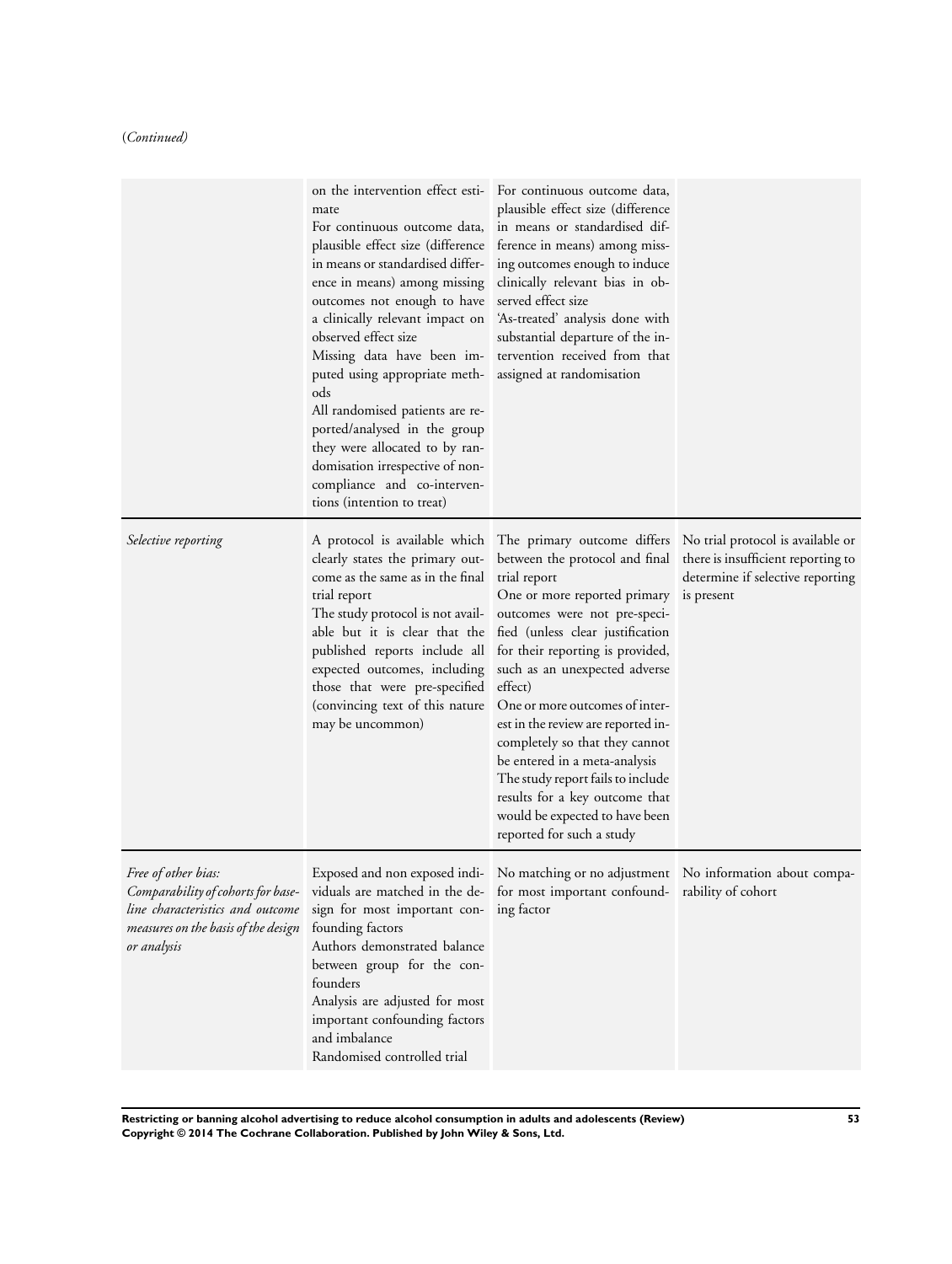<span id="page-55-0"></span>

| non-exposed cohort        | from the same community as from a different source<br>the exposed cohort<br>Randomised controlled trial                                                                                                                                                              | Free of other bias: selection of the The sample has been drawn The sample has been drawn | No description of the derivation<br>of the non-exposed cohort                                              |
|---------------------------|----------------------------------------------------------------------------------------------------------------------------------------------------------------------------------------------------------------------------------------------------------------------|------------------------------------------------------------------------------------------|------------------------------------------------------------------------------------------------------------|
| against contamination     | <i>Free of other bias: protection</i> Allocation was by community, It is likely that the control group<br>institution or practice and it is received the intervention<br>unlikely that the control group<br>received the intervention<br>Randomised controlled trial |                                                                                          | It is possible that communica-<br>tion between intervention and<br>control groups could have oc-<br>curred |
| Ascertainment of exposure | Information in the study was Self report<br>obtained from a secure record<br>(e.g. clinical records or struc-<br>tured interview)<br>Randomised controlled trial                                                                                                     |                                                                                          | No description                                                                                             |

# **Appendix 6. 'Risk of bias' criteria for ITS studies**

| Item                                                        | Low risk                                                                                                                                                                                                               | High risk                                                                                                                                                                                                     | Unclear risk |
|-------------------------------------------------------------|------------------------------------------------------------------------------------------------------------------------------------------------------------------------------------------------------------------------|---------------------------------------------------------------------------------------------------------------------------------------------------------------------------------------------------------------|--------------|
| Was the intervention indepen-<br>dent of other changes?     | dependently of other changes<br>over time and the outcome<br>was not influenced by other<br>confounding variables/historic<br>events during study period. If<br>events/variables identified, note<br>what they are     | Compelling arguments that The intervention was not in- Insufficient information to per-<br>the intervention occurred in- dependent of other changes in mit judgement of low or high<br>time                   | risk         |
| Was the shape of the intervention<br>effect prespecified?   | planation for the shape of in-<br>tervention effect was given by<br>the author(s). Where appropri-<br>ate, this should include an ex-<br>planation if the point of analy-<br>sis is NOT the point of inter-<br>vention | Point of analysis is the point of It is clear that the shape of the Insufficient information to per-<br>intervention OR a rational ex- intervention was not prespeci- mit judgement of low or high            | risk         |
| Was the intervention unlikely to<br>affect data collection? | The intervention itself was un-<br>likely to affect data collection (e.<br>collection were the same before method of data collection re-<br>and after the intervention)                                                | The intervention itself was Insufficient information to per-<br>likely to affect data collection mit judgement of low or high<br>g. sources and methods of data (e.g. any change in source or risk<br>ported) |              |

**Restricting or banning alcohol advertising to reduce alcohol consumption in adults and adolescents (Review) 54 Copyright © 2014 The Cochrane Collaboration. Published by John Wiley & Sons, Ltd.**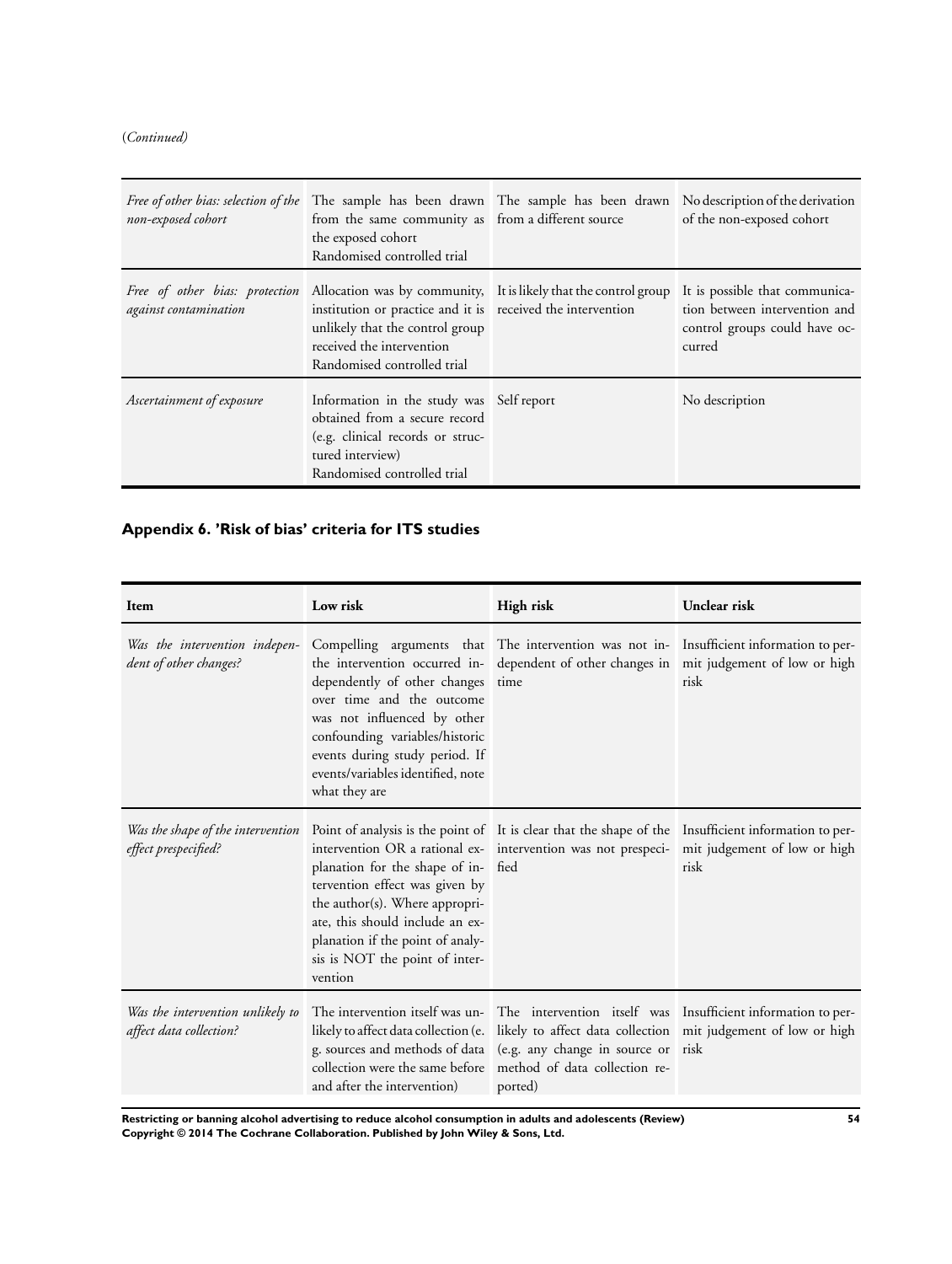<span id="page-56-0"></span>

| Was knowledge of the allo-<br>cated interventions adequately<br>prevented during the study?                                                                                                                          | the primary outcome variables sessed blindly<br>were assessed blindly, or the<br>outcomes are objective, e.g.<br>length of hospital stay. Primary<br>outcomes are those variables<br>that correspond to the primary<br>hypothesis or question as de-<br>fined by the authors                   | The authors state explicitly that If the outcomes were not as-                                                                                                                                | Insufficient information to per-<br>mit judgement of low or high<br>risk |
|----------------------------------------------------------------------------------------------------------------------------------------------------------------------------------------------------------------------|------------------------------------------------------------------------------------------------------------------------------------------------------------------------------------------------------------------------------------------------------------------------------------------------|-----------------------------------------------------------------------------------------------------------------------------------------------------------------------------------------------|--------------------------------------------------------------------------|
| Were incomplete outcome data<br>adequately addressed?<br>(If some primary outcomes were<br>assessed blindly or affected by<br>missing data and others were not,<br>each primary outcome can be<br>scored separately) | Missing outcome measures<br>were unlikely to bias the results<br>(e.g. the proportion of missing<br>data was similar in the pre- and<br>post-intervention periods or the<br>proportion of missing data was<br>less than the effect size, i.e. un-<br>likely to overturn the study re-<br>sult) | Missing outcome data were Insufficient information to per-<br>assume 100% follow up unless risk<br>stated explicitly)                                                                         | likely to bias the results. Do not mit judgement of low or high          |
| Was the study free from selective<br>outcome reporting?                                                                                                                                                              | (e.g. all relevant outcomes in the results<br>methods section are reported in<br>the results section)                                                                                                                                                                                          | There is no evidence that out- If some important outcomes are Insufficient information to per-<br>comes were selectively reported subsequently omitted from the mit judgement of low or high  | risk                                                                     |
| Was the study free from other risks<br>of bias?                                                                                                                                                                      | sider if seasonality is an issue sonality<br>(i.e. if January to June com-<br>prises the pre-intervention pe-<br>riod and July to December the<br>post, could the 'seasons' have<br>caused a spurious effect)                                                                                  | There is no evidence of other There is evidence that other Insufficient information to per-<br>risks of bias, e.g. should con- risks of bias exist, such as sea- mit judgement of low or high | risk                                                                     |

# **Appendix 7. May 2014 search: records retrieved per database**

| Database       | No. of records retrieved Potentially eligible Included Date searched |          |          |            |
|----------------|----------------------------------------------------------------------|----------|----------|------------|
| PubMed         | 432                                                                  | $\Omega$ | $\Omega$ | 2014-05-28 |
| EMBASE         | 319                                                                  | $\Omega$ | $\Omega$ | 2014-05-27 |
| <b>CENTRAL</b> | 55                                                                   | $\Omega$ | $\Omega$ | 2014-05-28 |

**Restricting or banning alcohol advertising to reduce alcohol consumption in adults and adolescents (Review) 55 Copyright © 2014 The Cochrane Collaboration. Published by John Wiley & Sons, Ltd.**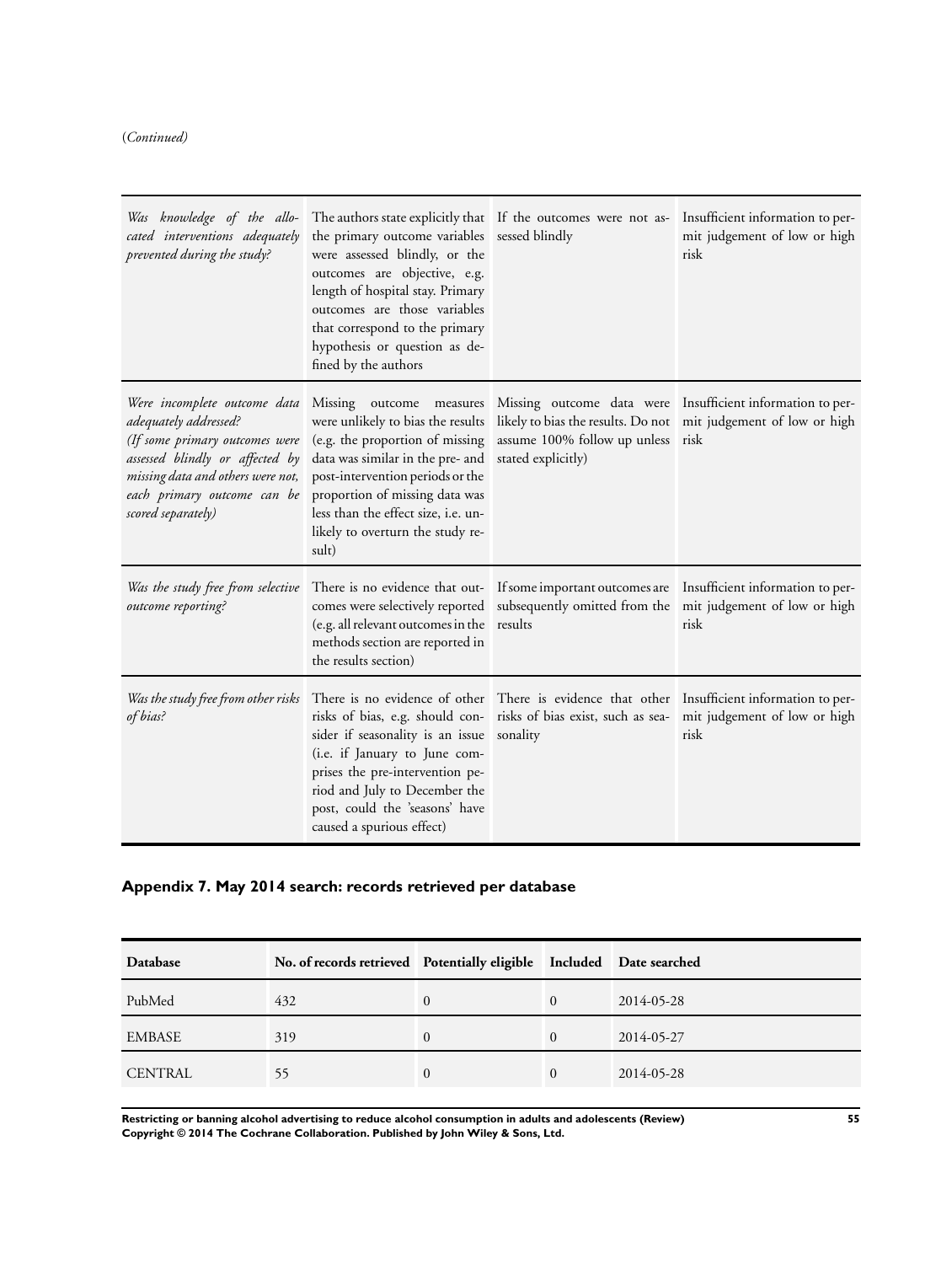<span id="page-57-0"></span>

| NHS Economic Evalua- 0<br>tions Database                   | $\Omega$ | $\Omega$ | 2014-05-28 |
|------------------------------------------------------------|----------|----------|------------|
| Cochrane Drug and Al- 0<br>cohol Specialised Regis-<br>ter |          | $\Omega$ | 2014-05-28 |

# **Appendix 8. Results of searches of economic and marketing databases**

| Database                                                                                                                                     | <b>URL</b>                                                                        | Search term                  | retrieved | No. of records Potentially eli- Included<br>gible |                  | Date searched |
|----------------------------------------------------------------------------------------------------------------------------------------------|-----------------------------------------------------------------------------------|------------------------------|-----------|---------------------------------------------------|------------------|---------------|
| AgEcon                                                                                                                                       | ageconsearch.umn                                                                  | alcohol                      | 154       | $\mathbf{1}$                                      | $\mathbf{0}$     | 2013-10-16    |
| Business Source EBSCOHost<br>Premier                                                                                                         |                                                                                   | alcohol advertis- 654<br>ing |           | 16                                                | $\boldsymbol{0}$ | 2013-10-18    |
| <b>ETOH</b><br>databases on the<br>National<br>$In-$<br>stitute of Health<br>Alcohol and Al-<br>cohol Problems<br>database (1972<br>to 2003) | http://<br>etoh.niaaa.nih.gov                                                     | ban; restriction             | 29; 134   | 0;1                                               | 0;0              | 2013-10-22    |
| The<br>Marketing (UK- ics-wpd/exec/<br>based)                                                                                                | Char- http://<br>tered Institute of library.cim.co.uk/<br>icswppro.dll            | alcohol                      | 237       | 3                                                 | $0(2$ reviews)   | 2013-10-22    |
| Asso-<br>ciation for Con-<br>sumer Research                                                                                                  | http://<br>www.acrwebsite.or<br>search/search-<br>conference-<br>proceedings.aspx | alcohol                      | 560       | 3                                                 | $\mathbf{0}$     | 2013-10-22    |

**Restricting or banning alcohol advertising to reduce alcohol consumption in adults and adolescents (Review) 56 Copyright © 2014 The Cochrane Collaboration. Published by John Wiley & Sons, Ltd.**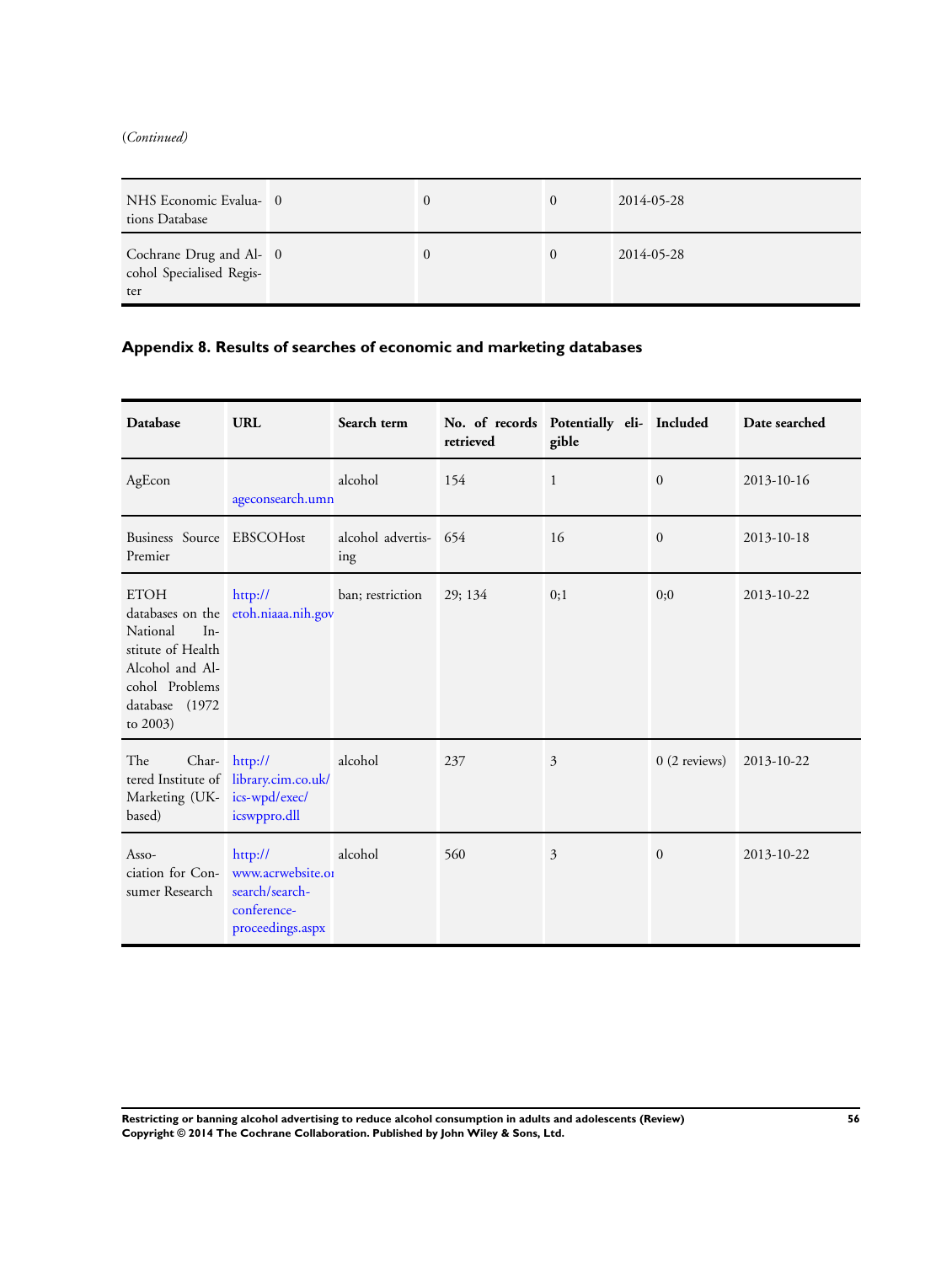# <span id="page-58-0"></span>**Appendix 9. Results of conferences and manual report archives searched**

| Conference                                                                                                     | URL                                                                   | Search term                                                                                              | retrieved        | No. of records Potentially eli- Included Date searched<br>gible                                                                                                                                                                         |                  |                                                                                                                                                                                            |
|----------------------------------------------------------------------------------------------------------------|-----------------------------------------------------------------------|----------------------------------------------------------------------------------------------------------|------------------|-----------------------------------------------------------------------------------------------------------------------------------------------------------------------------------------------------------------------------------------|------------------|--------------------------------------------------------------------------------------------------------------------------------------------------------------------------------------------|
| Inter-<br>national Health<br>Economics Asso-<br>ciation                                                        | www.ssrn.com                                                          | alcohol                                                                                                  | 699              | 20                                                                                                                                                                                                                                      | $\mathbf{0}$     | 2013-06-03                                                                                                                                                                                 |
| Research Society www.rsoa.org<br>on Alcoholism                                                                 |                                                                       | journal database searches                                                                                |                  |                                                                                                                                                                                                                                         |                  | No proceedings published. Oral and poster presentations are published in the journal, Alco-<br>holism: Clinical and Experimental Research and should therefore have been identified in the |
| In-<br>ternational Soci-<br>ety for Biomed-<br>ical Research in<br>Alcoholism                                  | www.isbra.com/                                                        |                                                                                                          |                  |                                                                                                                                                                                                                                         |                  | We were not able to obtain access to this and no response to email requests was received                                                                                                   |
| Kettil Bruun So-<br>ciety                                                                                      | http://                                                               | searched                                                                                                 |                  | The contact person responded that the Society is in the process of 2013-10-21<br>www.kettilbruun.c archiving conference papers and there is no means to search elec-<br>tronically at the current time. The 2013 symposium was manually |                  |                                                                                                                                                                                            |
| cohol<br>demiology Sym-<br>posium of the<br>Kettil Bruun So-<br>ciety, Kampala,<br>Uganda, 3 - 7<br>June, 2013 | 39th Annual Al- Manual search of -<br>Epi-conference<br>abstract book |                                                                                                          | 143              | $\overline{2}$                                                                                                                                                                                                                          | $\mathbf{0}$     | 2013-10-24                                                                                                                                                                                 |
| Interna-<br>on Brief Inter-<br>ventions for Al- en/dir1338/<br>cohol Problems index.html<br>(INEBRIA)          | http://<br>tional Network www.inebria.net/<br>Du14/html/              | INEBRIA contact person responded that INEBRIA conferences do 2013-10-22<br>not cover alcohol advertising |                  |                                                                                                                                                                                                                                         |                  |                                                                                                                                                                                            |
| Vietnam Alco- http://<br>hol Policy Work- www.icap.org/<br>shop 2009                                           |                                                                       | Manual<br>handsearch                                                                                     | $\overline{0}$   | $\mathbf{0}$                                                                                                                                                                                                                            | $\mathbf{0}$     | 2013-10-18                                                                                                                                                                                 |
| ICAP Africa Re-<br>gion Conference www.icap.org/<br>2008                                                       | http://                                                               | Manual<br>handsearch                                                                                     | $\boldsymbol{0}$ | $\boldsymbol{0}$                                                                                                                                                                                                                        | $\boldsymbol{0}$ | 2013-10-18                                                                                                                                                                                 |

**Restricting or banning alcohol advertising to reduce alcohol consumption in adults and adolescents (Review) 57 Copyright © 2014 The Cochrane Collaboration. Published by John Wiley & Sons, Ltd.**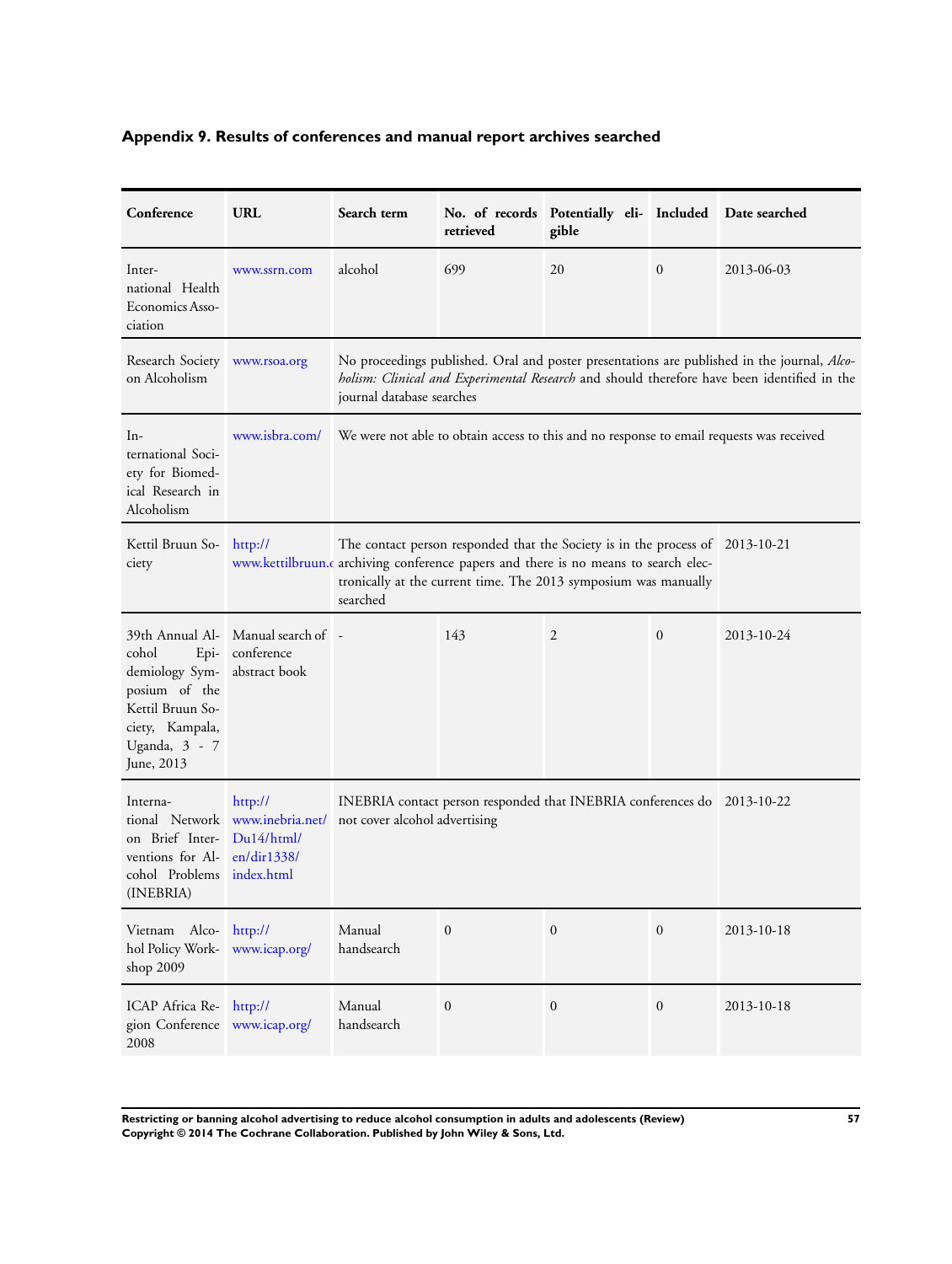| Asia-Pa- $h_{\text{ttp:}}/$<br>ICAP<br>cific Alcohol Fo- www.icap.org/<br>rum 2008 |                                           | Manual<br>handsearch | $\overline{0}$                       | $\theta$ | $\mathbf{0}$ | 2013-10-18                                                                                                                                                                                                                                                                                                     |
|------------------------------------------------------------------------------------|-------------------------------------------|----------------------|--------------------------------------|----------|--------------|----------------------------------------------------------------------------------------------------------------------------------------------------------------------------------------------------------------------------------------------------------------------------------------------------------------|
| The Foundation<br>search                                                           | http://<br>for Alcohol re- www.abmrf.org/ |                      | under Research Society on Alcoholism |          |              | The Foundation supports the Research Society on Alcoholism. No proceedings published. Oral<br>and poster presentations are published in the journal, Alcoholism: Clinical and Experimental<br>meetings conferen Research and should therefore have been identified in the journal database searches. See above |
| European Adver- http://<br>tising Standards www.easa-<br>Alliance                  | alliance.org/                             | for consideration    |                                      |          |              | EASA does not have a database of meeting abstracts but provided relevant articles and papers                                                                                                                                                                                                                   |

# **W H A T ' S N E W**

Last assessed as up-to-date: 14 October 2014.

| Date | Event | <b>Description</b>                                                  |
|------|-------|---------------------------------------------------------------------|
|      |       | 10 November 2014 Amended Correction of an error in abstract and PLS |

# **H I S T O R Y**

Protocol first published: Issue 9, 2013

Review first published: Issue 11, 2014

| Date | Event | Description                                                                                                                                                     |
|------|-------|-----------------------------------------------------------------------------------------------------------------------------------------------------------------|
|      |       | 31 July 2014 Feedback has been incorporated After referee and an update of the search we have incorporated all comments and<br>findings from the updated search |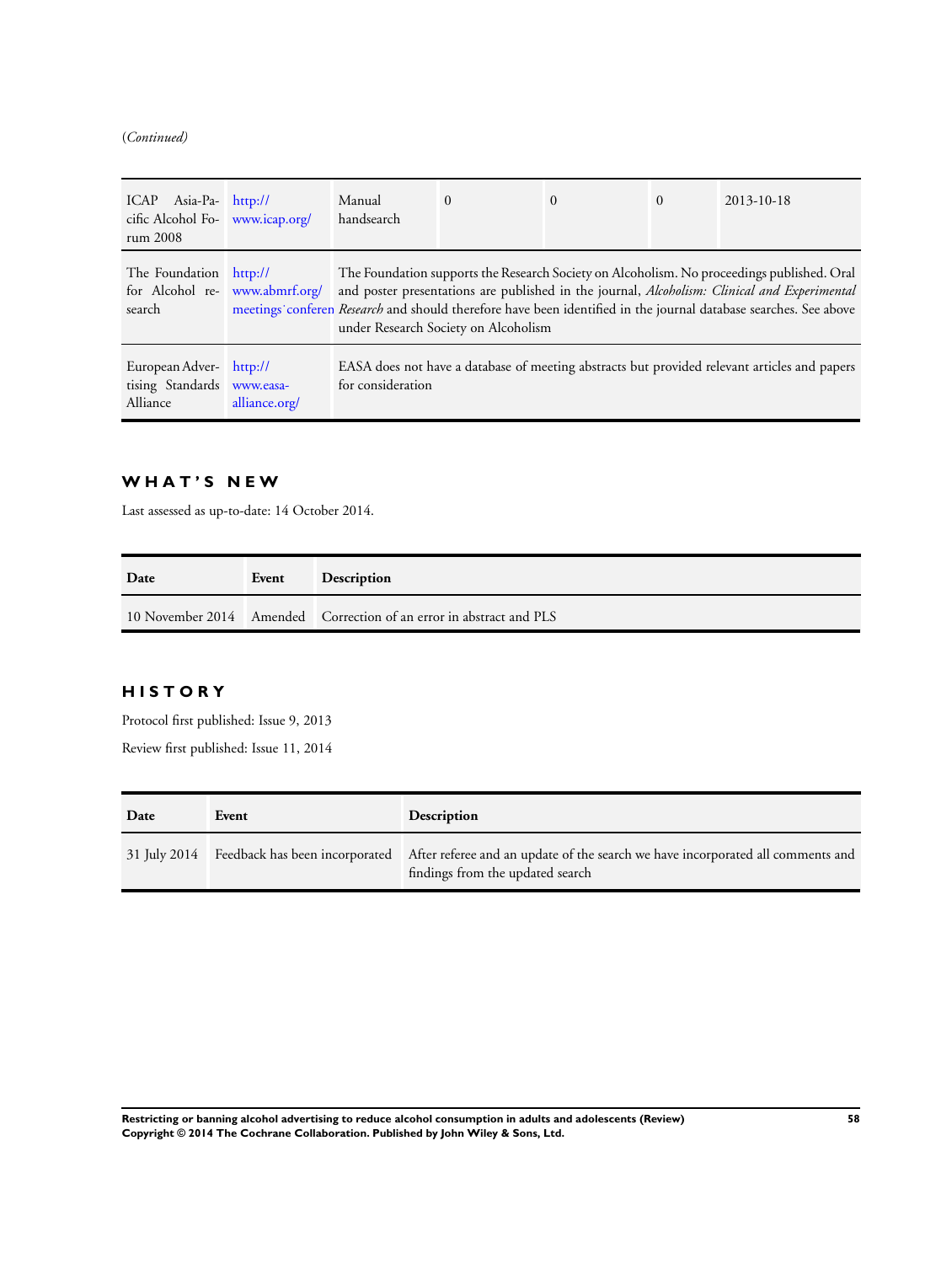# **C O N T R I B U T I O N S O F A U T H O R S**

The study was commissioned by the Alcohol and Drug Abuse Research Unit and the South African Cochrane Centre of the South Medical Research Council. NS co-ordinated the author team. NS and DCP extracted data and JEA served as the arbiter. NS inputted data and conducted analysis, and DCP and JEA checked them. CDHP and JV regularly reviewed results and provided guidance in the interpretation of results and recommendations for ensuring the comprehensiveness of the review. MJ provided expertise in marketing. All authors contributed to the interpretation of the results. NS wrote the initial draft of the review and all authors contributed to writing the final draft.

# **D E C L A R A T I O N S O F I N T E R E S T**

NS, DCP, JV, TK and MJ declare no conflicts of interest.

JEA is a member of the WHO Working Group on Alcohol Taxation and Pricing. This working group is involved in drafting a technical resource on alcohol pricing and taxation policies and guidelines on how best to implement such policies.

CDHP is a member of the WHO Expert Panel on Drug Dependence and Alcohol Problems and a board member of the Global Alcohol Policy Alliance, a network whose mission is to reduce alcohol-related harm worldwide by promoting science-based policies independent of commercial interests.

# **S O U R C E S O F S U P P O R T**

## **Internal sources**

• Alcohol and other Drug Research Unit, Medical Research Council, South Africa.

The Unit commissioned the study in partnership with the South African Cochrane Centre and co-funded the lead author of the review.

• South African Cochrane Centre, Medical Research Council, South Africa.

The Unit commissioned the study in partnership with the Alcohol and other Drug Research Unit and co-funded the lead author of the review.

## **External sources**

• No sources of support supplied

# D I F F E R E N C E S B E T W E E N P R O T O C O L A N D R E V I E W

The review followed the protocol as it was published, with no differences in methodology.

# **I N D E X T E R M S**